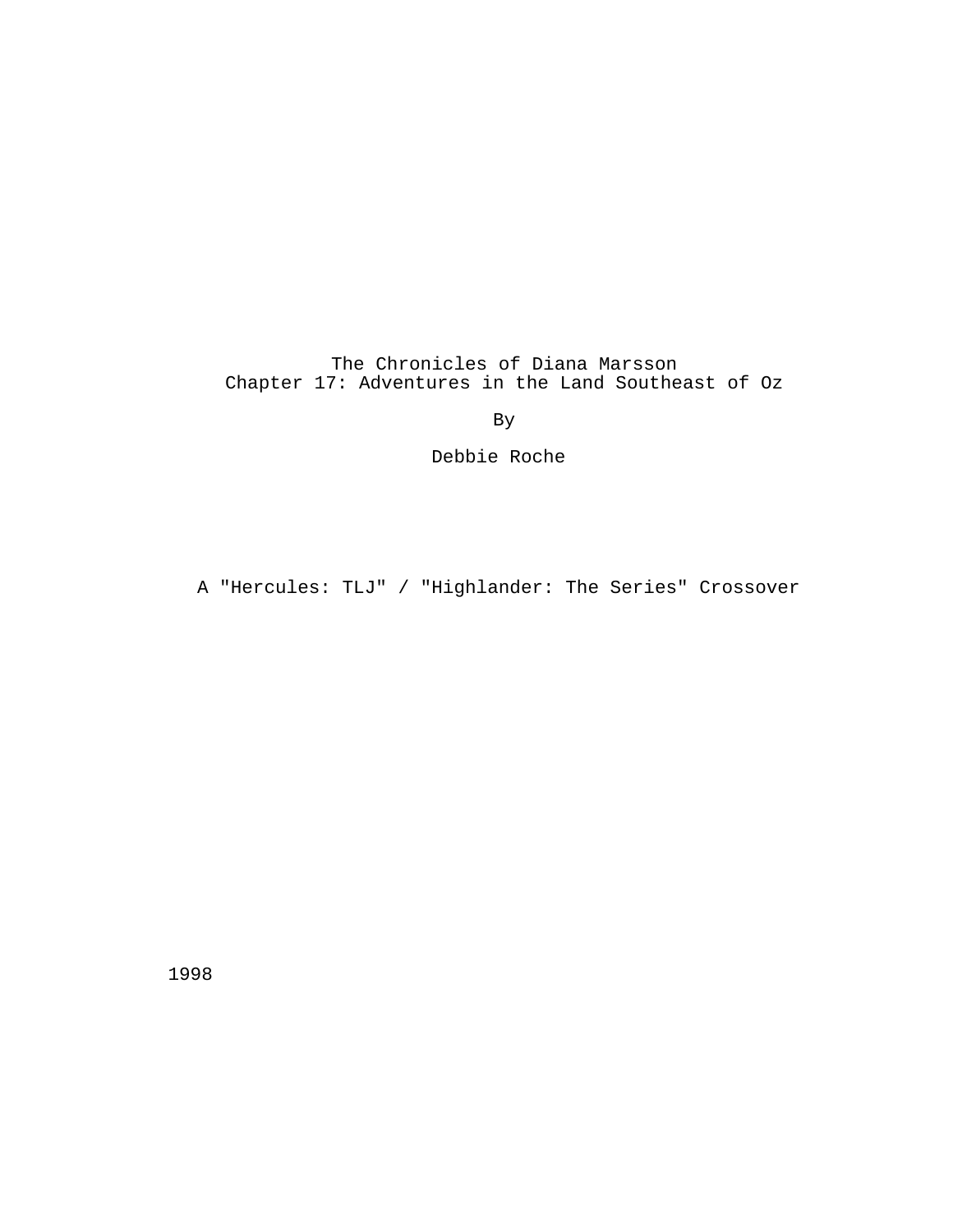Note: The last chapter ended with the gang heading to the airport. Their flight departed Skopje Airport at 5:05pm local time on Wednesday November 16th, and arrived in Auckland, New Zealand at 1:20pm local time on Friday November 18th, 2017. The flight, including layovers and time changes, was 32 hrs and 15mins. They then had to travel to the area where Kevin's excavation is.

### **TUESDAY NOVEMBER 21st 2017**

1 INT: HOTEL ROOM - NEW ZEALAND (7:00AM) 1

DIANA and CLARK are ready to go. They are waiting for METHOS to arrive. DUNCAN is sitting on the sofa reading a book. DIANA looks at DUNCAN.

> DIANA Mac, Methos will be back any second. You're not...

#### DUNCAN

I can't go.

DIANA gives him a surprised look.

DIANA What do you mean you can't go?

DUNCAN looks at her.

DUNCAN Diana, he's a Watcher. I'm an Immortal.

#### DIANA

So?

DUNCAN rises from the sofa and says line as he walks over to her.

> DUNCAN If I show up there with Adam Pierson, there will be a lot of questions.

#### DIANA

Mac, I...

DUNCAN gives her a look.

### DUNCAN

Watchers and Immortals are not supposed to associate with each other, D. You know that.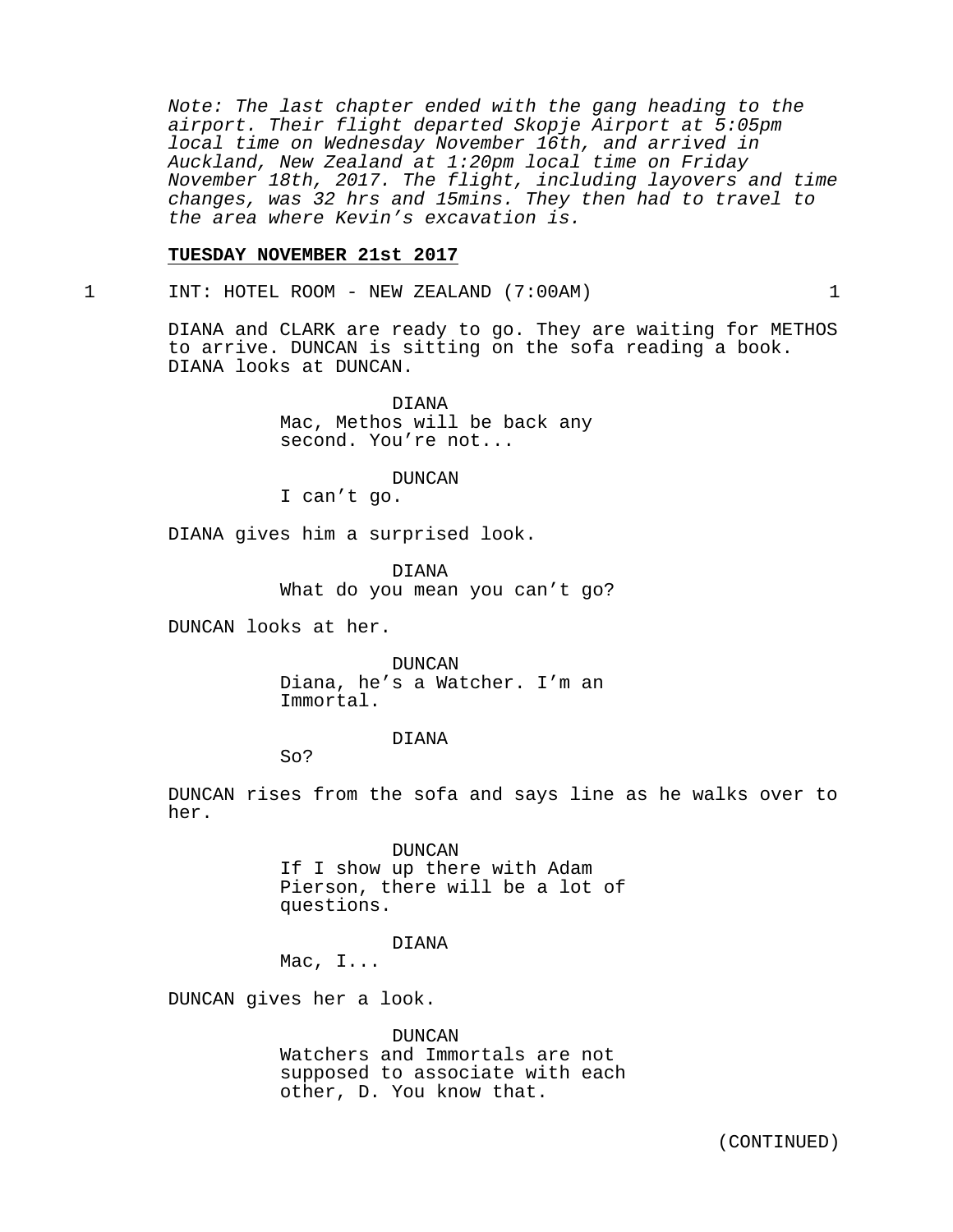DIANA But what about Dawson? You and Joe were so...

DUNCAN opens his mouth to say something, but is interrupted by the immortal buzz and knock on the door.

> DUNCAN That would be Methos.

# CLARK

I'll get it.

CLARK looks at the door and it opens. METHOS walks in. CLARK walks over to him. DUNCAN puts his arms around DIANA and gives her a hug. After a few moments he breaks the hug and looks at her, then CLARK, and then back at her.

> DUNCAN You two have fun, and I'll see you later.

DIANA kisses him. She breaks the kiss and heads over to CLARK and METHOS.

> DIANA Let's go, Adam. Can't keep Kevin waiting, right?

> > METHOS

Right.

DIANA exits the room, followed by CLARK. METHOS looks at DUNCAN, who is sitting back down on the sofa.

> METHOS See ya later, Mac.

> > DUNCAN

Keep an eye on her. Make sure she doesn't say or do anything... you know...

METHOS Yeah. I know.

METHOS leaves. DUNCAN returns to his book.

JUMP TO: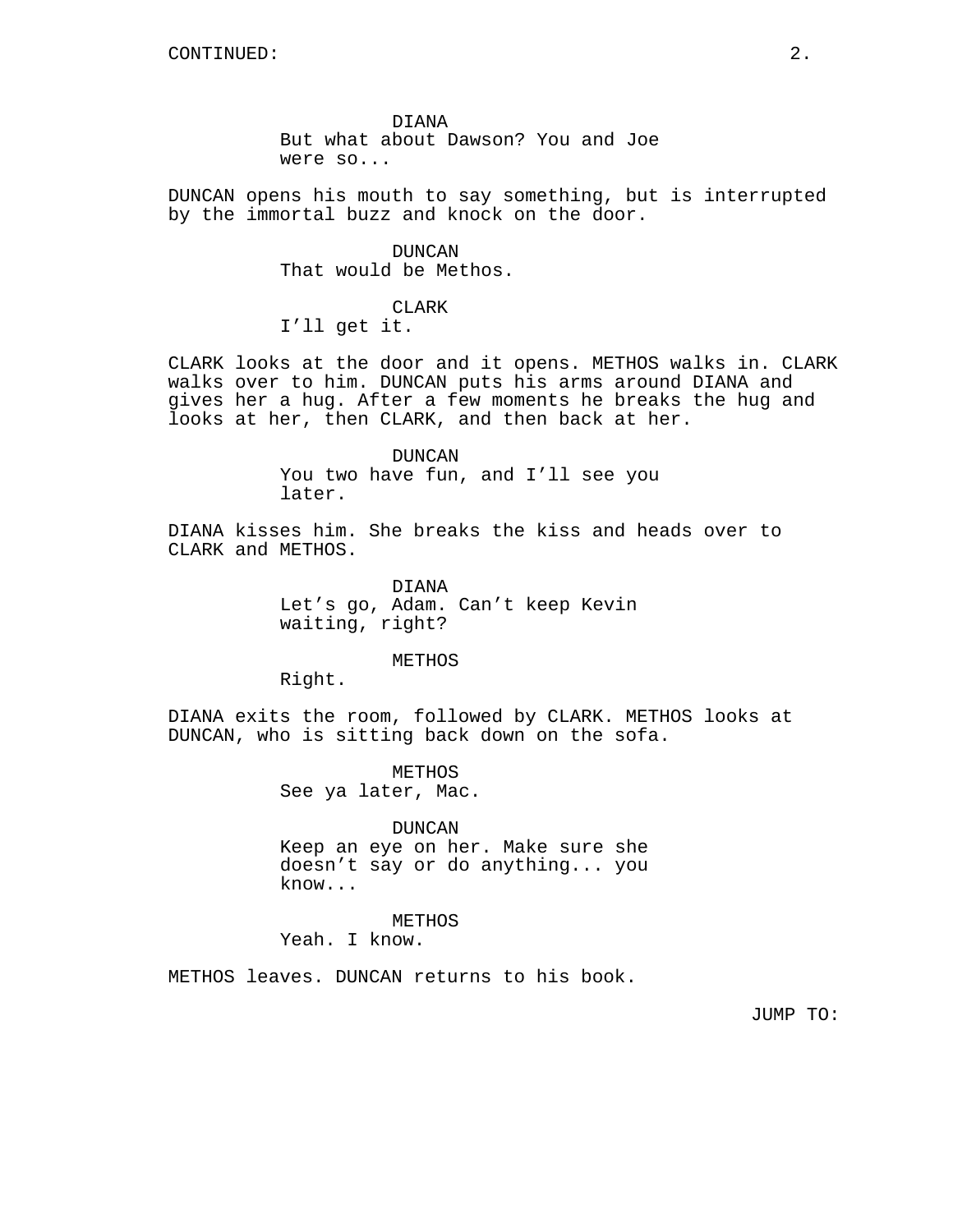### 2 EXT: THE DIG SITE (9:00AM) 2

A car pulls up. A man, who appears to be in charge of the team, looks at the car as it stops and three people get out. The man, is KEVIN BATON. The people getting out of the car are METHOS (drivers side), DIANA (front passenger side), and CLARK (rear drivers side). KEVIN waves to METHOS and heads over. DIANA walks around the car so that she is on the same side as METHOS and CLARK. KEVIN reaches them.

> KEVIN Adam. Glad you could make it.

METHOS Glad you invited me.

KEVIN looks to DIANA.

KEVIN And who might your lovely lady friend be?

METHOS

Kevin Baton, may I introduce Diana Marsson.

KEVIN takes her hand and kisses it. CLARK rolls his eyes in an "oh, please" way.

> KEVIN A pleasure to meet you.

DIANA smiles at him.

## DIANA

Likewise.

METHOS introduces CLARK.

**METHOS** And this is Clark Alcides. Her son.

KEVIN looks at CLARK with surprise.

KEVIN Son? It doesn't seem possible.

KEVIN looks back at DIANA.

KEVIN You seem much to young to have a son his age.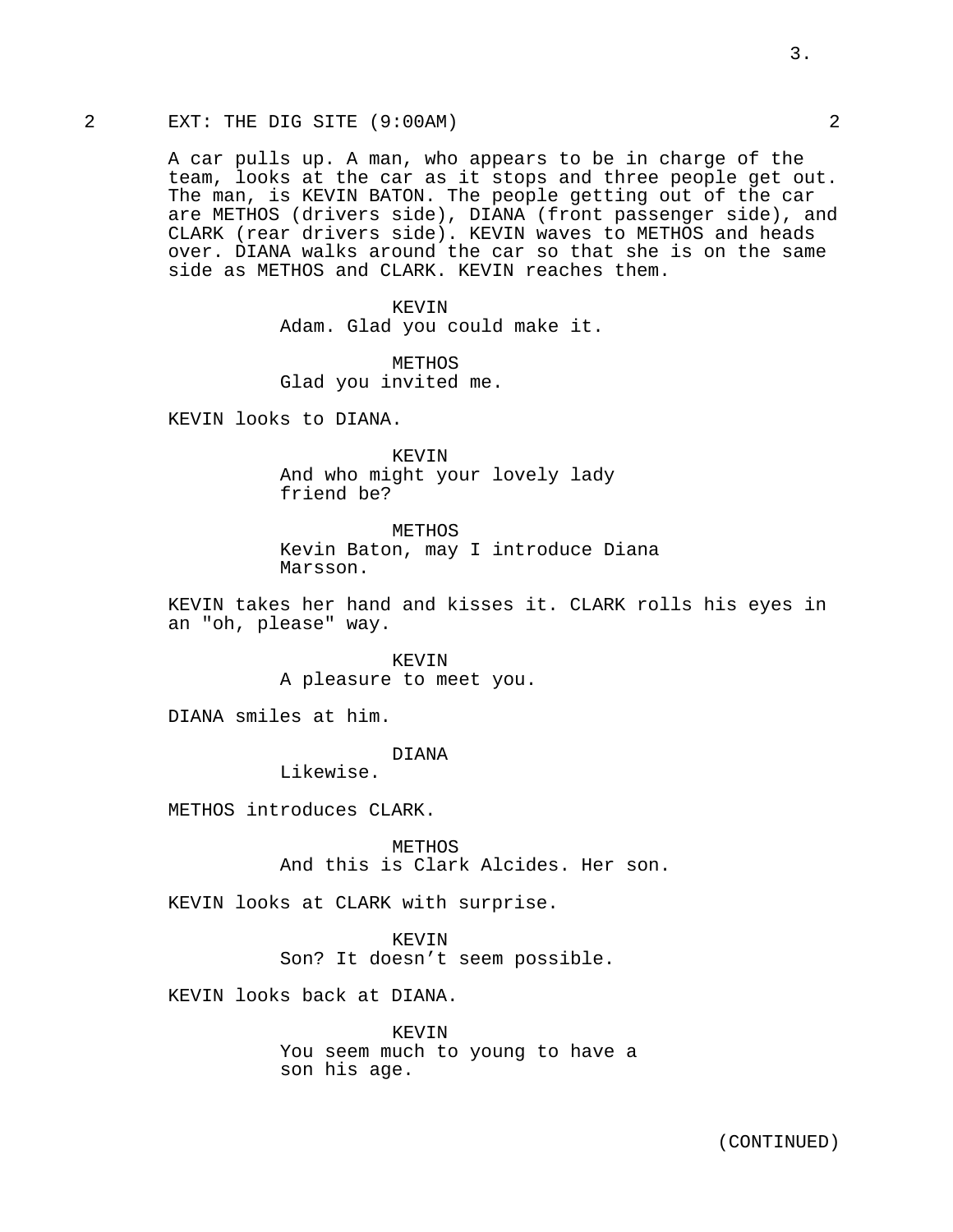### DIANA Why, thank you.

KEVIN is staring at DIANA. METHOS clears his throat.

METHOS Kevin, you, uh, you said you had something you wanted to show me?

KEVIN Oh, yeah right. (beat) This way.

KEVIN leads METHOS, DIANA, and CLARK, to the item he wants to show METHOS.

#### CONTINUE TO:

### 3 TIME FLIES 3

KEVIN shows METHOS everything. They look over the stuff. METHOS helps KEVIN translate the writing on some of the artifacts. When one of KEVIN's assistants calls METHOS over to show him something, DIANA takes the opportunity to corner KEVIN and get him alone. METHOS is completely absorbed in what the assistant is showing him, that he doesn't notice DIANA take KEVIN away.

CONTINUE TO:

### 4 TIME RESUMES 4

Once DIANA has KEVIN away from the group, she looks at him. (Note: DIANA almost says METHOS but corrects herself)

> DIANA I must confess. I asked Me... Adam to let me join him with ulterior motives.

KEVIN looks at her.

KEVIN

Oh?

DIANA I told him I always wanted to see an archaeologist at work.

KEVIN And the real reason?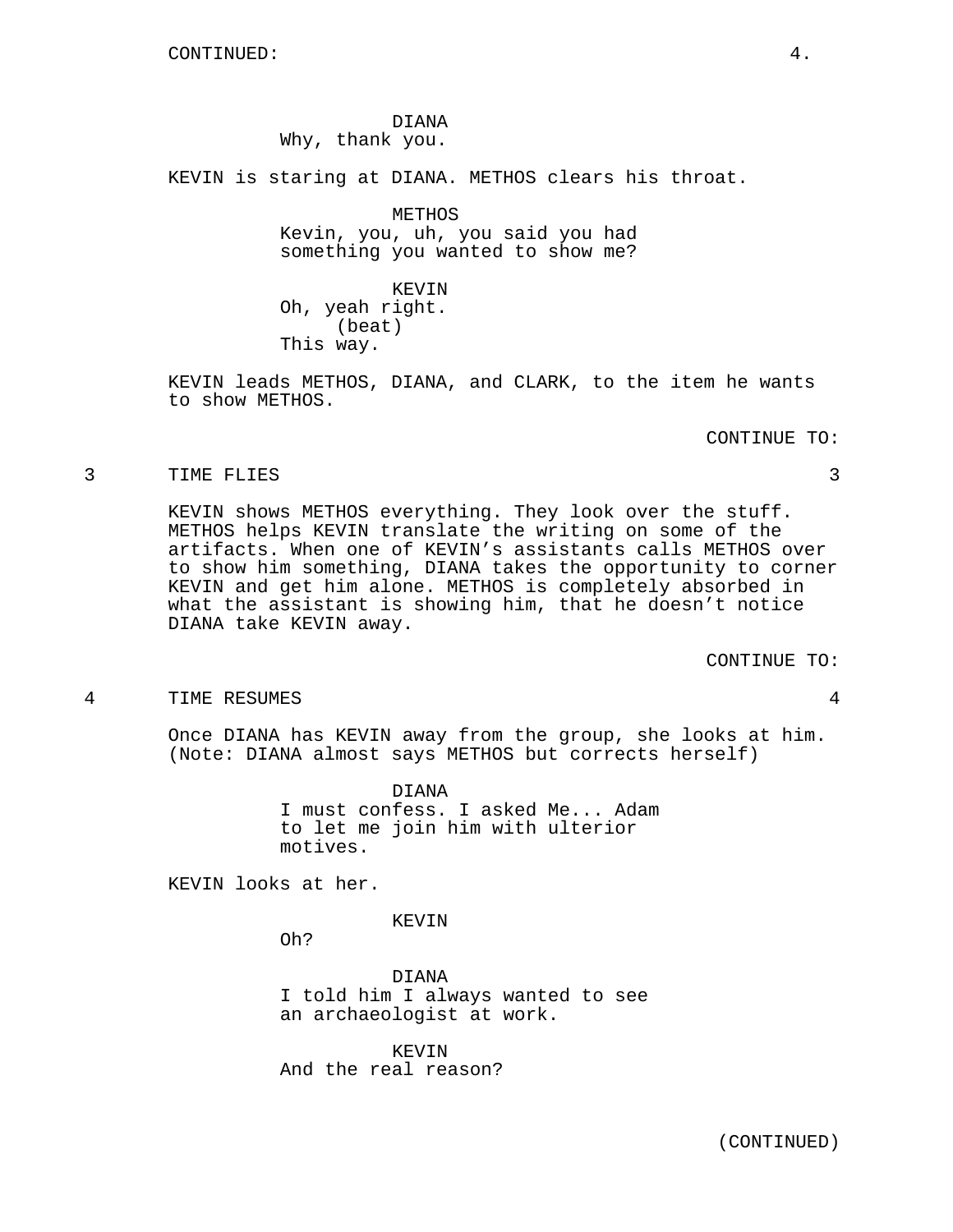DIANA What I'm about to tell you, Adam knows nothing about, and I hope you can keep the secret.

KEVIN I've kept a few secrets in my time. You can trust me.

#### DIANA

Good. (beat) The real reason I wanted to see you, relates to your grandmother.

KEVIN My grandmother?

DIANA Yes. Melinda Pappas.

KEVIN What about her?

DIANA looks back at METHOS and can see he is still lost in the moment. She looks back at KEVIN.

CONTINUE TO:

5 TIME FLIES 5

DIANA gives KEVIN the same speech she gave Michael. She gives KEVIN her card.

CONTINUE TO:

6 TIME RESUMES 6

KEVIN takes the card.

KEVIN Wow, I never knew Grandma Mel had any secrets.

DIANA Remember what I said. Call me...

KEVIN

Of course.

DIANA And, don't say anything to Adam.

Momentary pause. KEVIN winks at her.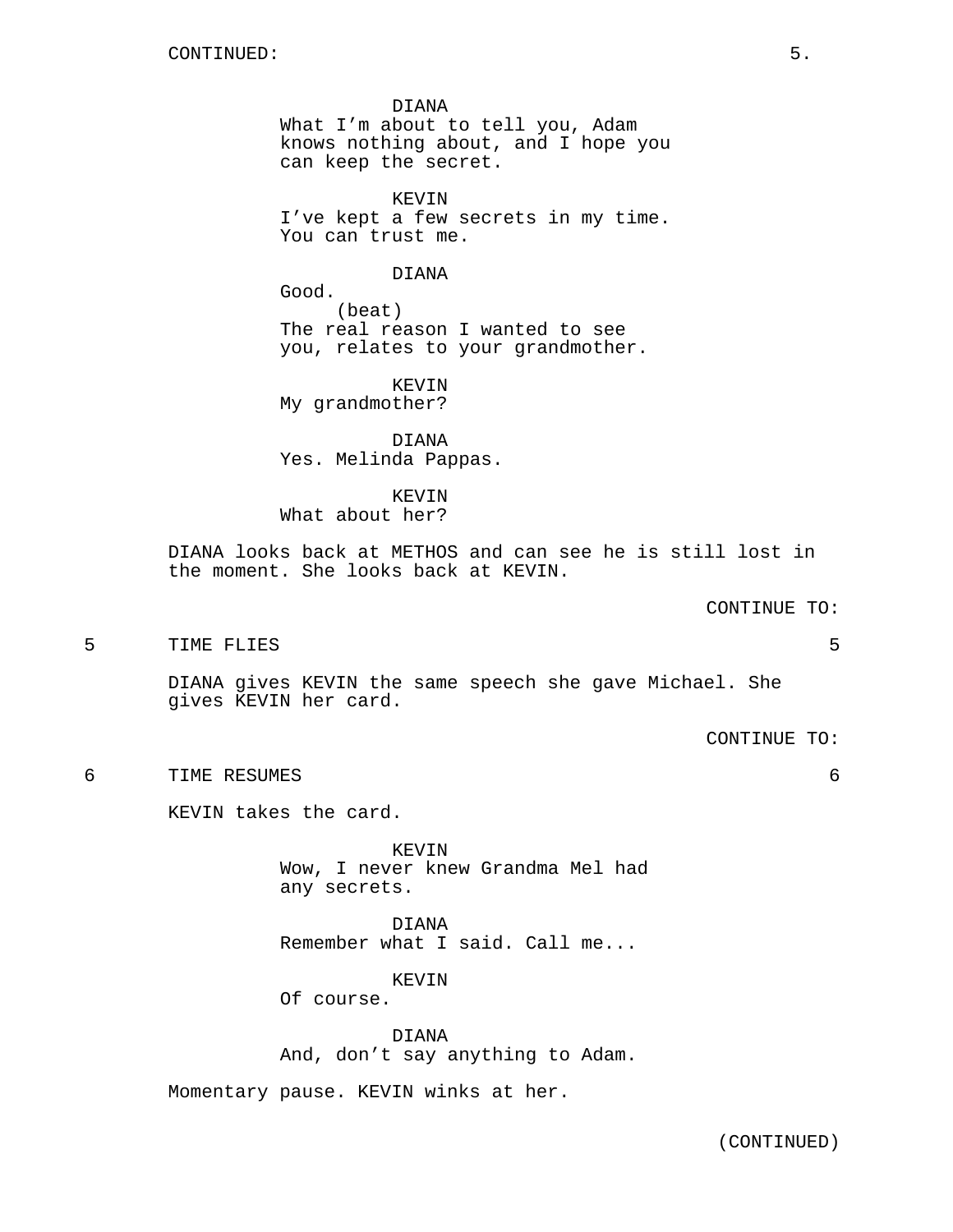KEVIN I'll be our little secret.

DIANA flashes him a smile.

DIANA

Thanks.

KEVIN

I want to show you something.

They walk off.

CONTINUE TO:

7 TIME FLIES 7

KEVIN takes DIANA over to show her something. As he is pointing to it, he "accidentally" reveals his Watcher tattoo. DIANA notices the tattoo, but doesn't comment on it. KEVIN notices her glance at it and wonders why she doesn't comment on it.

CONTINUE TO:

8 TIME RESUMES 8

CAMERA pans over to METHOS. METHOS turns to ask KEVIN something and notices that he and DIANA are missing. He looks around and spots them off in a corner talking. METHOS looks to CLARK.

> METHOS I wonder what they're talking about?

CLARK With mother, one can never be sure.

PAN TO:

9 KEVIN AND DIANA 9

FOCUS shifts to KEVIN and DIANA. They are walking around.

DIANA You know, Mac would really like this place. It's too bad he...

KEVIN

Mac?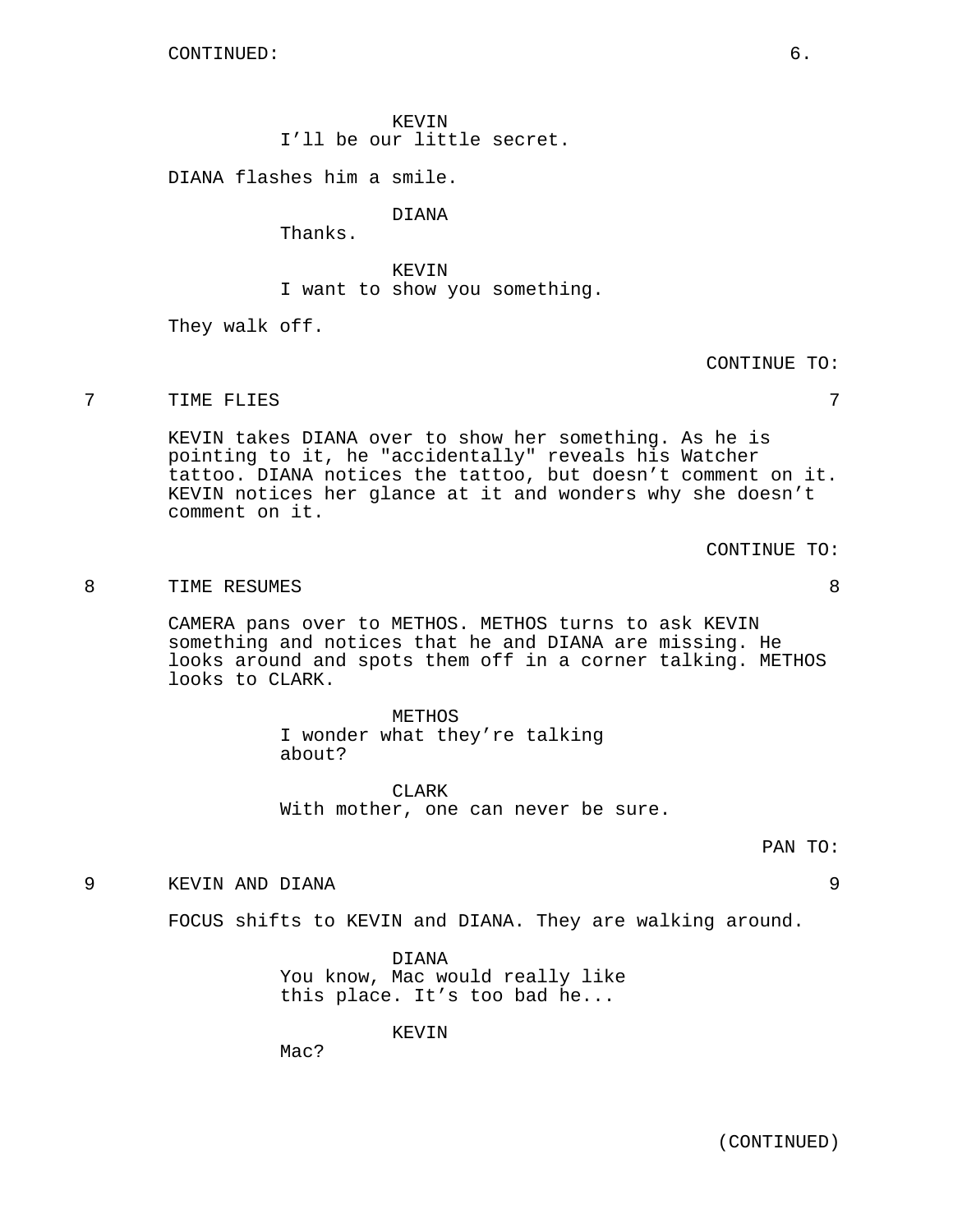DIANA My boyfriend.

Momentary pause. KEVIN looks confused.

KEVIN I thought Adam was...

DIANA gives KEVIN a look.

DIANA No. Adam and I are just friends.

DIANA pauses for just a moment, and then adds.

DIANA He's never even met Duncan.

KEVIN gives her a confused look.

KEVIN

Duncan? I thought you said his name was Mac?

DIANA Sorry. Mac is just a nickname. Everyone who knows him calls him that.

KEVIN What sort of nickname is Mac?

DIANA It's short for MacLeod.

KEVIN stops, and looks at her.

KEVIN MacLeod. Duncan MacLeod?

DIANA

Yes.

KEVIN The Antique Dealer from Seattle?

DIANA pretends to be surprised that he would know him. She looks at him with a raised eyebrow.

> DIANA You know him?

KEVIN tries to back step.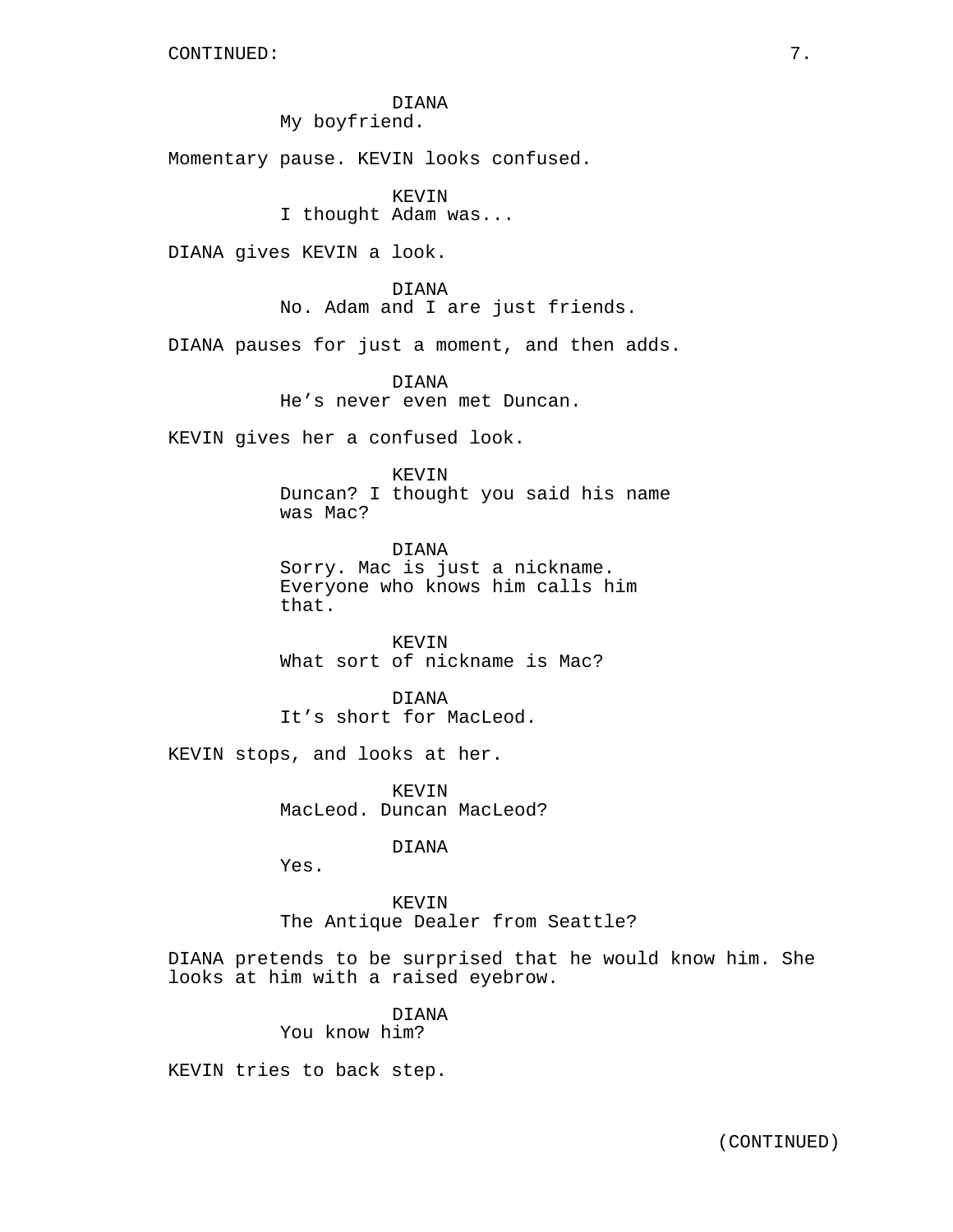KEVIN I know of him. I'd love to meet him.

DIANA It just so happens he's back at the hotel.

KEVIN He's here? In the city?

DIANA Yes. Look, why don't you join us for dinner tonight?

KEVIN

I'd love too.

DIANA Good. Then it's a date.

She smiles at him. He smiles back. DIANA notices CLARK heading over, giving her a look.

> DIANA Looks like my son wants to show me something. I'll see ya tonight.

> > KEVIN

Yeah.

DIANA walks over to CLARK. KEVIN looks at his tattoo, rubs it, and then heads to METHOS.

PAN TO:

10 METHOS 10

KEVIN quietly tries to get METHOS' attention.

KEVIN

Adam.

METHOS looks up.

KEVIN

C'mere.

METHOS walks over to KEVIN.

PAN TO: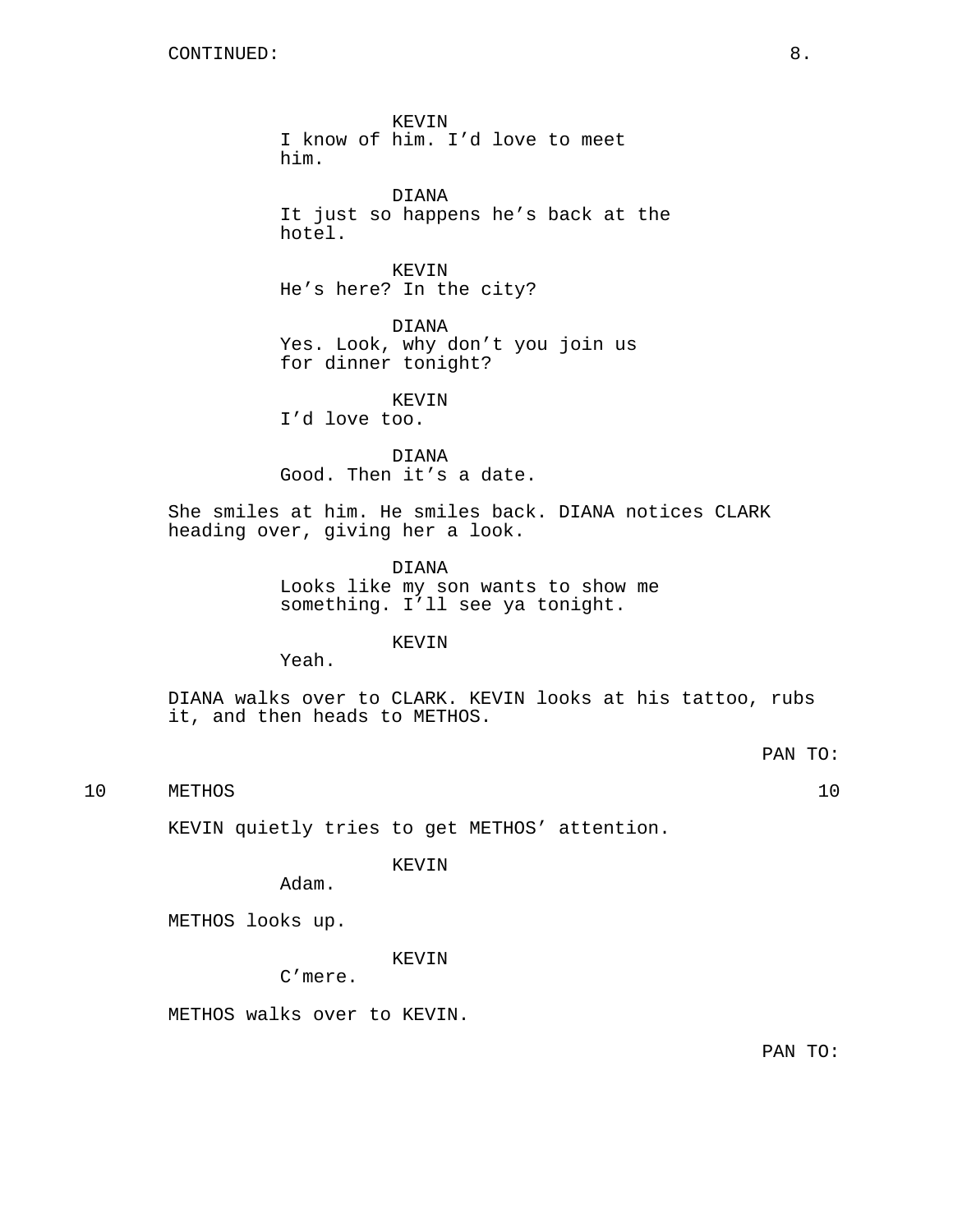## 11 KEVIN 11

METHOS wonders why KEVIN is being so "quiet".

KEVIN How long have you've known Diana?

METHOS Longer than I've known you. Why?

KEVIN Did you know she had a boyfriend?

METHOS

Yes.

## KEVIN

Did you know it was Duncan MacLeod? Thee Duncan MacLeod.

### METHOS

Kev, MacLeod is a very common last name, and I'm sure there are hundreds with the name Duncan.

#### KEVIN

Her boyfriend goes by the nickname Mac, and is an Antique Dealer in Seattle. There is only one Duncan "Mac" MacLeod that is an Antique Dealer in Seattle.

Momentary pause. METHOS isn't sure how he should react.

METHOS She told you that?

KEVIN Adam, be straight with me. Did you, or did you not, know she...

Momentary pause. METHOS thinks.

METHOS I knew she was seeing someone, but she never mentioned his name.

KEVIN

Never?

METHOS

Never.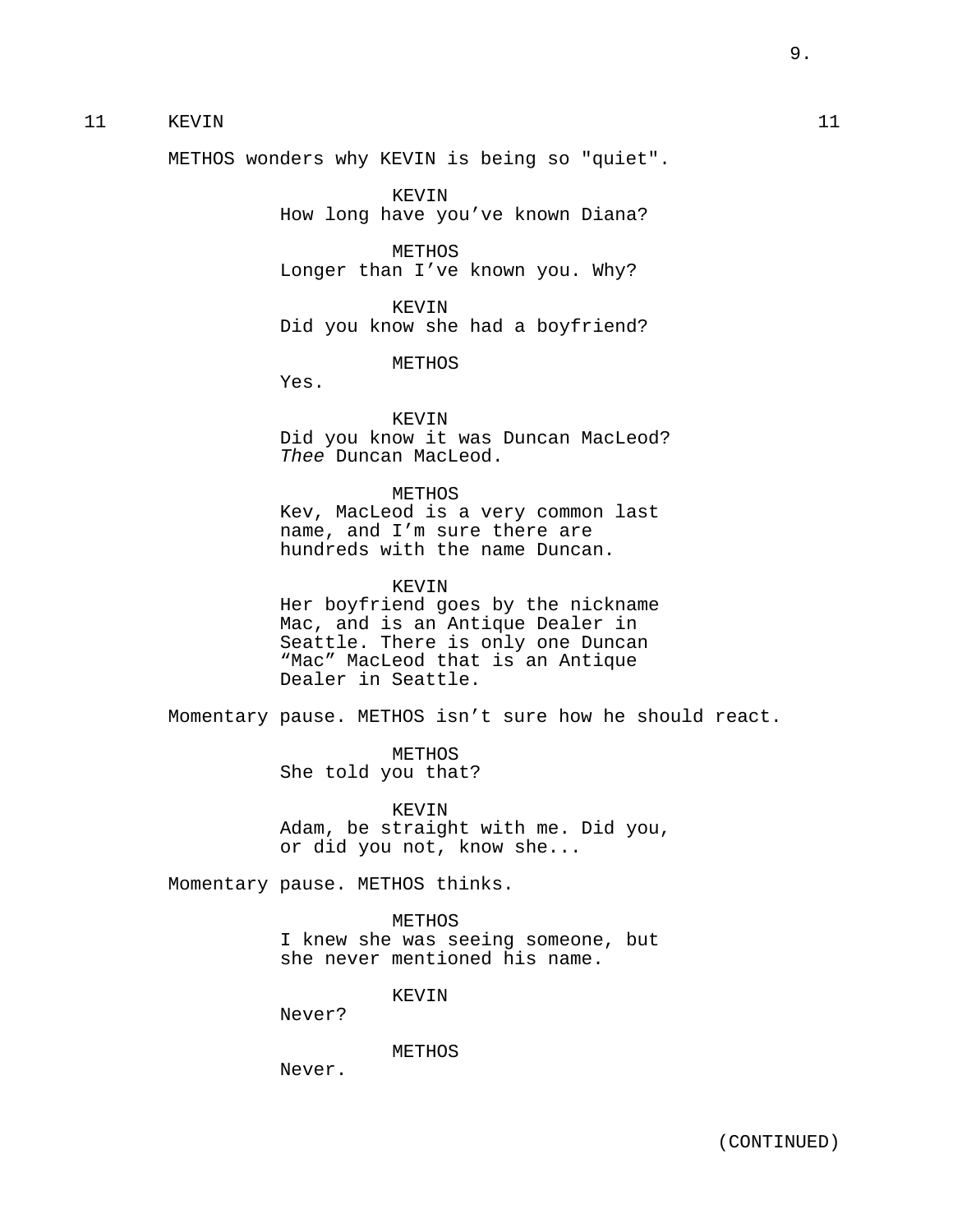KEVIN Your not working on some secret Watcher Project and using...

METHOS

No.

KEVIN Then maybe MacLeod told her not to tell...

METHOS

What?

KEVIN If he knew that she knew you, he might have asked her not to mention his name to you.

METHOS That's crazy. I know Diana. She's as curious as a cat. If Mac Leod...

METHOS almost slips up by saying just "Mac", but he quickly recovers and adds "Leod". Kevin doesn't notice the break in the name. METHOS continues his line with no pause.

> METHOS ...asked her not to mention his name around me, she'd've asked why.

KEVIN He knows about us Adam. He has for decades. Maybe...

Momentary pause. KEVIN thinks of something

KEVIN Maybe Diana knows what he is, and what we are. Ask yourself, has she ever asked you about...

KEVIN holds up his wrist, and points to the tattoo.

KEVIN ...the tattoo?

METHOS doesn't answer. KEVIN takes that as a no.

KEVIN I didn't think so.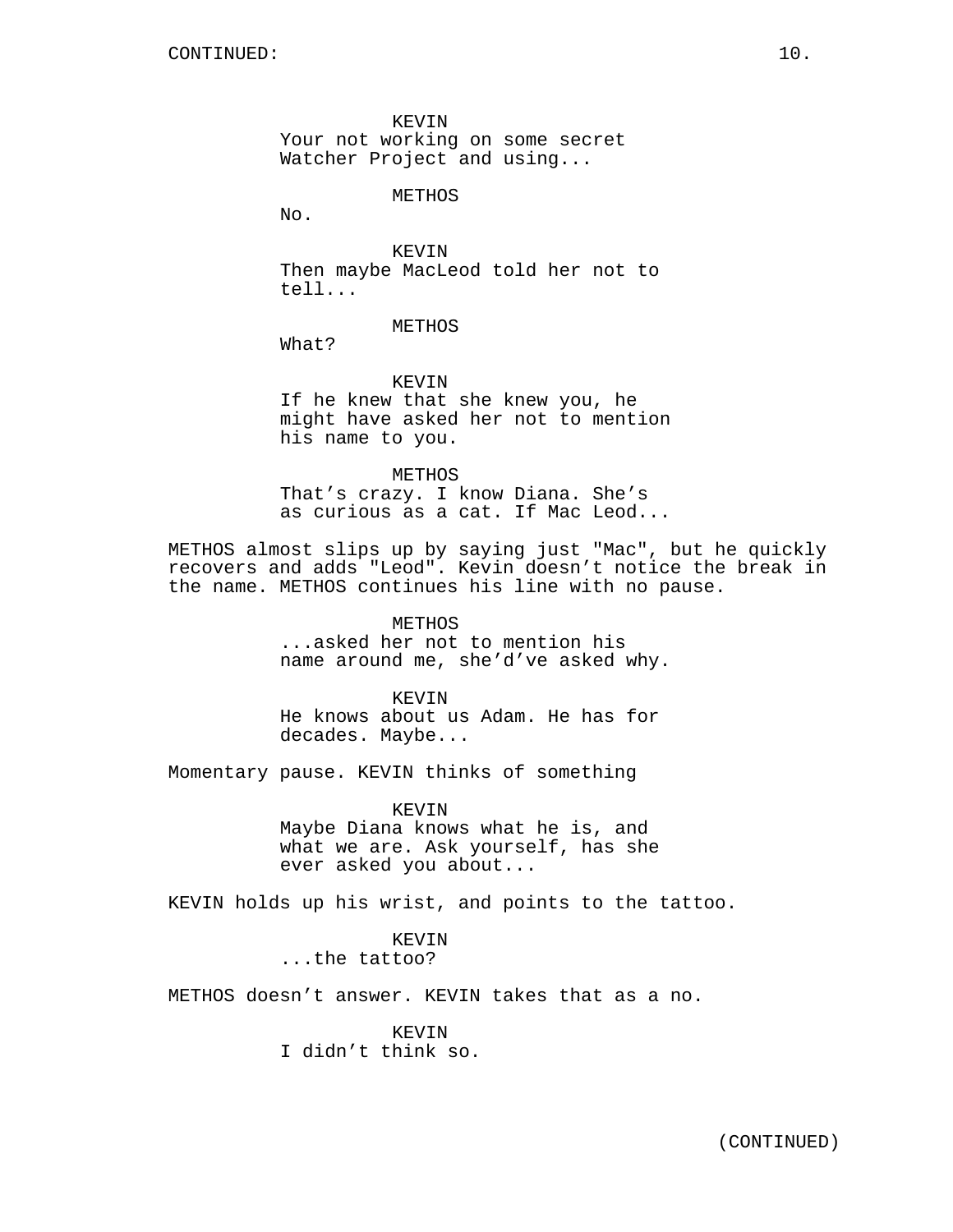#### METHOS

Kev, where...

### KEVIN

While we were talking, I noticed that she noticed my tattoo. She didn't say anything. I was waiting for her to say something. I was thinking about what I would say when she asked. But she never did.

METHOS What would you have wanted her to say?

KEVIN gives him a look.

#### KEVIN

Adam, she noticed the tattoo before she mentioned Duncan MacLeod.

### METHOS

I...

#### KEVIN

I thought she was going to say something like "You know, Adam has the same tattoo". To which I would have said something like "Yeah, we once belonged to the same club".

### METHOS

Kev, I think you're over reacting.

METHOS can tell DIANA has intrigued KEVIN. He just can't understand why. What is she up to? What was her real reason for wanting to come here?

> METHOS If she noticed the tattoo before mentioned MacLeod, and knew what it meant, why would she...

### KEVIN

Good question.

**METHOS** See. I think...

KEVIN I'll find out everything tonight.

Momentary pause. METHOS looks at KEVIN with a raised eyebrow.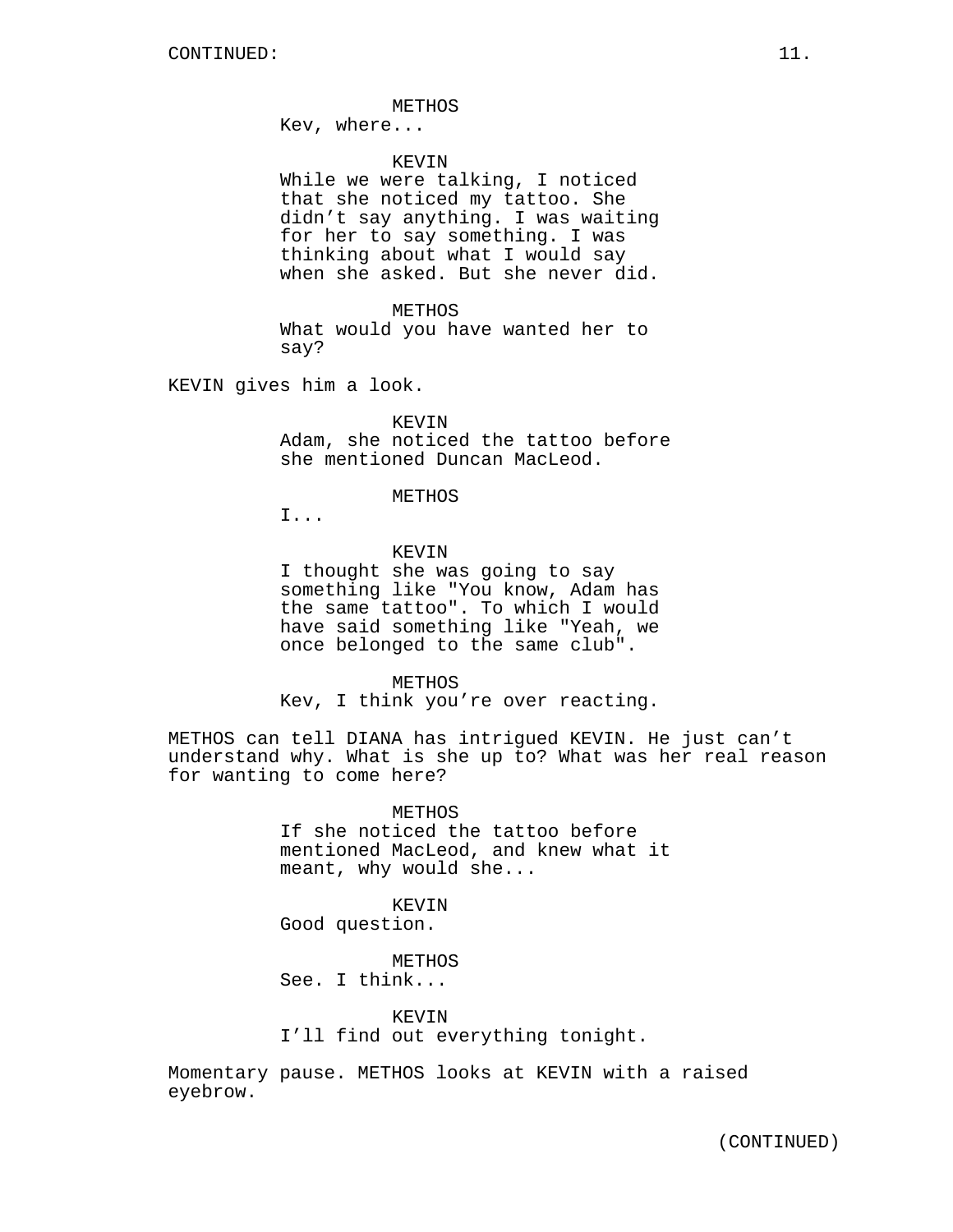METHOS Tonight? What happens tonight?

KEVIN looks at METHOS.

KEVIN I'm going to have dinner with them.

METHOS

Them? (beat) You mean Diana and Clark?

KEVIN

No.

METHOS

No?

Momentary pause.

KEVIN Diana invited me to join her and Mac for dinner tonight.

METHOS

Mac?

KEVIN

Yeah. Mac. (beat) Should be interesting, don't ya think?

METHOS, at first gets a "you got that right" look on his face, then turns to KEVIN with a more serious look.

> METHOS You're not seriously thinking of going, are you?

KEVIN Wouldn't miss it for the world.

METHOS

Need I remind you, that you are a Watcher. He's an Immortal. There are rules, Kev.

KEVIN But this is Duncan MacLeod. He knows about us. I don't think the rules apply.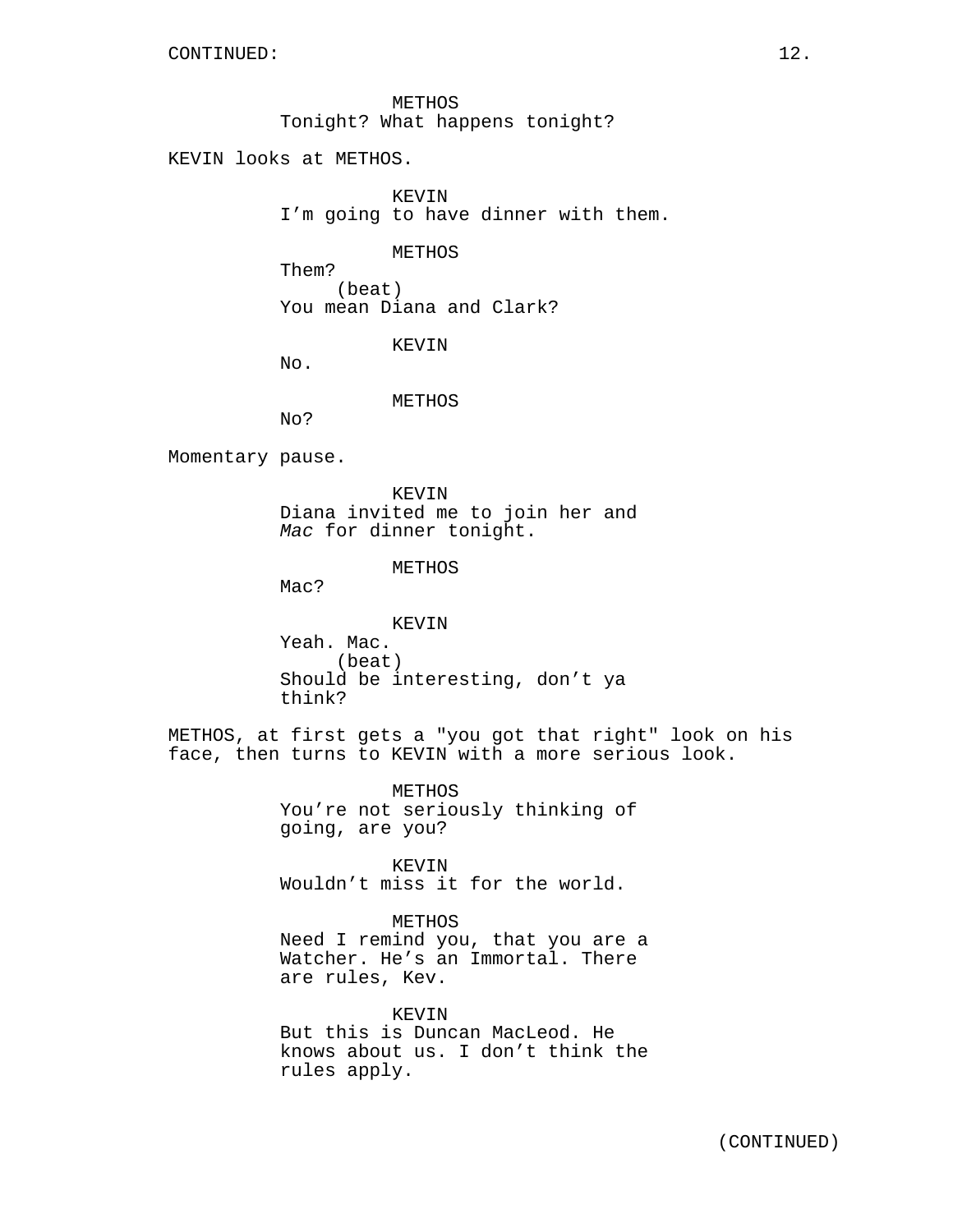METHOS Kev, the rules are there for a reason. We don't...

METHOS is interrupted by the approach of one of KEVIN's assistants.

## ASSISTANT

Ah, sir?

KEVIN looks at him.

### KEVIN

Yes?

## ASSISTANT I think you should see this.

KEVIN gives METHOS a look and walks off with the assistant. METHOS watches them walk off, then looks over at CLARK and DIANA who appear to be talking about something.

> METHOS (to himself) Just what are you up to, Diana.

METHOS walks over to CLARK and DIANA.

JUMP TO:

12 EXT: PARK (1:00PM) 12

DUNCAN is walking trough a deserted park. He is thinking about DIANA and wondering what she is really up to. After a few moments, he feels the Immortal Buzz. He whips out his Katana, and looks around, trying to find the source of the buzz. He hears a noise off to his side. He turns and sees someone jump from a tree. Well, more like pounce from the tree branch like a panther. The woman looks up. It's FELICIA MARTINS.

DUNCAN

Felicia

FELICIA

MacLeod.

DUNCAN readies his sword.

DUNCAN It's been a while.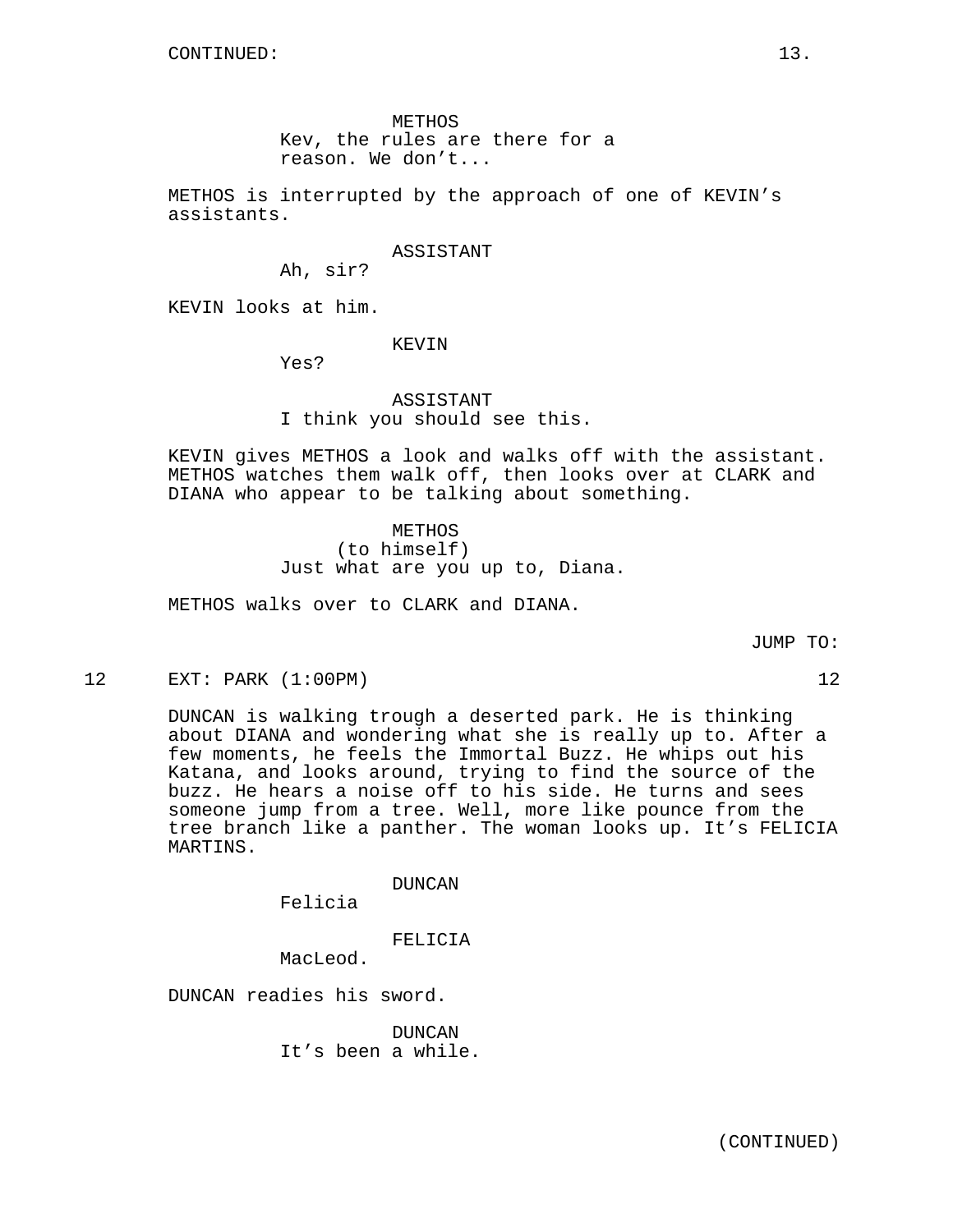DUNCAN and FELICIA circle each other like animals. Swords extended in front of them. Each waiting for the other to make the first move.

> FELICIA Tell me. How is little Richie?

DUNCAN Not so little.

FELICIA I hear he's becoming quite the swordsman now that he's joined our game. You must have been a great teacher.

DUNCAN You would know.

## 13 FLASHBACK (HIGHLANDER EPISODE: FREE FALL) 13

DUNCAN remembers his last encounter with FELICIA. (Various highlights.)

FADE BACK TO:

14 PARK (1:35PM) 14

FELICIA looks at DUNCAN.

FELICIA So, where is he these days?

DUNCAN Don't tell me you miss him?

FELICIA Richie was just a means to an end, Highlander. (beat) Why don't we finish what we started 25 years ago?

DUNCAN

Gladly.

The fight begins.

CONTINUE TO: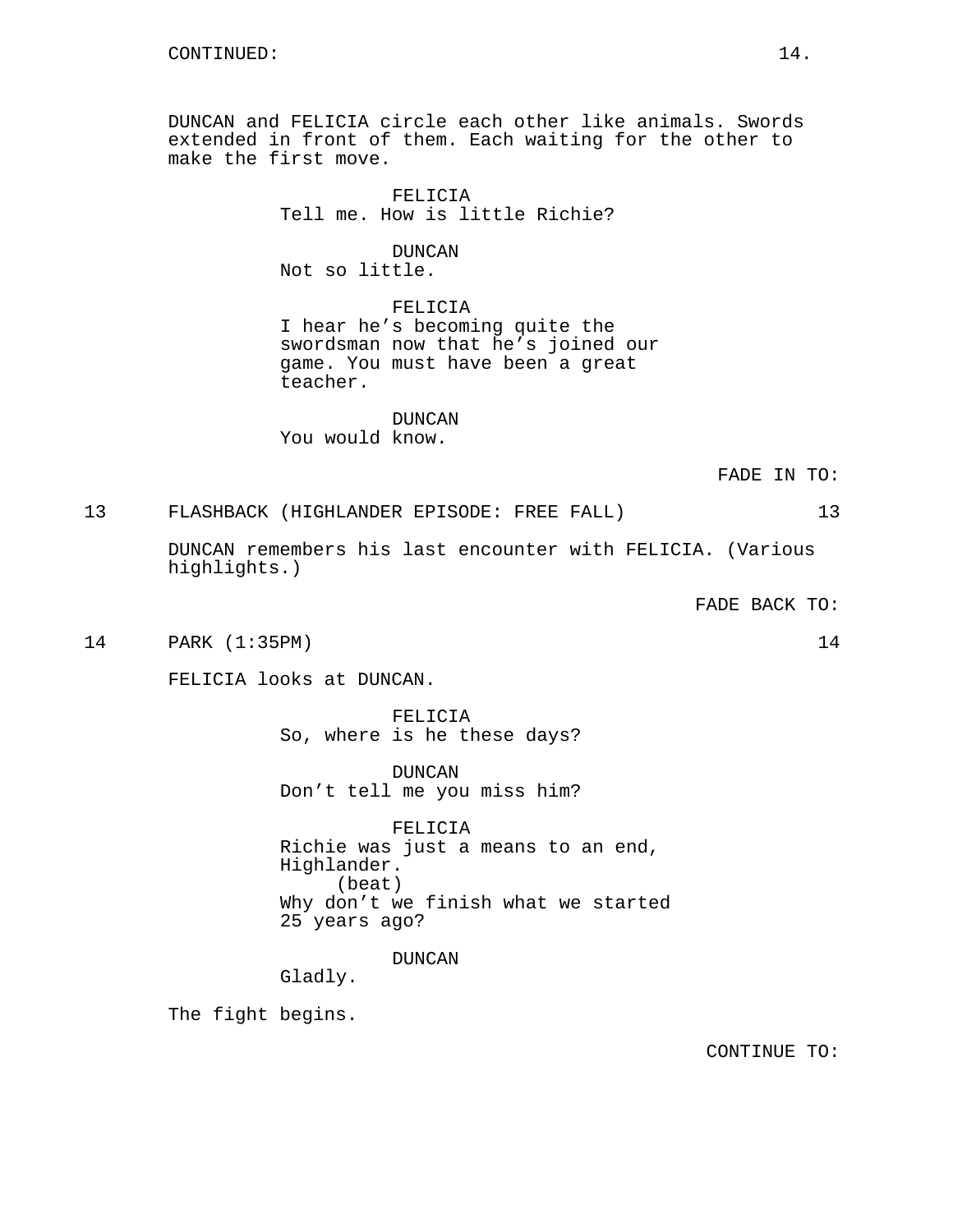15 TIME FLIES 25 20 15

They fight.

CONTINUE TO:

16 TIME RESUMES (2:15PM) 16

DUNCAN knocks the sword out of her hand using the same move he used 25 years ago.

### FELICIA That was the same move you defeated me with then.

DUNCAN Then you should have seen it coming.

DUNCAN takes her head. The quickening envelops him. The quickening ends.

JUMP TO:

17 HOTEL ROOM (4:30PM) 17

DUNCAN is sitting on the sofa reading the same book he was reading earlier. Felicia's sword is on the counter. The door opens. DIANA, CLARK, and METHOS, enter the room. METHOS says his line, as they are entering.

> METHOS I can't believe you did that. You...

DUNCAN rises off the sofa and puts his book down. He looks at them.

DUNCAN

Did what?

### DIANA

Mac?

CLARK notices the sword.

CLARK Nice sword, Mac. Where'd you...

### DUNCAN

I ran into someone.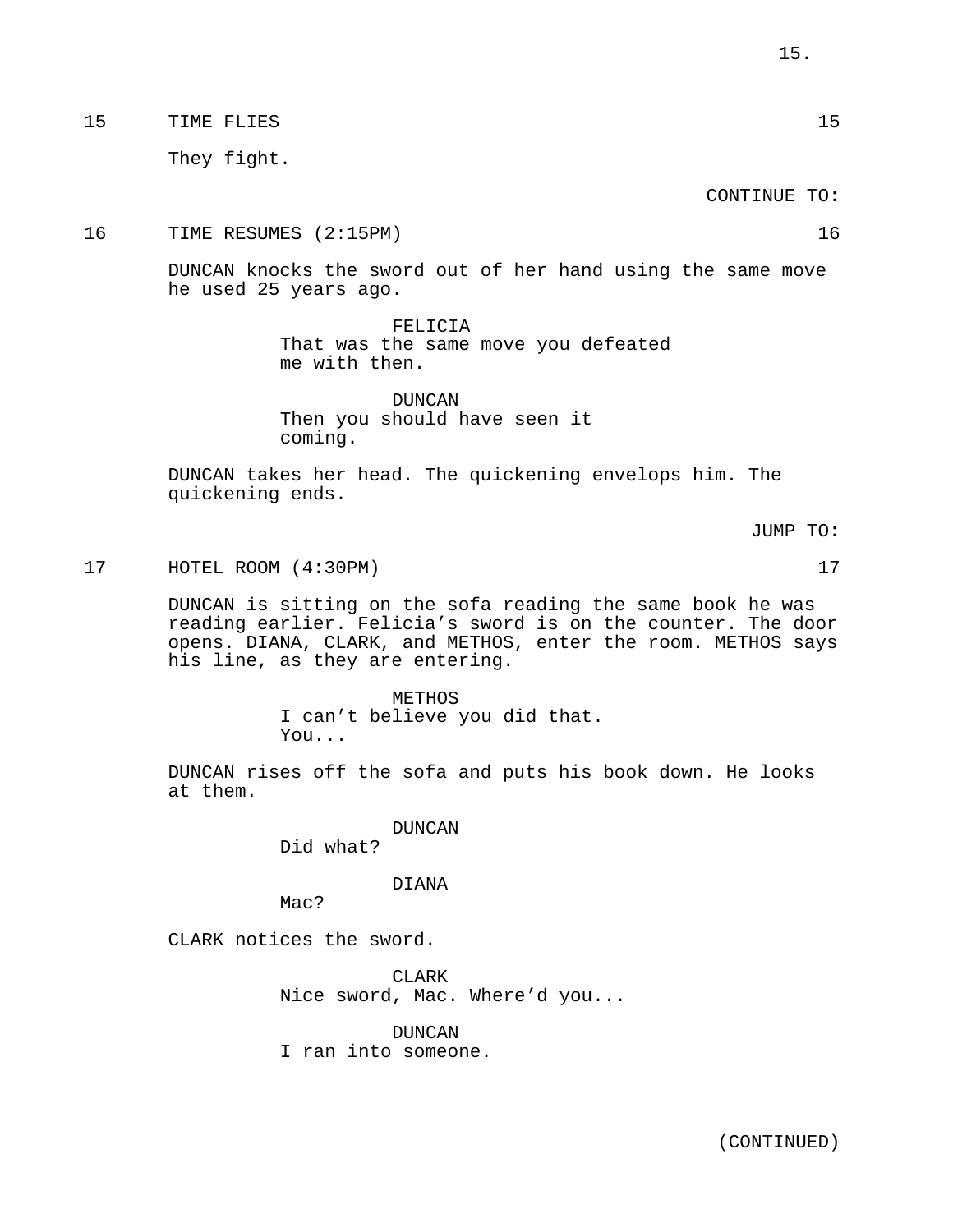DIANA Ran into...

DIANA zaps herself over to DUNCAN, and places her hands on his shoulders.

> DIANA Are you all right?

#### DUNCAN

I'm fine.

METHOS notices the sword on the counter. He recognizes it.

METHOS That's Felicia Martins sword. The one you gave her, isn't it?

DUNCAN

It was.

DIANA (raise eyebrow) Felicia Martins? (beat) Why does that name seem...

### DUNCAN

Long story.

METHOS comments on DUNCAN's "it was" line.

#### METHOS

Was?

DUNCAN Yeah. Was. She, uh... (beat) ...gave it back to me.

METHOS

Willingly?

DUNCAN gives him a look. METHOS shuts up. DUNCAN looks to DIANA.

> DUNCAN So, what did you do, Diana?

> > DIANA

Nothing.

METHOS looks at DIANA with raised eyebrows.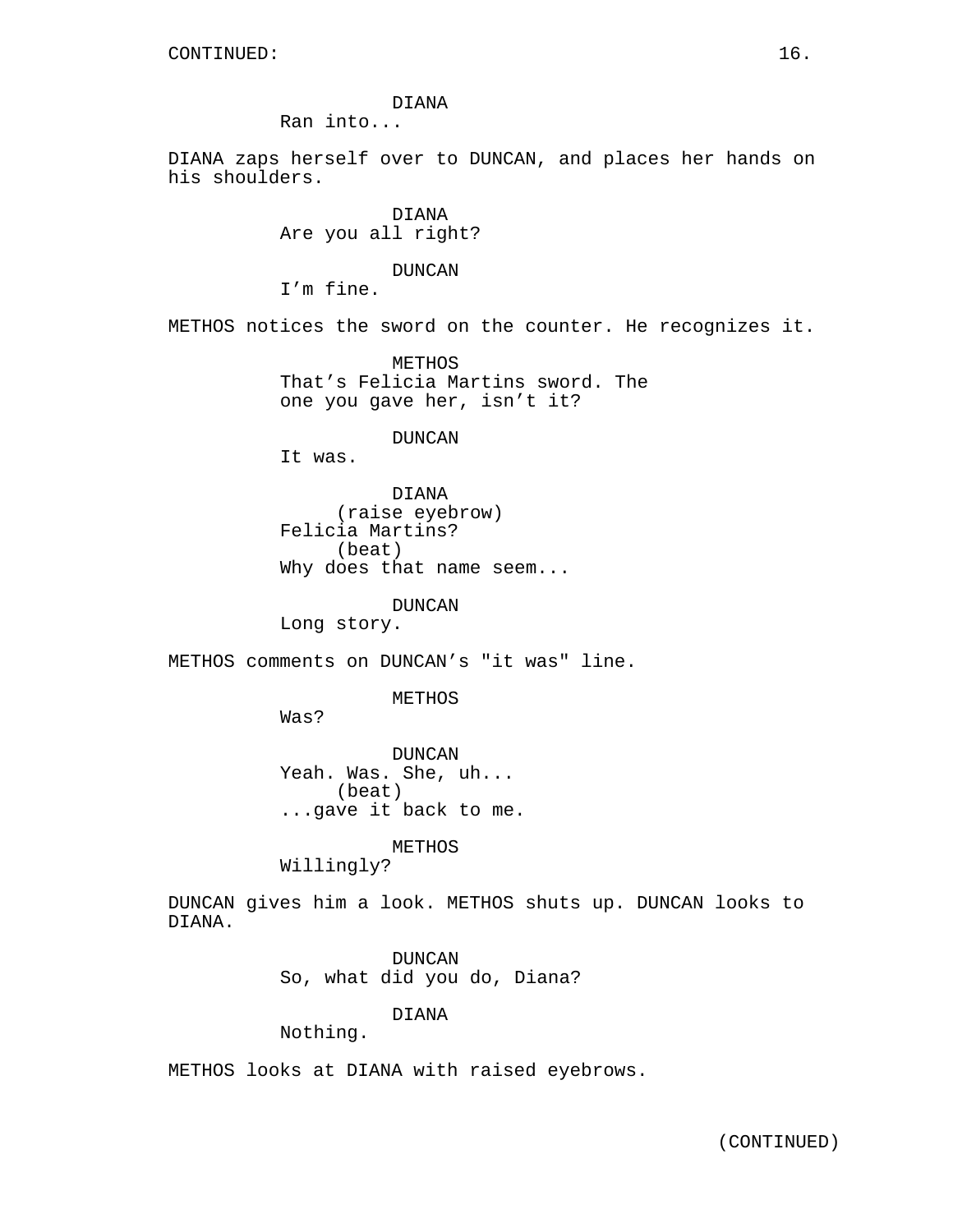METHOS Nothing? How can you say that? How...

DUNCAN looks to METHOS and gives him an "I'm waiting" look.

METHOS She invited Kevin Baton to dinner.

DUNCAN gives METHOS a "what" look. He can't seem the harm in that. He'd thought she'd done something a lot worse.

> DUNCAN Oh. Is that all.

METHOS No. You don't get it. She invited him to have dinner with her and Duncan MacLeod. He was asking me all kind of questions.

DUNCAN gives her a look.

DUNCAN Wait, you told him who I was?

DIANA I mentioned your name. That's all.

DUNCAN And he recognized it.

DIANA

(smile) His eyes lit up like a Christmas tree. You should have...

DUNCAN

Why?

DIANA is momentarily confused.

DIANA

Why what?

DUNCAN You know how awkward this will be?

DUNCAN can tell from the look on her face that she can't.

DUNCAN He'll know, that I know, that he's a Watcher. He'll know, that I know, (MORE)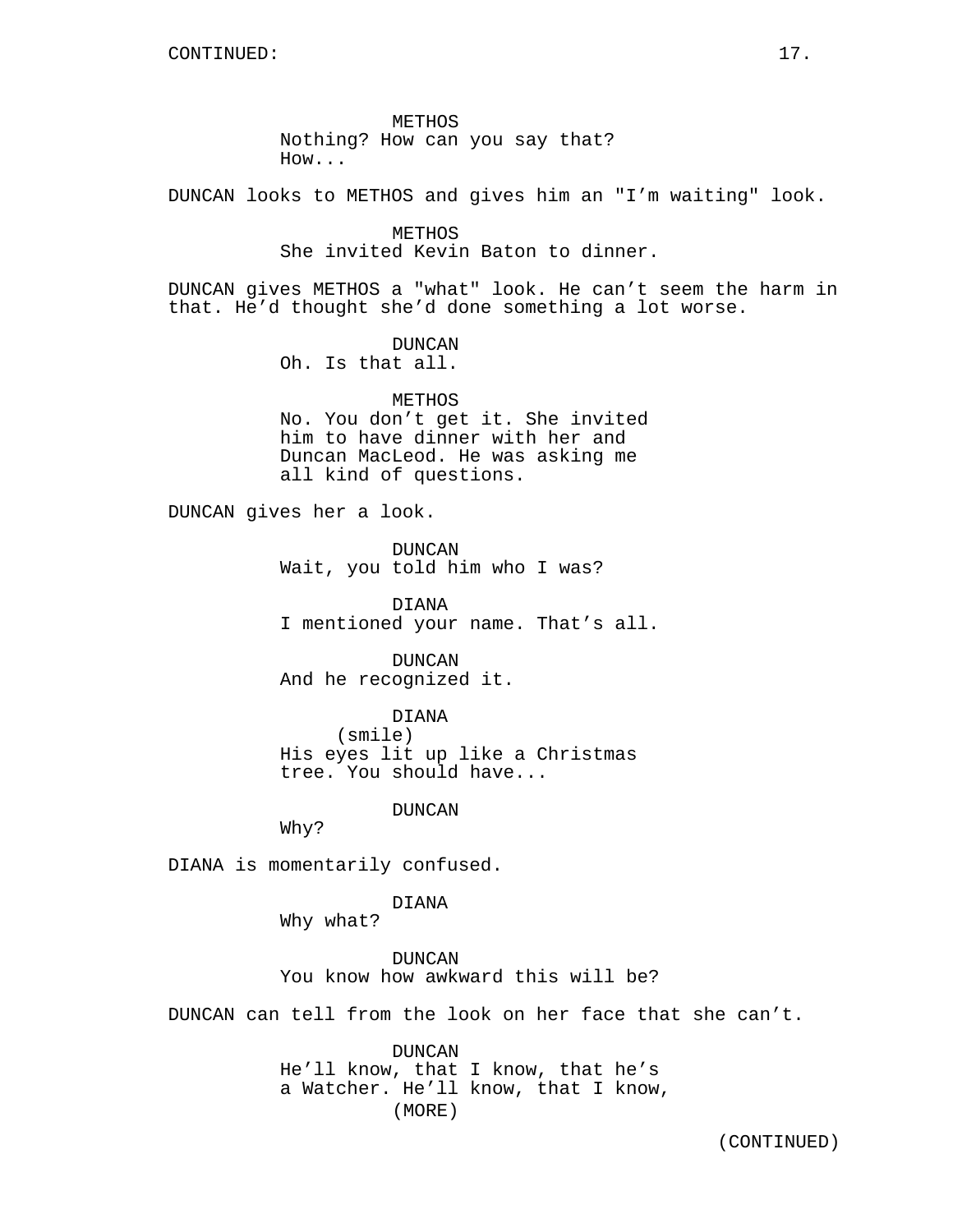DUNCAN (cont'd) that he knows, I'm an Immortal. The only question he'll have, is if you know that I'm and Immortal and that he's a Watcher.

DIANA Oh. I never thought of that.

METHOS Kevin already did. He asked me if you know about Immortals and Watchers.

DUNCAN What did you say?

METHOS I told him I didn't know. Then he asked if you...

METHOS looks at DIANA.

METHOS ...ever asked about this.

METHOS reveals his Watcher tattoo.

METHOS

And why, when you noticed his, you never commented on it.

DIANA

What was I supposed to say? "Gee, nice tattoo. Adam has the same one. You two belong to the same club or something?"

#### METHOS

Yes. Because the fact that you noticed we had the same tattoo, and didn't comment on it, made him think that you knew what it meant.

### DIANA

Well, duh, I do.

METHOS He wasn't supposed to know that!

DUNCAN raises his hands in a "stop" gesture.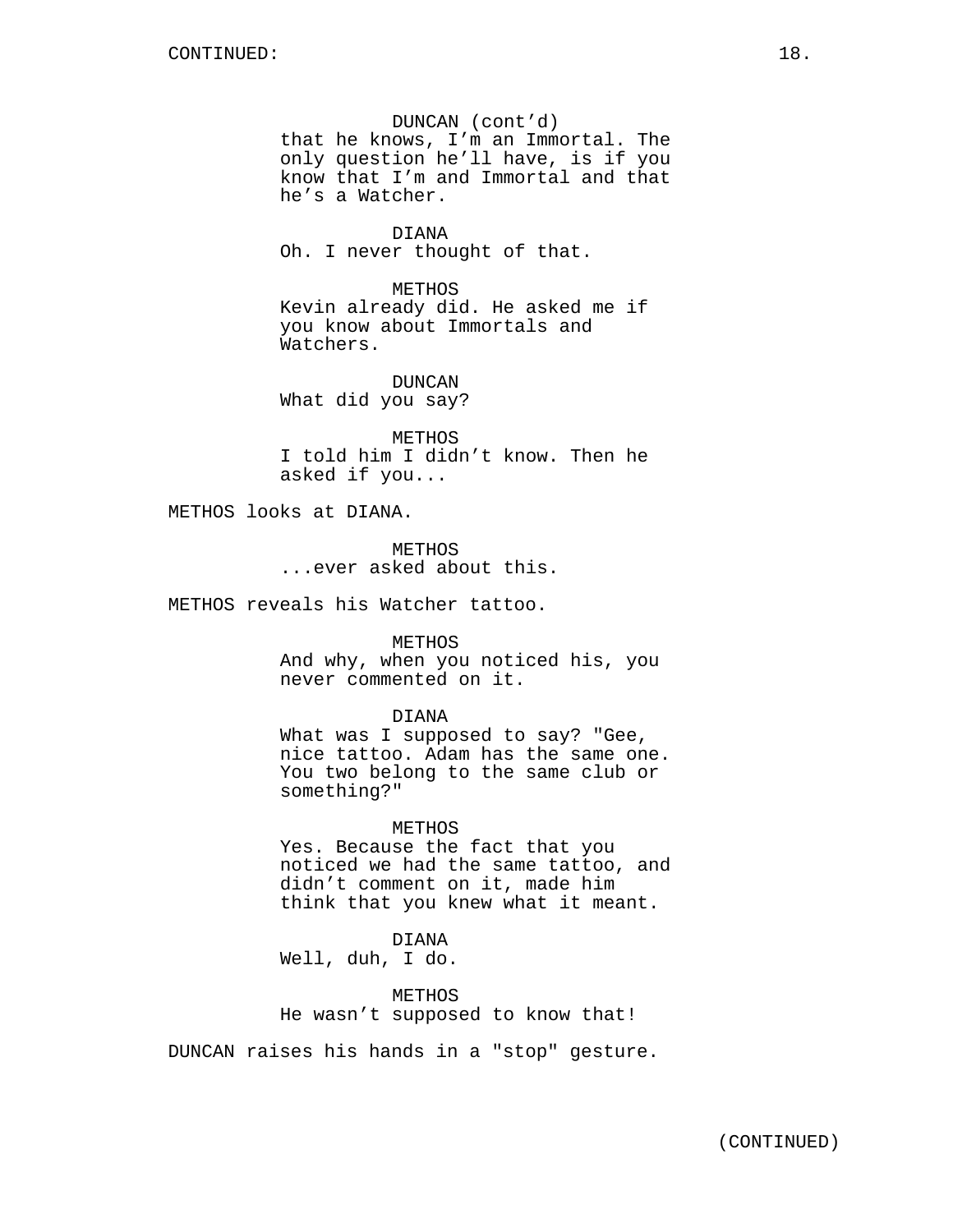DUNCAN What's done is done. We can't undo it. The question is, what do we do now? How do we fix this?

DIANA

Easy. (beat) If he's curious, he's bound to accidentally reveal his tattoo sometime during dinner. I can say, "You know, Adam has the same tattoo. When I saw it earlier, I knew I'd seen it somewhere before. I just couldn't remember where. What does it represent anyway?"

Momentary pause. DUNCAN and METHOS share a look. CLARK is in the background playing with the sword and only half paying attention to their conversation.

> METHOS It could work.

DIANA gives METHOS a look.

DIANA It will work.

DIANA flashes them a smile.

DIANA

Trust me.

DUNCAN looks at DIANA.

DUNCAN If you point out the tattoo, and pretend you don't know what it means, that might get you off the hook, but it will still reveal him as a Watcher. (beat) If he thinks that you don't know about them, he'll now know, that I know, that he is a Watcher.

### DIANA

Okay, so...

Momentary pause. When DIANA mentions CLARK's name, CLARK all off a sudden starts paying attention. He puts the sword down and zaps over to them.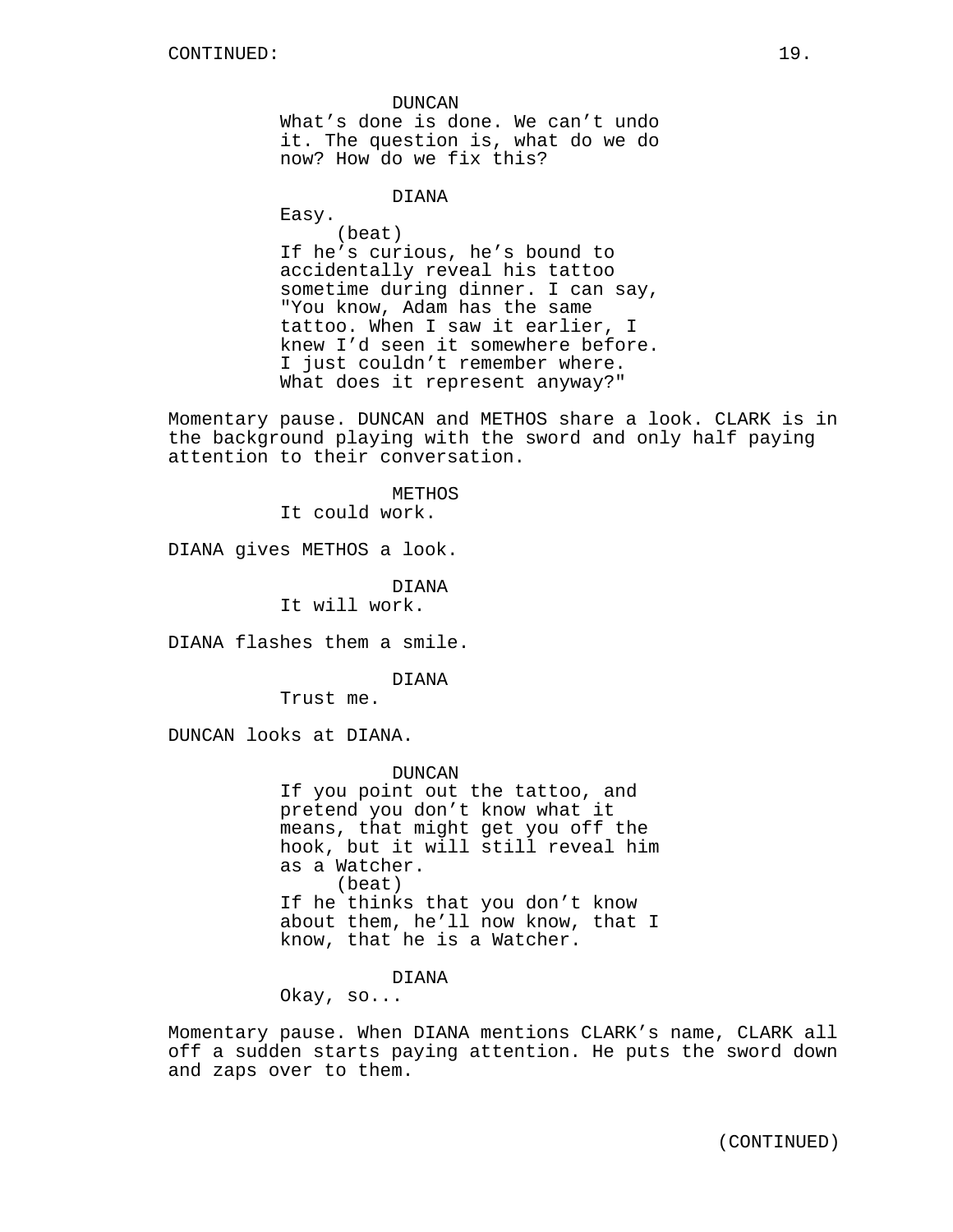#### DIANA

Clark and Methos can be waiting by the bar. When they see me notice the tattoo, Methos can come over. I'll introduce you two, and then Methos can ask me to dance. That will give you and Kevin a moment alone. See what he says.

Momentary pause. Everyone exchanges glances and nods in agreement.

JUMP TO:

#### 18 HOTEL RESTAURANT/BAR (6:00PM) 18

DIANA, DUNCAN, and KEVIN are sitting at a table. CLARK and METHOS are sitting at the bar. The bar is behind DIANA's table. METHOS can see them through the mirror in front of him over the bar. There is a dance floor to the left of the bar. KEVIN has just finished telling a story, and DIANA and DUNCAN are laughing. KEVIN reaches for the champagne bottle and his tattoo is revealed. DIANA grabs his arm and turns it so that the tattoo is fully exposed. KEVIN is watching their expressions. DUNCAN pretends to be startled. DIANA just looks at it. As DIANA is saying her line, DUNCAN raises his glass to take a drink.

#### DIANA

You know, Adam has the same tattoo. When I saw it earlier, I knew I'd seen it before, I just didn't remember from where. What do you make of it, Mac?

DUNCAN almost chocks on his drink. She is improvising again. He recovers and gives her a look. He looks at the tattoo.

### DUNCAN

Interesting.

## DIANA

What does it mean anyway?

### KEVIN

Ah... We were once part of an archaeological team, and all the members got the same tattoo.

DIANA

Oh. Why?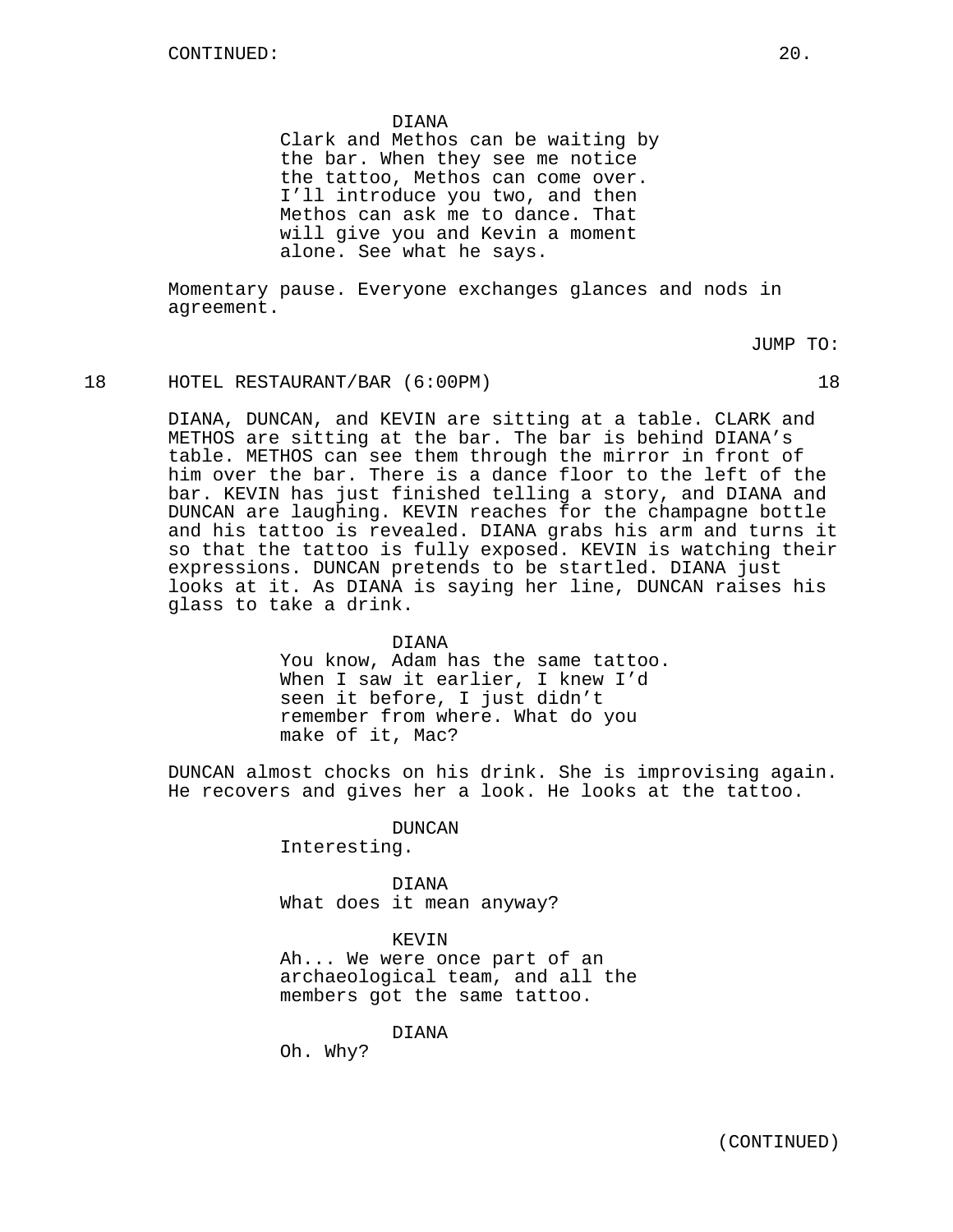DUNCAN Who knows? I bet...

METHOS walks over. KEVIN is surprised.

## METHOS

Excuse me...

#### DIANA

Adam. I don't think you've met Duncan. Duncan MacLeod, Adam Pierson. Adam, Duncan.

KEVIN notices that "Adam" and DUNCAN seem kinda "comfortable" around each other and wonders if this is truly the first time they've met. He also notices that "Adam" isn't at all awed at meeting the famous DUNCAN MACLEOD.

> METHOS Nice to meet you.

> > DUNCAN

You too.

METHOS Do you mind if I steal Diana for a moment?

DUNCAN gives him a questioning look.

DUNCAN Depends. What do you want to do with her?

METHOS Just dance. If she'll agree.

DUNCAN looks to DIANA and gives her an "it's up to you, honey" look.

#### DIANA

I'd love too. Excuse me, gentlemen. I'll be back shortly.

DIANA rises from the table and heads to the floor with METHOS.

PAN TO: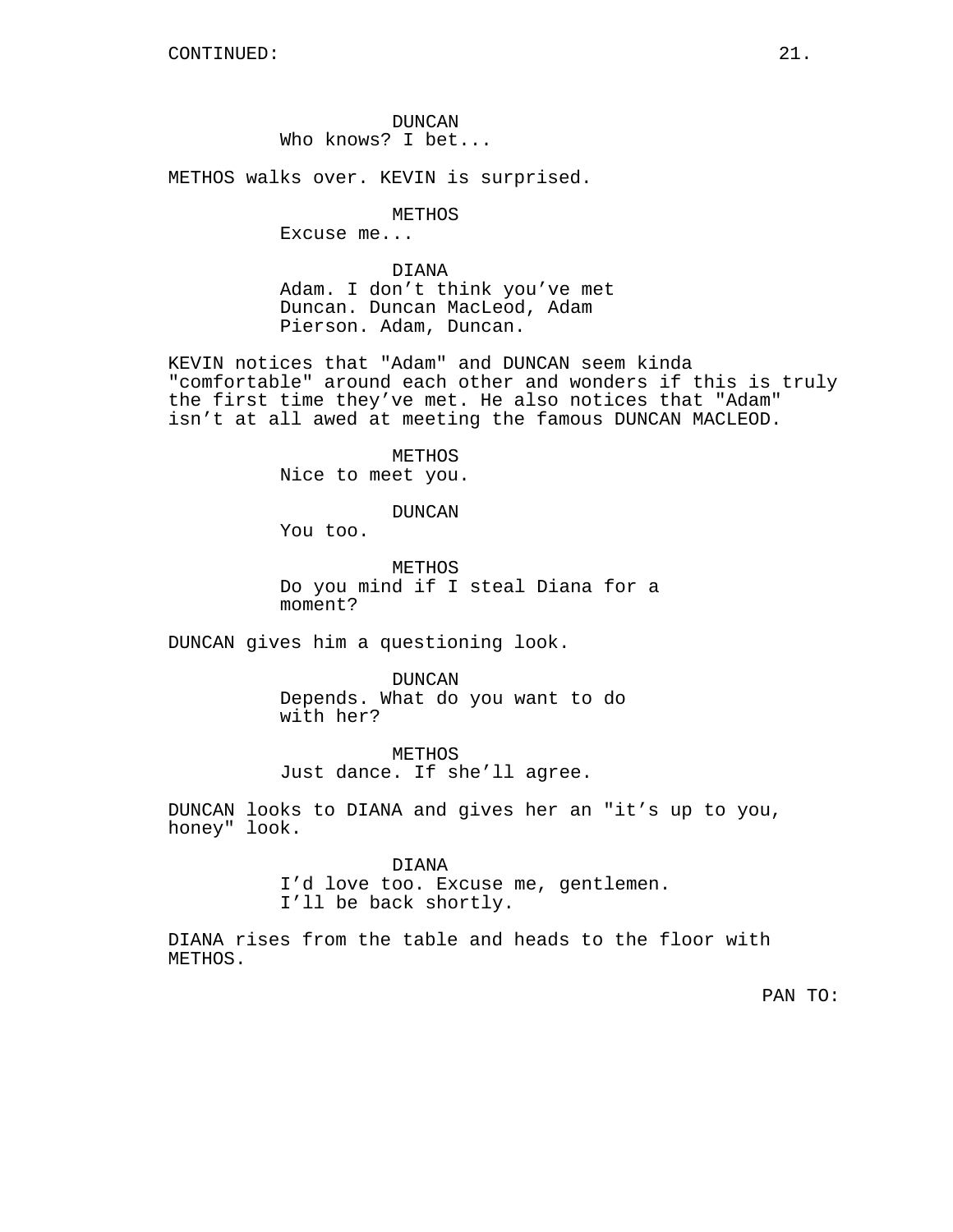## 19 DANCE AREA 19

METHOS whispers to her.

METHOS How's it going?

DIANA So far, so good. I think he is totally confused at the moment.

METHOS How's Duncan going to handle it?

DIANA He didn't tell me.

METHOS He didn't tell you?

## DIANA

Nope.

METHOS Didn't you read his thoughts and...

DIANA (smile) Why, Methos, I'm shocked that you'd think that I would do such a thing. I mean, really.

METHOS gives her a "Come on. We both know you would" look.

PAN TO:

20 DUNCAN AND KEVIN 20

KEVIN So, MacLeod. How's the Antique business?

DUNCAN Okay. How's the archaeology business?

KEVIN

Okay. (beat x2) You know, we have a lot in common.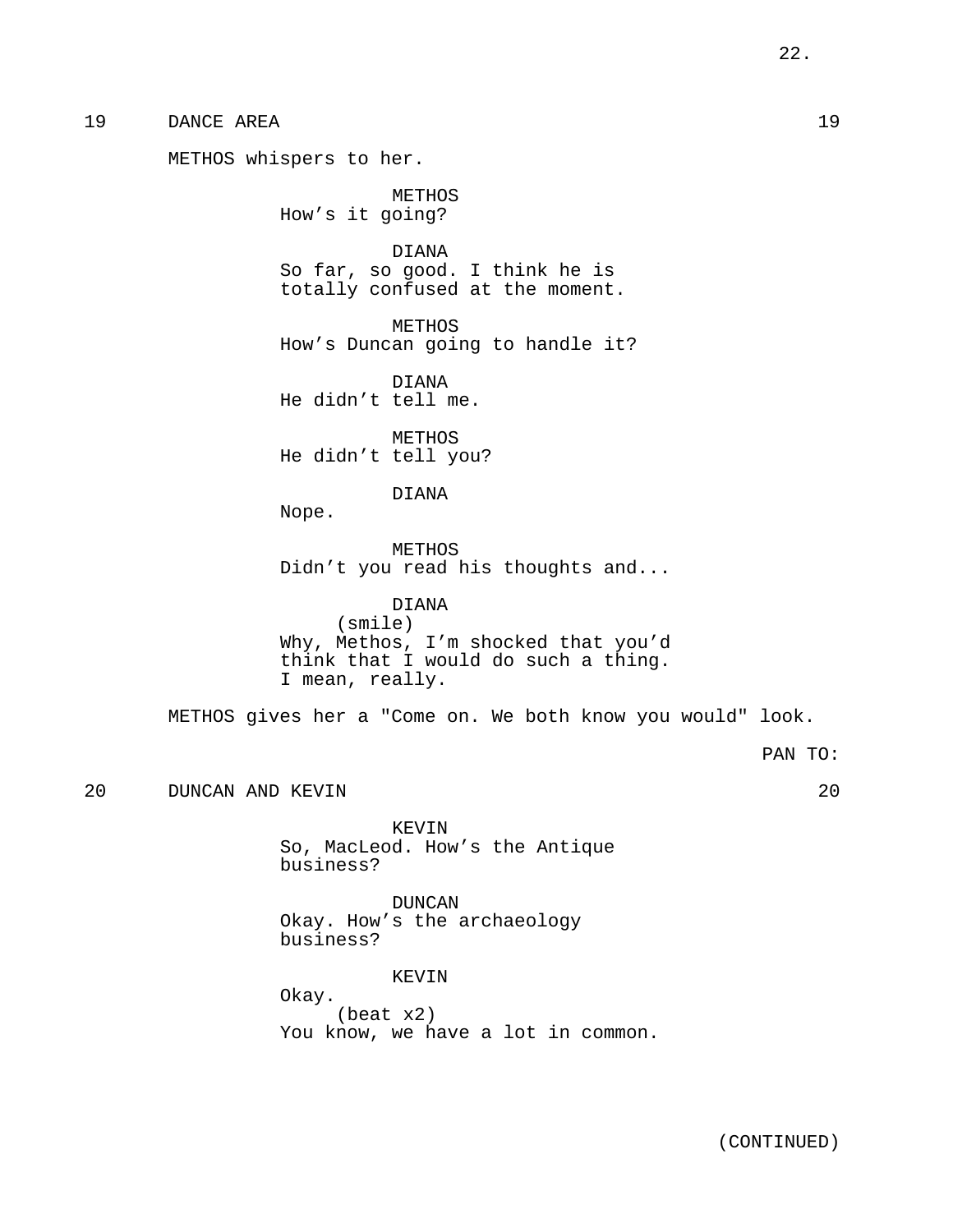### DUNCAN

Oh?

KEVIN I know you know what this...

KEVIN indicates his tattoo.

#### KEVIN

...means.

#### DUNCAN

Do I?

KEVIN And I know who you are.

DUNCAN

And who am I?

Momentary pause. KEVIN looks around to make sure that no one is paying attention to them.

> KEVIN You are Duncan MacLeod of the Clan MacLeod. You were born on Dec 21st, 1592. (beat) Shall I go on?

## DUNCAN

1592? What makes you think...

DUNCAN is interrupted by the Immortal Buzz. KEVIN notices the look.

PAN TO:

21 METHOS AND DIANA 21

METHOS gets the look too. KEVIN doesn't notice as he is staring at DUNCAN.

PAN TO:

22 DUNCAN AND KEVIN 22

KEVIN I knew it. There's another Immortal here, isn't it? That's why you're...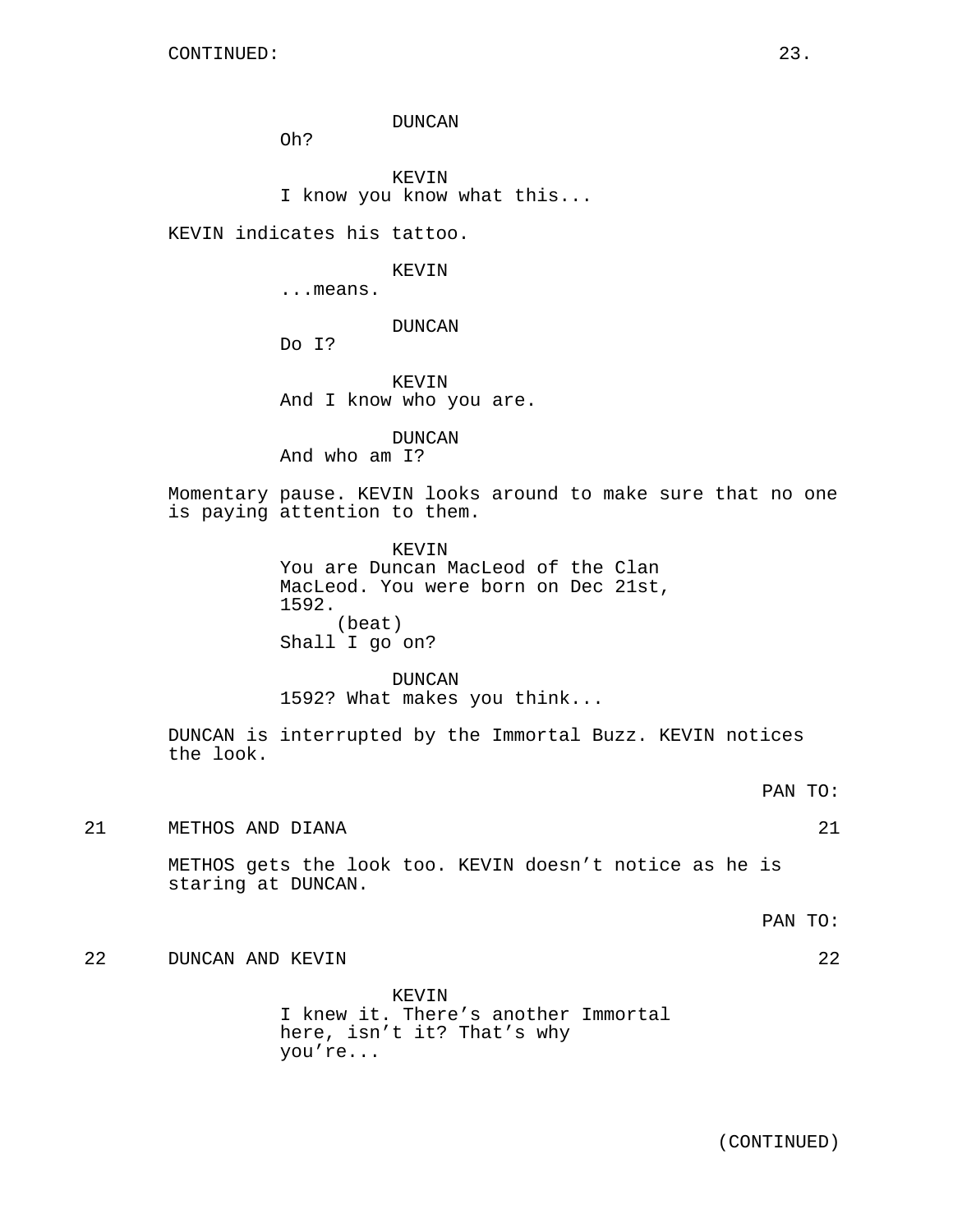#### DUNCAN

Shut up.

KEVIN Wow, I'm going to get to see the great Duncan MacLeod...

DUNCAN I said, be quiet.

DUNCAN rises from the table and exits. KEVIN looks after him. DIANA and METHOS return to the table. She pretends not to know where DUNCAN is.

> DIANA Where's Duncan?

> > KEVIN

He, ummm, he...

KEVIN rises from the table, and looks to METHOS.

KEVIN ...got a headache.

KEVIN emphasizes the word headache for METHOS' benefit. He wants to let his friend know that DUNCAN is gone after another Immortal.

### DIANA

A headache?

KEVIN Yeah. One minute he was fine, then the next...

DIANA Maybe I should go check on him.

KEVIN doesn't want her leaving.

KEVIN

No. Um...

Momentary pause. DIANA looks at KEVIN.

**KEVIN** He said he was just going to go get some aspirin then, then he'd be right back.

KEVIN looks out the door, in the direction that DUNCAN went. METHOS can tell he's curious and wants to follow DUNCAN, so, he quickly thinks of something to keep KEVIN put.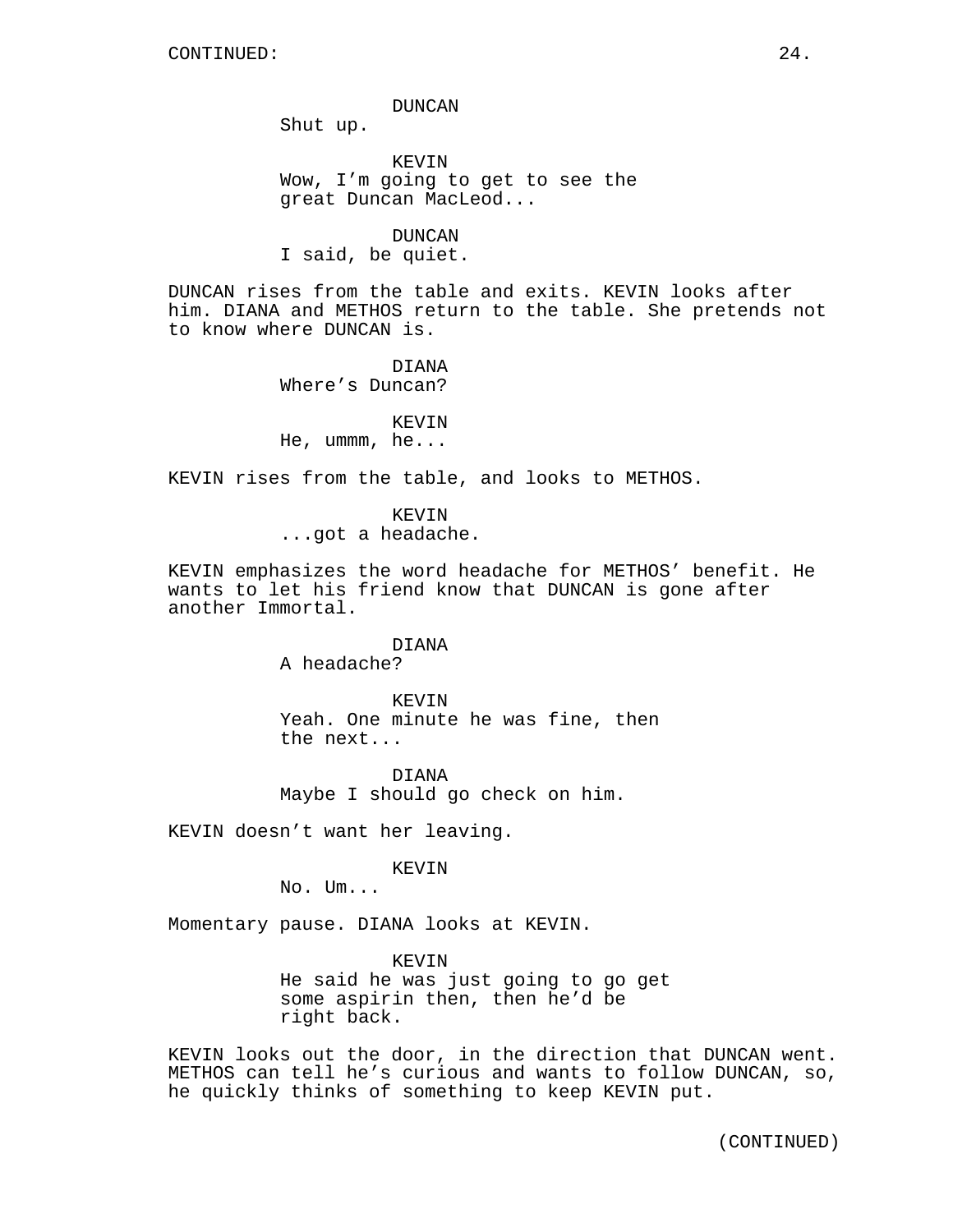METHOS So, Kevin. Tell me... (beat) What brought you here in the first place?

KEVIN, seeming just a little bit distracted, looks at METHOS.

KEVIN

Hunh?

METHOS New Zealand. Why...

KEVIN Oh. I... I...

METHOS What's wrong?

KEVIN

Nothing. I...

Momentary pause. KEVIN gives a forced yawn.

KEVIN It's been a long day, and I'm really tired. I think I'll just call it a night.

DIANA gives METHOS a "do something" look.

METHOS

You can't.

KEVIN is starting to wonder why "Adam" is trying to keep him here. What is he hiding? Why is he not more curious about what Duncan may be doing? Whose side is he on?

KEVIN

What?

METHOS I said, you can't. Not yet.

KEVIN

Why?

METHOS

Because...

METHOS looks to DIANA for help.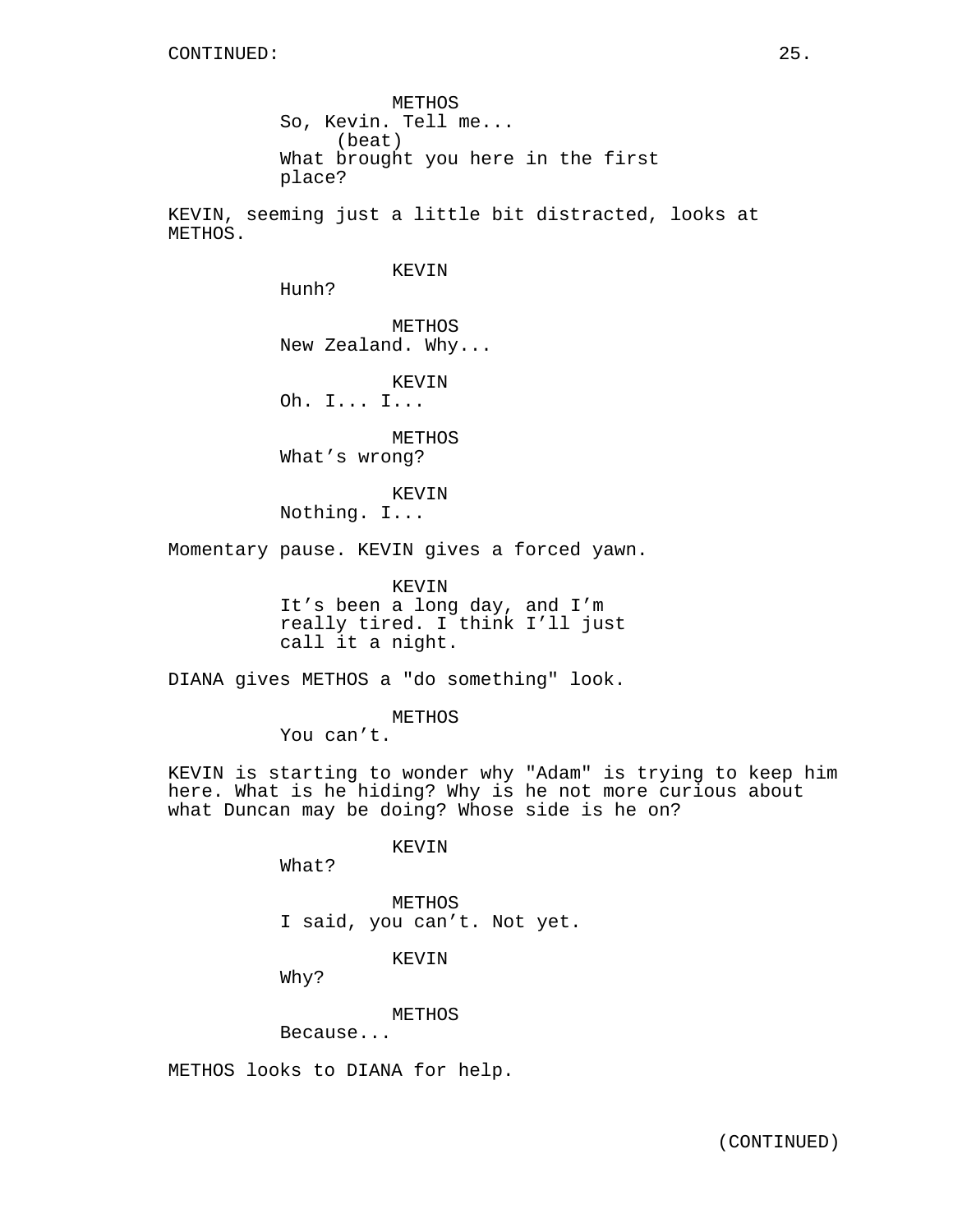METHOS

...because...

DIANA Because you haven't danced with me yet.

METHOS Right. You haven't danced with Diana yet.

Momentary pause. KEVIN is confused. "Adam" is acting so strange.

#### KEVIN

I...

DIANA looks at him, pleading.

DIANA Please. Just one dance?

## KEVIN

I...

DIANA gives him that godly stare, the one no mortal can resist.

> KEVIN Okay. One dance. Then I really have to go.

DIANA smiles. KEVIN takes her to the dance floor. METHOS watches them head to the floor, then hurriedly exits the room.

## 23 KEVIN AND DIANA 23

KEVIN and DIANA reach the floor. KEVIN looks back at the table expecting to see "Adam" waiting there. He is surprised when he sees the table empty.

JUMP TO:

## 24 HALLWAY 24

METHOS gets to the hallway and tries to "hone in" on the buzz. He doesn't sense anything. That means that Duncan has already engaged the other Immortal. He keeps going down the hall. He gets to a set of doors that lead outside into the garden. He sees a flash. He opens the doors and listens. He hears the sound of two swords hitting.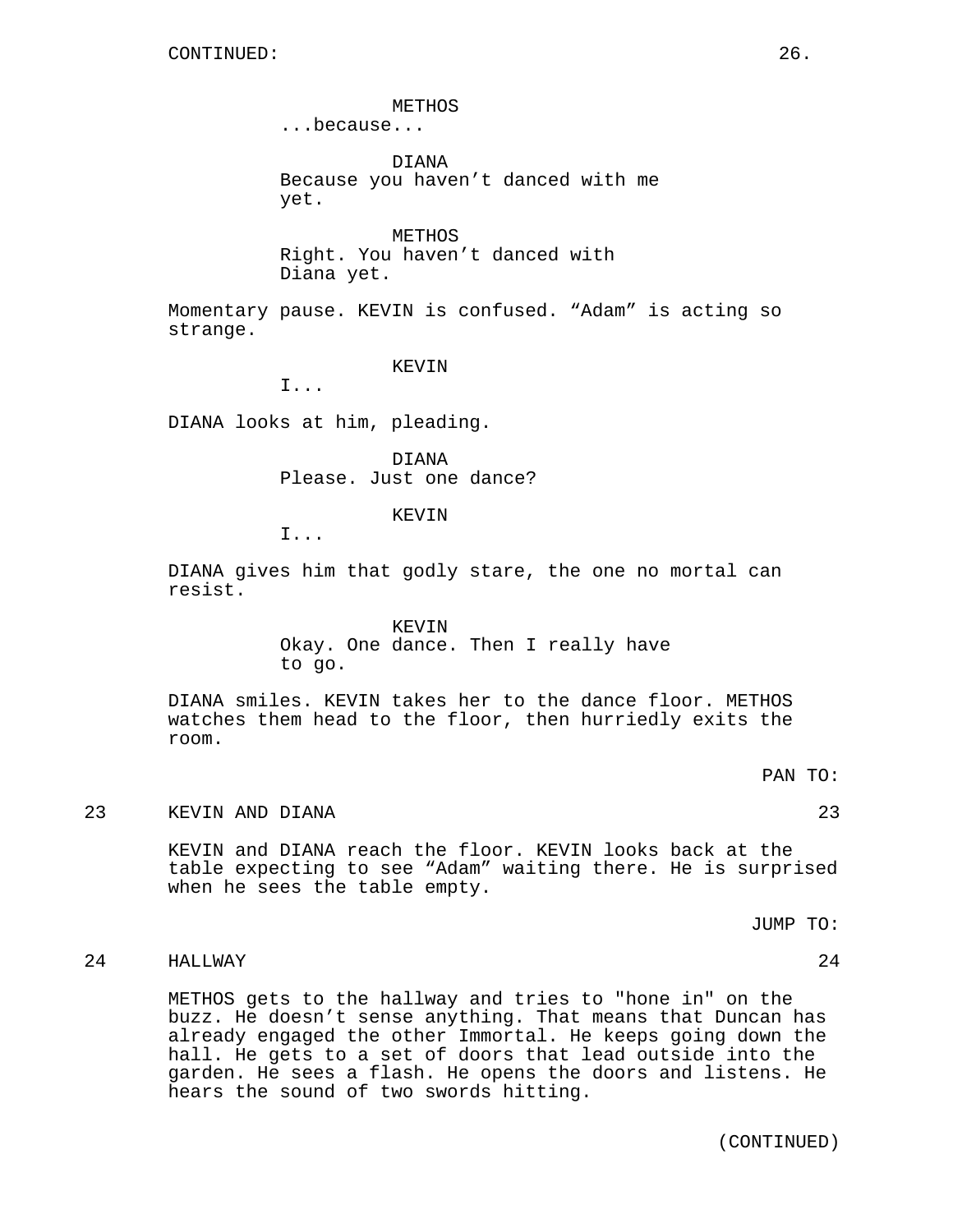## CONTINUE TO:

### 25 HOTEL GARDEN 25

He exits the hotel and follows the sound. He sees two people fighting beside the fountain. He approaches, careful not to get too close, as to have them sense him. He knows, that even though they are in the heat of battle and will not sense him anyway, he wants to be safe. Just in case. He watches the fight. The fight winds up in the fountain. Both guys are getting soaking wet. The fight lasts for a few more moments, then METHOS sees something he thought he'd never see. The Katana goes flying out of DUNCAN's hands and lands in the center of the fountain. The man fighting with DUNCAN brings his sword to DUNCAN's neck and - stops. METHOS is confused. He is even more confused by what DUNCAN does next. DUNCAN hugs the man and they start laughing. DUNCAN then retrieves his Katana. METHOS assumes they know each other and feels that it is safe to approach. DUNCAN and the man sense METHOS coming and turn towards him with drawn swords.

#### METHOS

Mac, it's me. Methos.

The Man and DUNCAN both say their lines simultaneously. DUNCAN breathes a sigh of relief and lowers his sword as he says his line. The other says the line in a questioningly tone.

MAN

DUNCAN

Methos?

Methos.

METHOS recognizes the voice of the other Immortal. It's CONNOR MACLEOD.

#### METHOS

Connor?

DUNCAN raises an eyebrow in curiosity. He looks from METHOS, to CONNOR, and then back at METHOS.

> DUNCAN You know each other?

> > METHOS

We've met.

METHOS looks at CONNOR.

METHOS I haven't seen you since...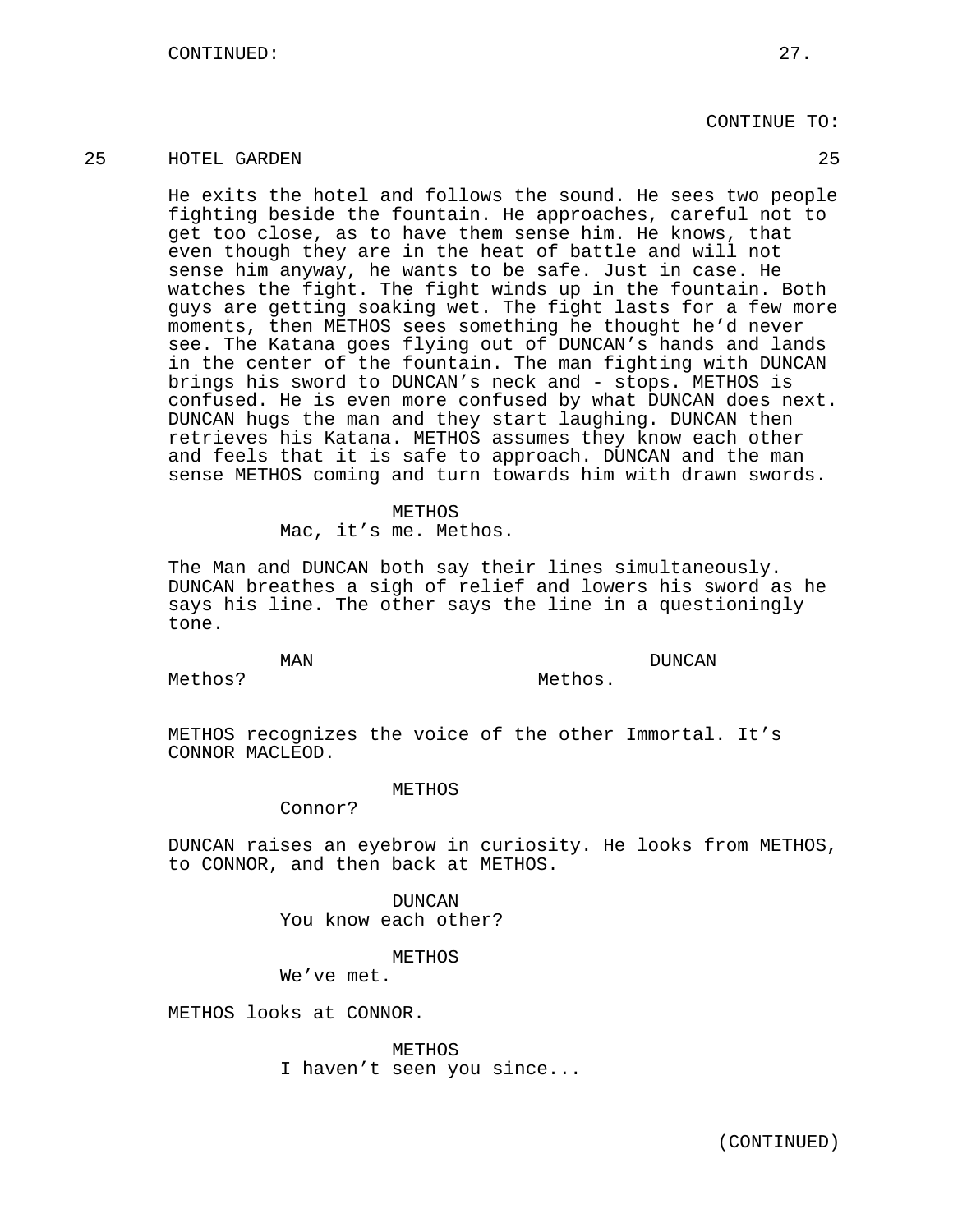CONNOR It's been a long time, my friend.

METHOS

Too long.

METHOS looks to DUNCAN.

METHOS Look, Kevin is getting restless. I don't know how much longer Diana can keep him busy.

DUNCAN

Okay. (beat) Take Connor back to the hotel room. I'll go get Diana.

CONNOR Diana? You still getting all the good women?

DUNCAN Of course. You might be the older MacLeod, but I am still the more attractive MacLeod.

CONNOR Always the comedian.

DUNCAN See you back in the room.

DUNCAN heads off. CONNOR puts his arm around METHOS and they walk off in a different direction then the one DUNCAN took.

> CONNOR So Methos, how've you been? And how did you get mixed up with my young cousin?

DUNCAN hears CONNOR's comment, but keeps on going.

METHOS Long story, my friend.

METHOS and CONNOR walk off.

JUMP TO: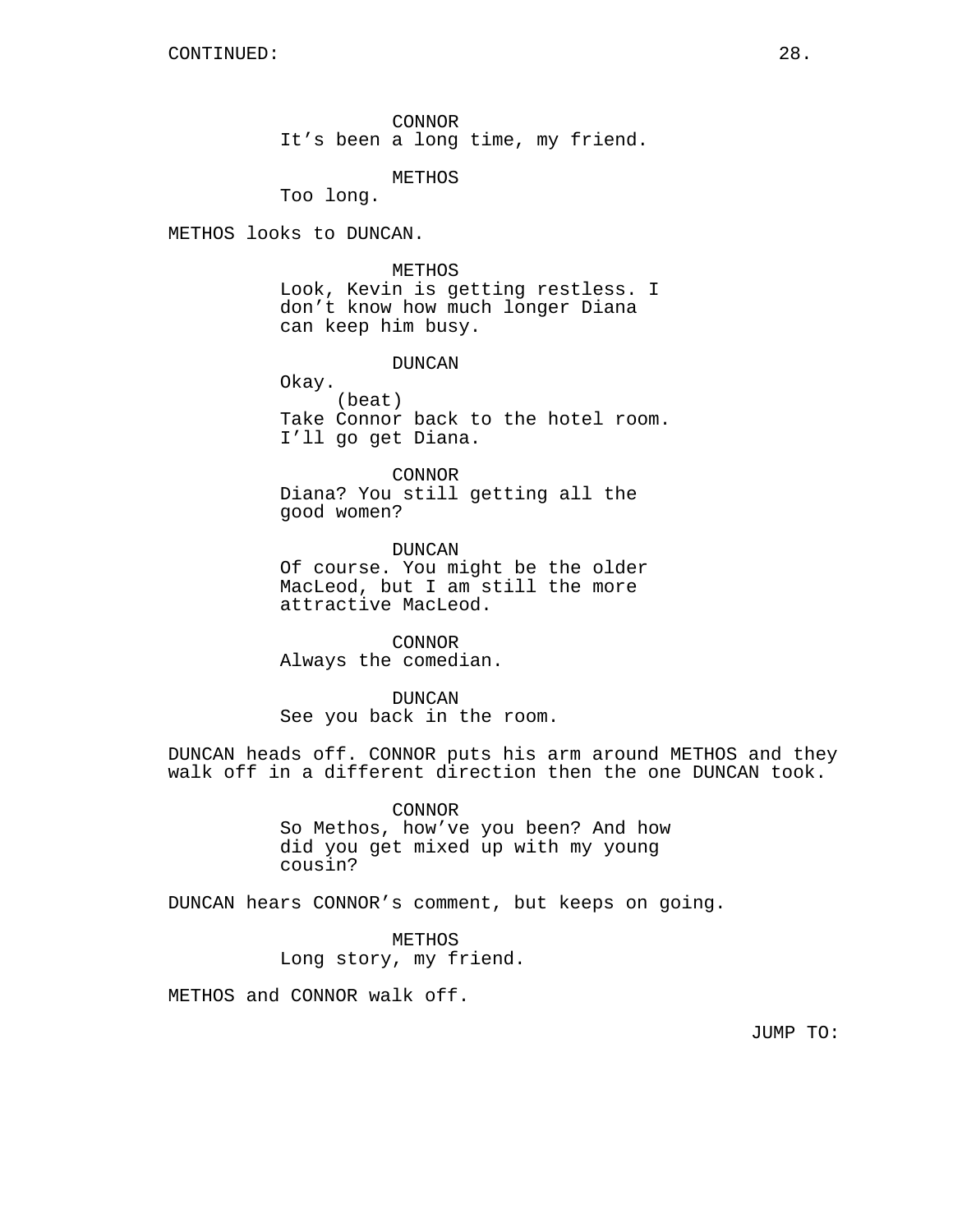## 26 HALLWAY 26

DIANA and KEVIN and walking down the hall.

DIANA Are you sure you have to go?

### KEVIN

Yes. I'm...

They pass the doors leading to the garden, as DUNCAN is closing them. DUNCAN's back is to them, and he is still dripping wet. DIANA sees him. KEVIN turns to see what has caught her attention, and sees DUNCAN as he turns around.

#### KEVIN

MacLeod?

DUNCAN pretends to be straightening his jacket. He takes a deep breath and approaches them. DIANA hugs him.

> DIANA Is your headache gone, dear?

DUNCAN looks at her with raised eyebrows.

DUNCAN

Headache?

KEVIN Yes. You, you said you had a headache and that...

#### DUNCAN

Oh, right. Yes. It's gone.

KEVIN decides to have some fun at the "headache" metaphor.

KEVIN Since when does a swim cure a headache?

DUNCAN looks at him with a confused look on his face.

### DUNCAN

What?

KEVIN indicates DUNCAN's dripping clothes.

DUNCAN Funny thing. I was on my way back and some jerk pushed me into the fountain.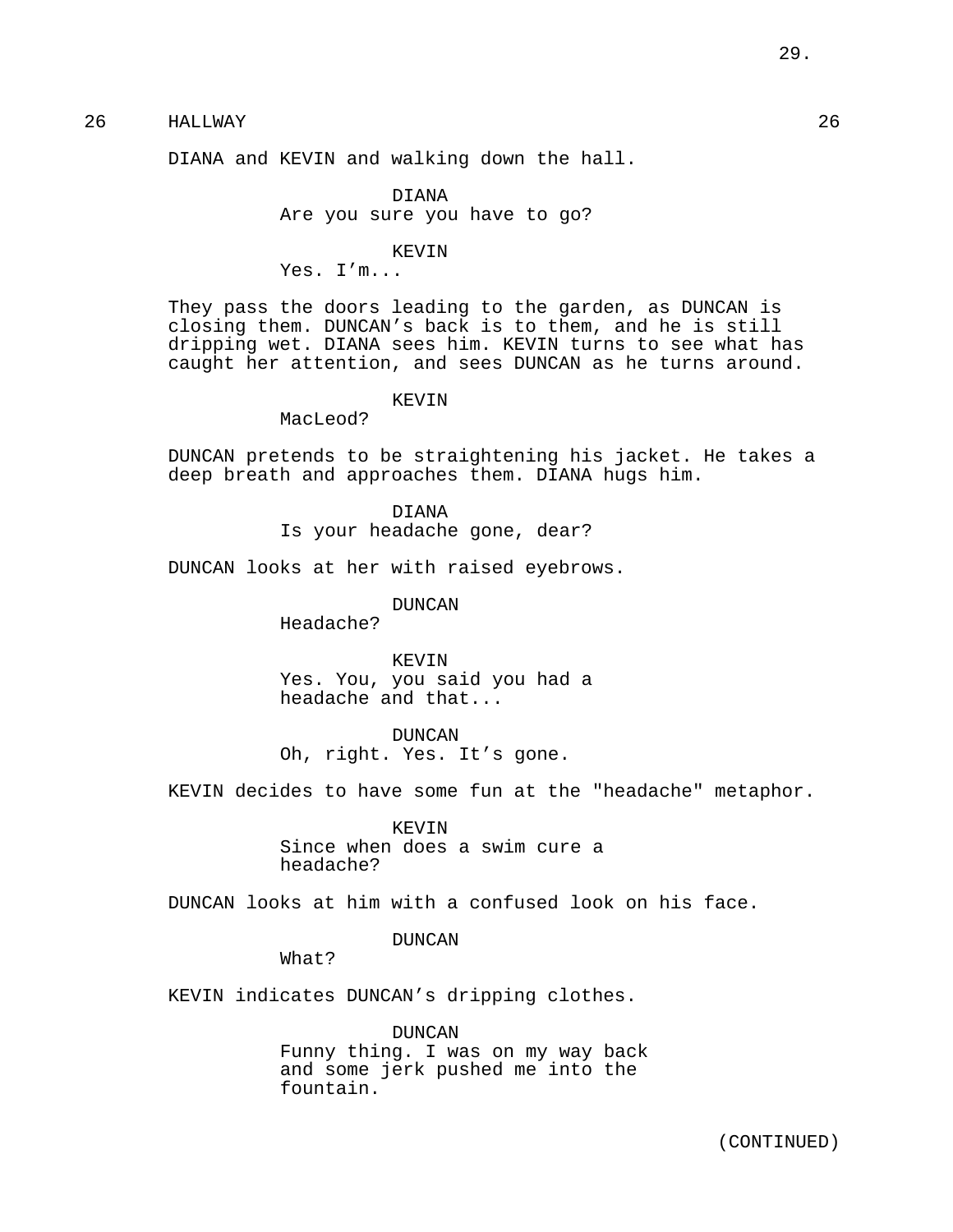DIANA pretends to be concerned.

DIANA Are you all right?

DUNCAN I'm fine. I just want to get back to our room, and...

### DIANA

Of course.

DIANA turns to KEVIN.

DIANA It was nice meeting you, Kevin. Goodnight.

KEVIN

Goodnight.

KEVIN watches them walk off towards the elevator. He says the next line quietly, almost under his breath.

> KEVIN I wonder where Adam got to?

He watches DIANA and DUNCAN until they get on the elevator and the doors close. Then he runs outside.

27 ELEVATOR 27

DIANA zaps DUNCAN's clothes dry.

DIANA So, twice in one day. You guys having a convention down here, or something?

DUNCAN presses the button for their floor, 14.

DUNCAN This one was different.

DIANA Different? How?

Momentary pause. DUNCAN looks at her.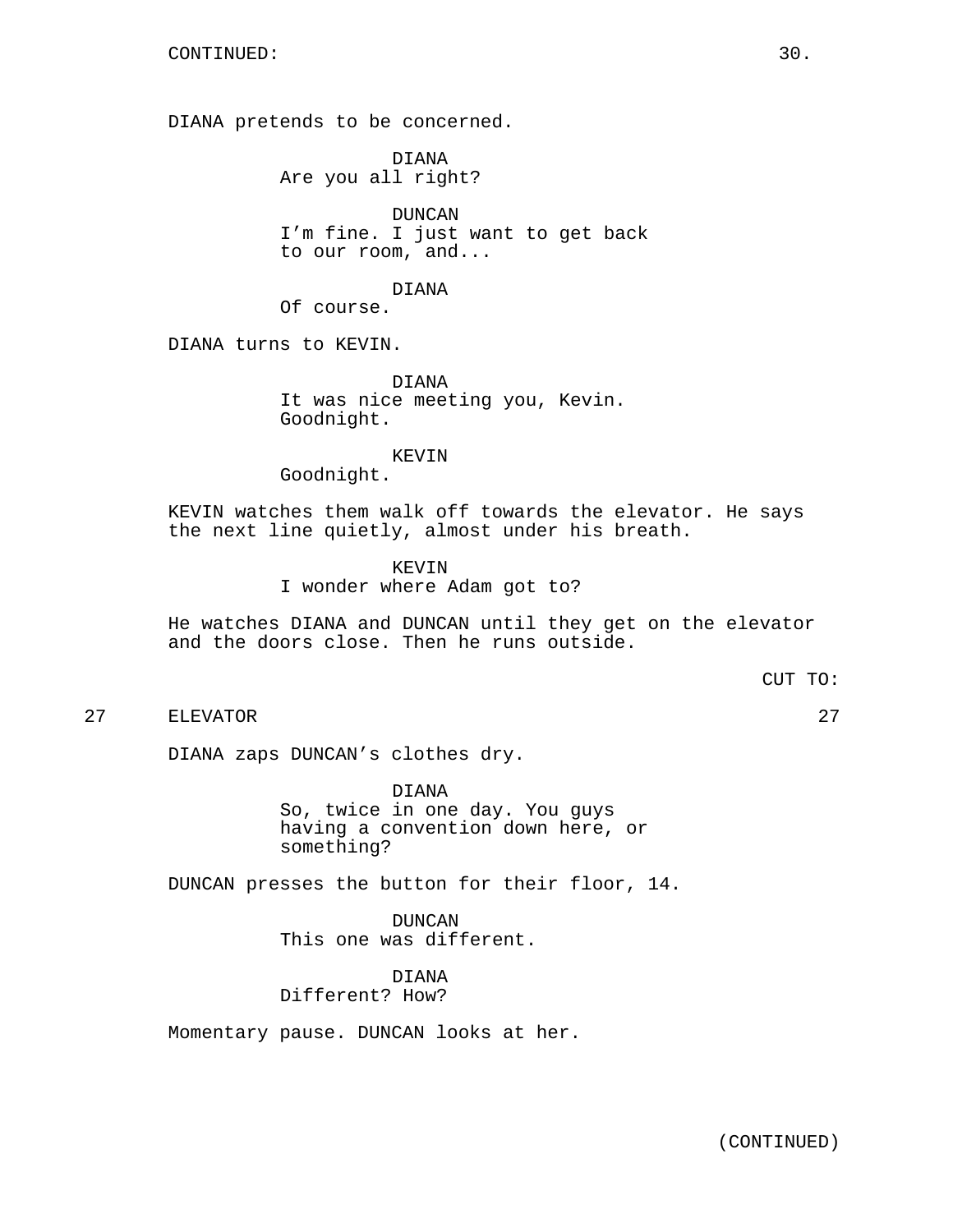DUNCAN This one's an old friend.

DIANA Oh? Do I get to meet...

DUNCAN He's with Methos.

DIANA raises an eyebrow. Did DUNCAN say "he"?

DUNCAN

They're waiting in the room.

DIANA

He?

DUNCAN smiles. DIANA wonders who this mystery man is.

CUT TO:

28 ROOM 1413 28

METHOS and CONNOR are sitting on the sofa. CONNOR has changed into some dry clothes - DUNCAN's clothes. METHOS and CONNOR are reminiscing and laughing. The door opens. DUNCAN and DIANA enter. DUNCAN notices that CONNOR is wearing his clothes.

> DUNCAN Hey, that's my favorite shirt!

CONNOR If you can't borrow clothes from a

cousin, who can you borrow them from?

DIANA

Cousin?

DUNCAN Diana Marsson, this is Connor MacLeod. Connor, Diana.

DIANA

Connor MacLeod? It's so nice to meet you. Duncan talks about you all the time.

CONNOR

Really?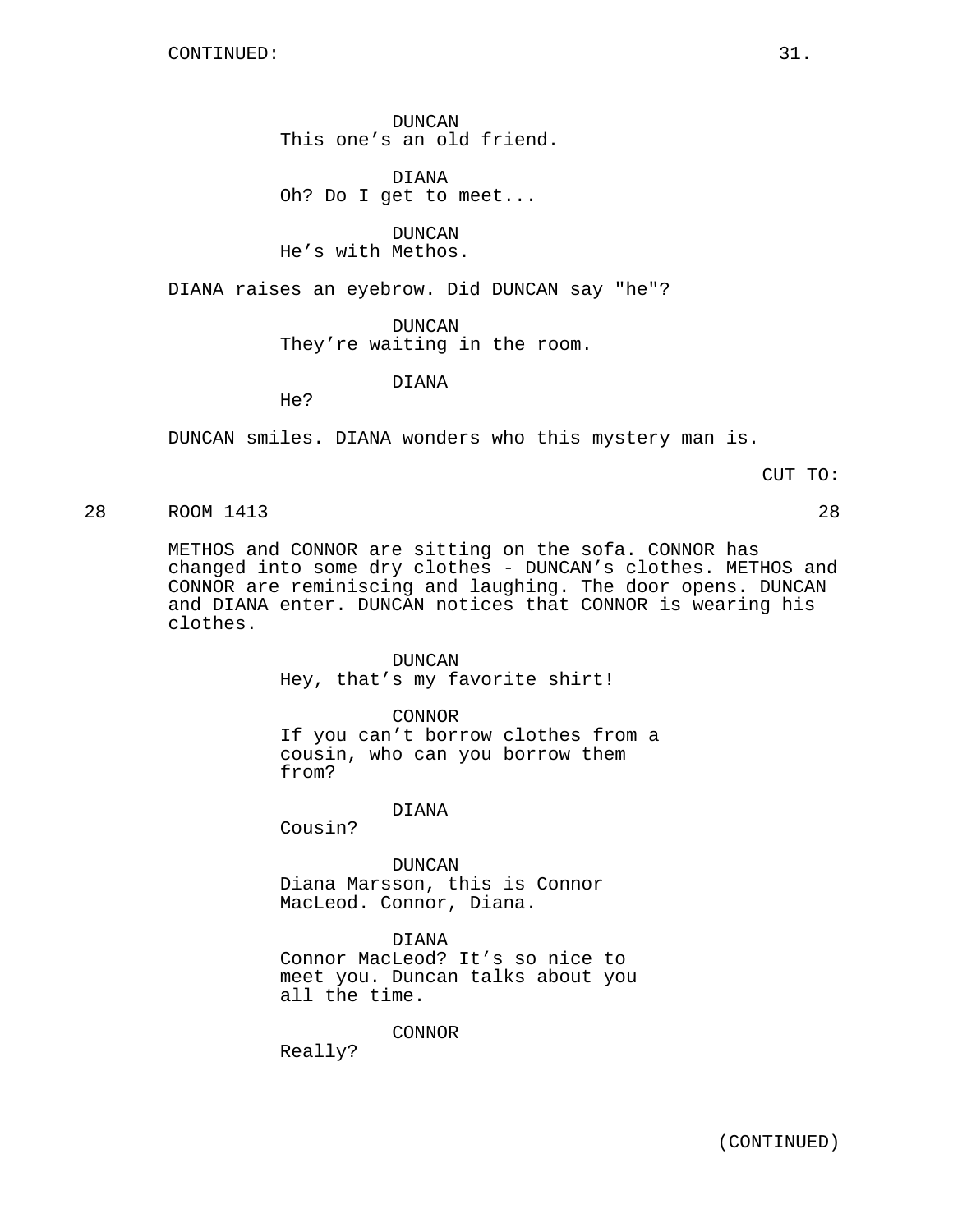### DIANA

Really.

CONNOR You know cous, she's a keeper. Of all the women you've...

DUNCAN Connor, please.

CONNOR laughs, then notices that DUNCAN's clothes are completely dry. DUNCAN notices CONNOR staring at him.

DUNCAN

What?

CONNOR How did your clothes get dry so fast?

#### DUNCAN

Uh, I...

DIANA gives DUNCAN an "oops, sorry" look. As if that wasn't bad enough, before DUNCAN can answer, CLARK materializes in the room, directly in front of CONNOR. CLARK starts speaking before he realizes CONNOR is there. CONNOR is startled by CLARK's sudden appearance.

> CLARK So, this is where every...

CLARK notices CONNOR.

CLARK

Oops.

CONNOR Where'd he...

DUNCAN Connor, this is Clark Alcides. Diana's son. Clark, Connor MacLeod.

CLARK MacLeod? As in...

DUNCAN He is my older cousin. Same clan, different vintage.

CONNOR is still staring at CLARK.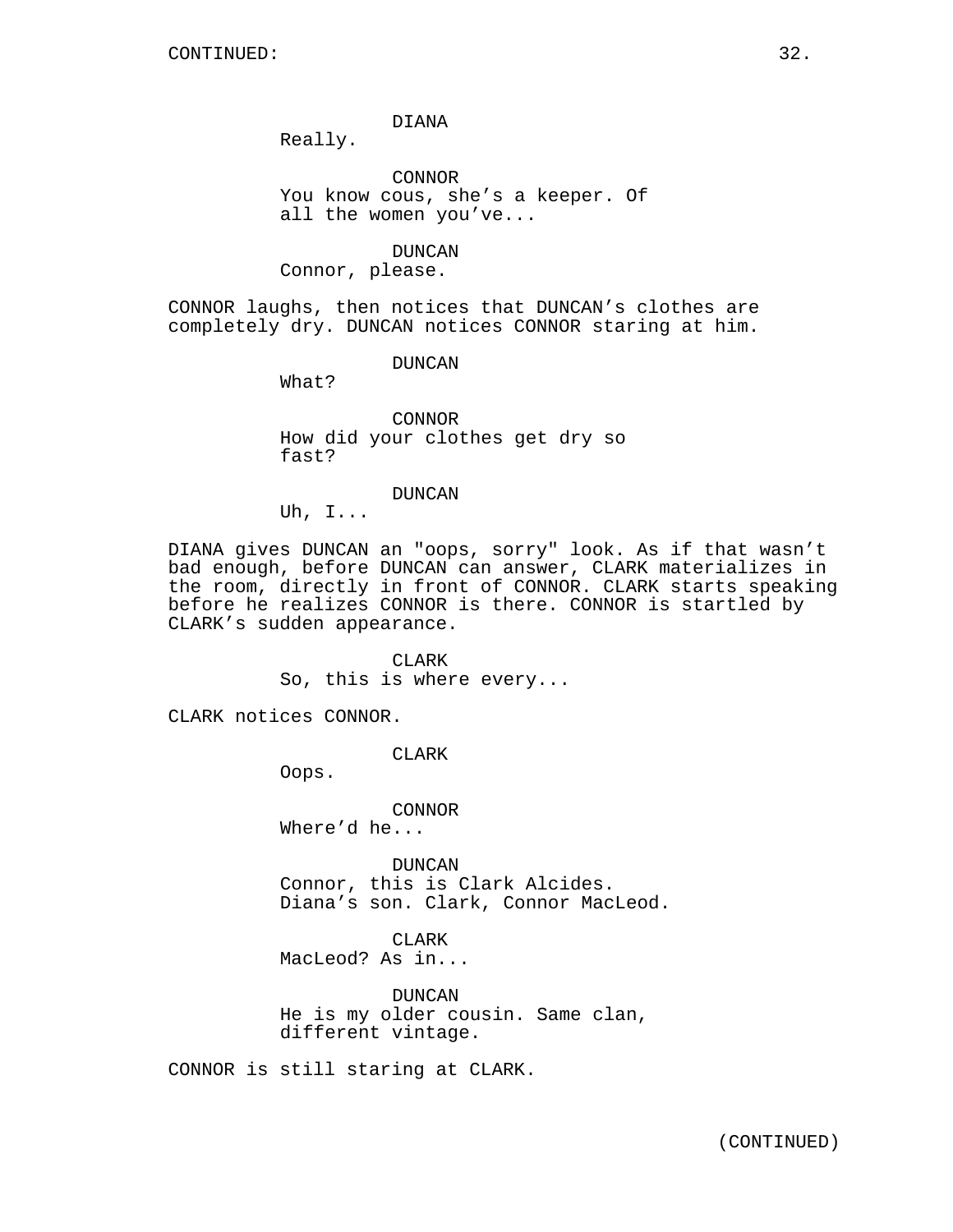CONNOR How'd you do that?

CLARK

Do what?

CONNOR Appear in the room like that?

CLARK Would you believe me if I said it was magic?

CONNOR I've used that line myself a few times.

CLARK So, you and Duncan are cousins, eh?

CONNOR Don't change the subject.

Momentary pause. CLARK is thinking of zapping a forget spell on CONNOR. But if this guy really is family maybe that wouldn't be a good idea.

> CONNOR Dunc, just what have you gotten into now?

DUNCAN It's not what you think, Connor.

CONNOR No? Then tell me, what is it?

DUNCAN You'd better sit down. This could take a while. Just promise you won't interrupt me till I finish.

CONNOR Would I do that?

DUNCAN

Connor?

CONNOR Okay. I promise. No interruptions.

DUNCAN, METHOS, DIANA, and CLARK, exchange glances.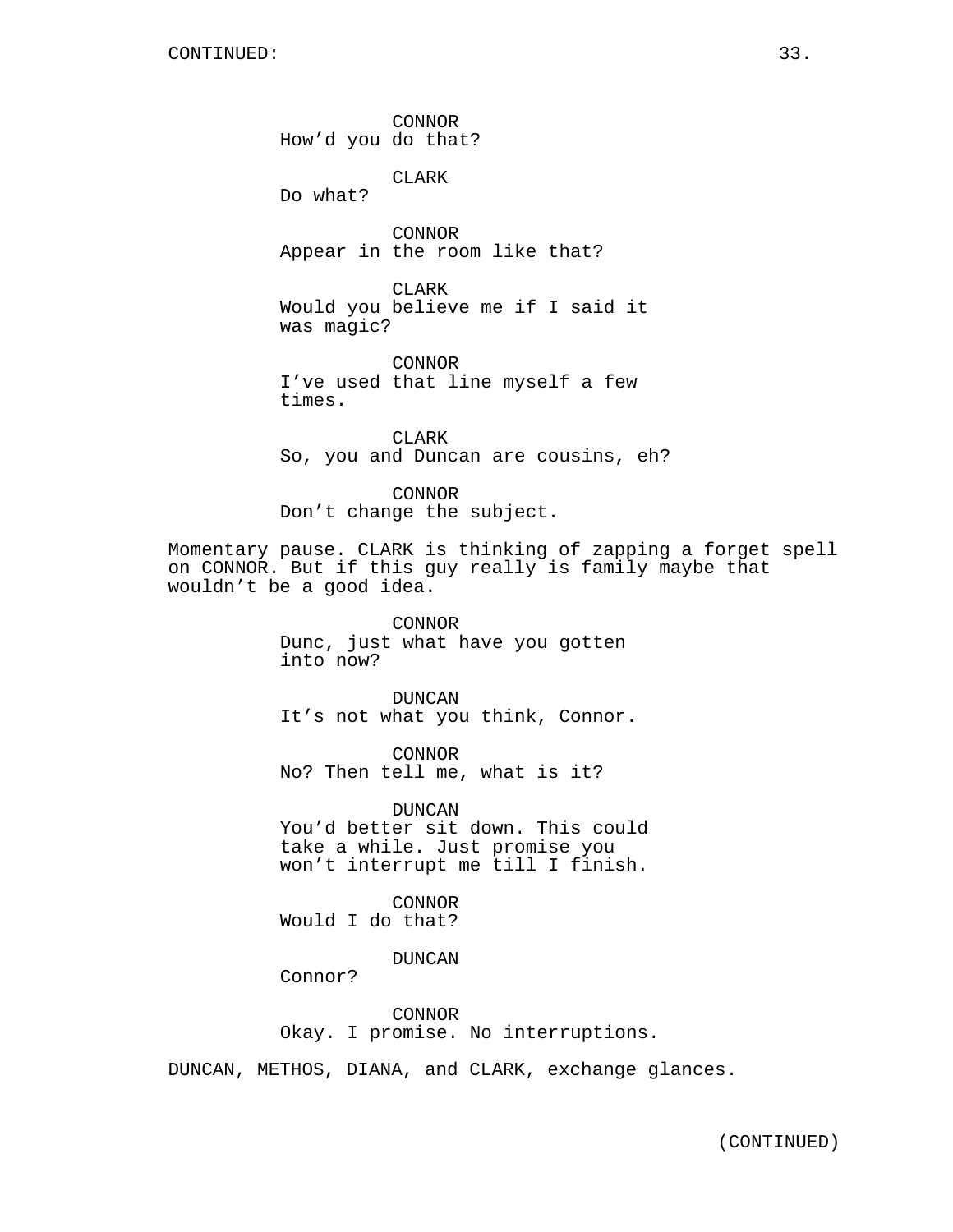DIANA Well, the first part of the story is mine. So I'll tell it. CONNOR The first part? DIANA Yes. CONNOR How many parts are there? CLARK Three. DIANA Well, four if you count now. CONNOR What? DIANA All will be clear when we reach the end. (beat x3) It began in 1996... CONNOR 1996? DIANA Yes. CONNOR That was 21 years ago. DUNCAN Connor, you promised you wouldn't interrupt.

CONNOR Sorry. Continue.

DIANA takes a deep breath and starts to tell her story.

DIANA It was June 1st, 1996. I was sitting in my backyard in Toronto reading a book, when all of a sudden a vortex opened in the sky.

DIANA prepares to tell CONNER the events of Chapters 1-4. She won't tell him everything, only what he needs to know.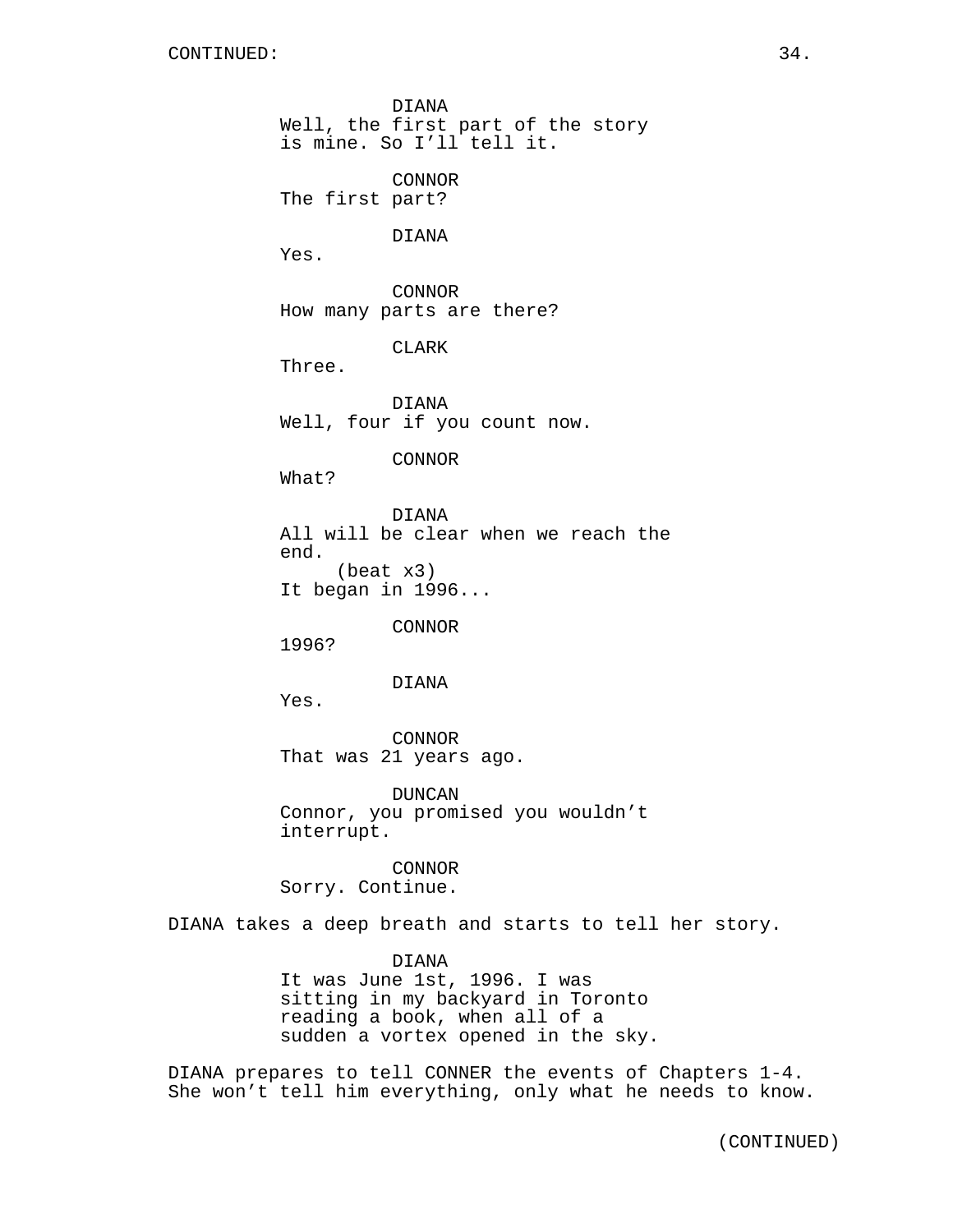29 LOBBY - FRONT DESK (7:45PM) 29

KEVIN is talking to the girl behind the counter. Her name tag identifies her as PATTY.

> KEVIN You're sure?

PATTY Positive. There is no Adam Pierson registered at this hotel.

KEVIN He said he was staying here.

PATTY Maybe the room is registered in someone else's name. Was he traveling with anyone?

Momentary pause. KEVIN thinks.

KEVIN Try Diana Marsson.

PATTY Can you spell that?

KEVIN removes DIANA's card from his pocket.

KEVIN D.I.A.N.A M.A.R.S.S.O.N

PATTY enters Diana's name into the computer.

PATTY Got it. There is a suite registered in her name.

KEVIN

A suite?

PATTY Yes. The suite has a main room and three adjoining rooms.

KEVIN Can I have the room numbers?

KEVIN writes the number on the back of the business card.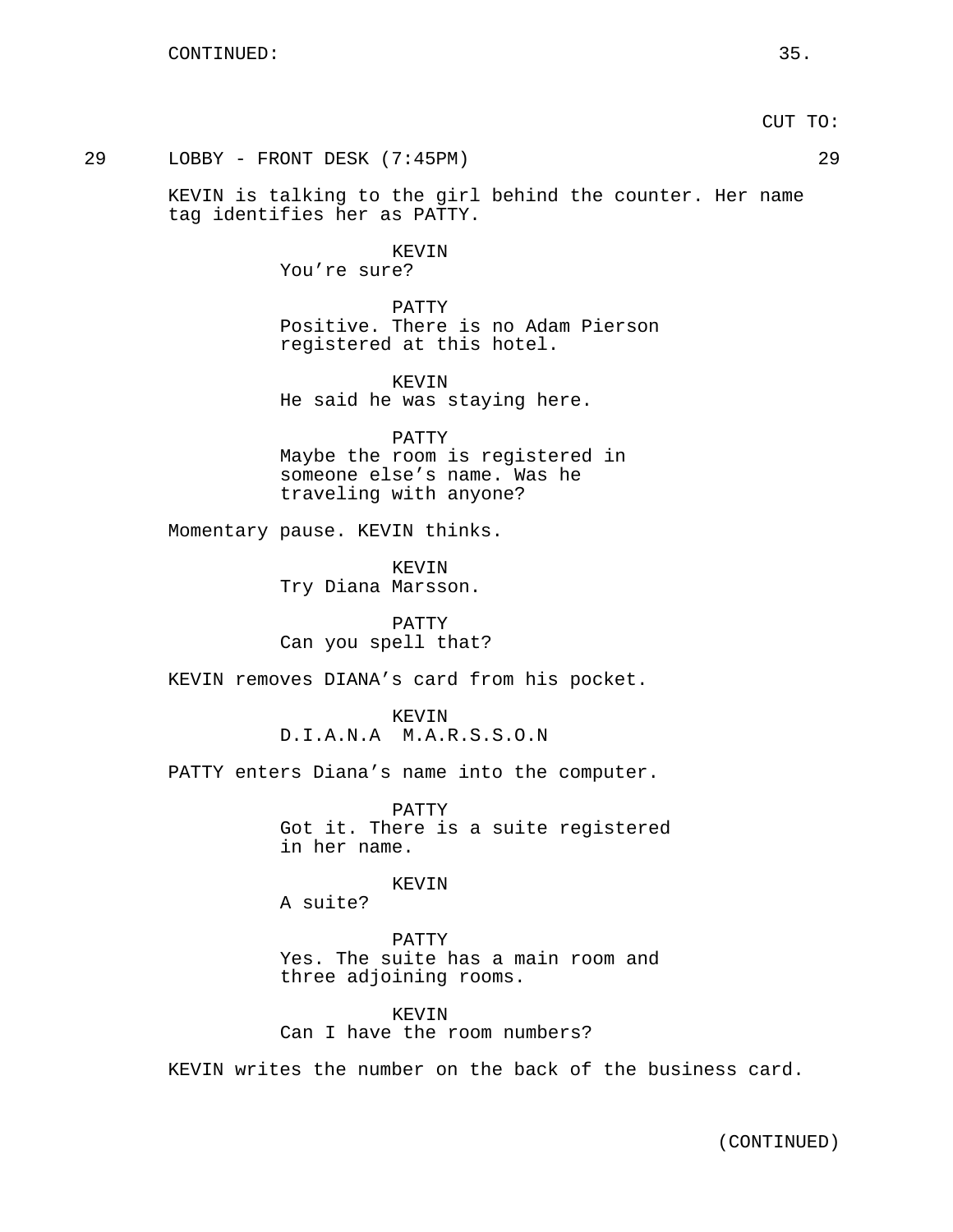PATTY The main room is 1413. (beat) The adjoining rooms are 1409, 1411, and 1415.

KEVIN

Thanks.

PATTY

No problem.

KEVIN walks off.

CONTINUE TO:

30 LOBBY 30

KEVIN sits on a sofa in the lobby and stares at the room numbers.

> KEVIN Three adjoining rooms? (beat) One would be for her son, Clark. One would be for her and MacLeod. I wonder if the third room is Adam's? (beat) If it is, it means Adam knows more than he is letting on. It means he knew all about MacLeod before tonight. So why pretend he didn't? (beat) What is he hiding? Maybe he really is working on some top secret Watcher Project. (beat) Do I want to know? Do I want to open this up? Should I forget about it?

KEVIN stares back at room numbers.

31 ROOM 1413 (8:00PM) 31

DIANA is just finishing recapping the events of Chapter 4.

DIANA So, Hera sent be back. I landed in my backyard on June 14th, 1997. 1 year and 1 day after I left.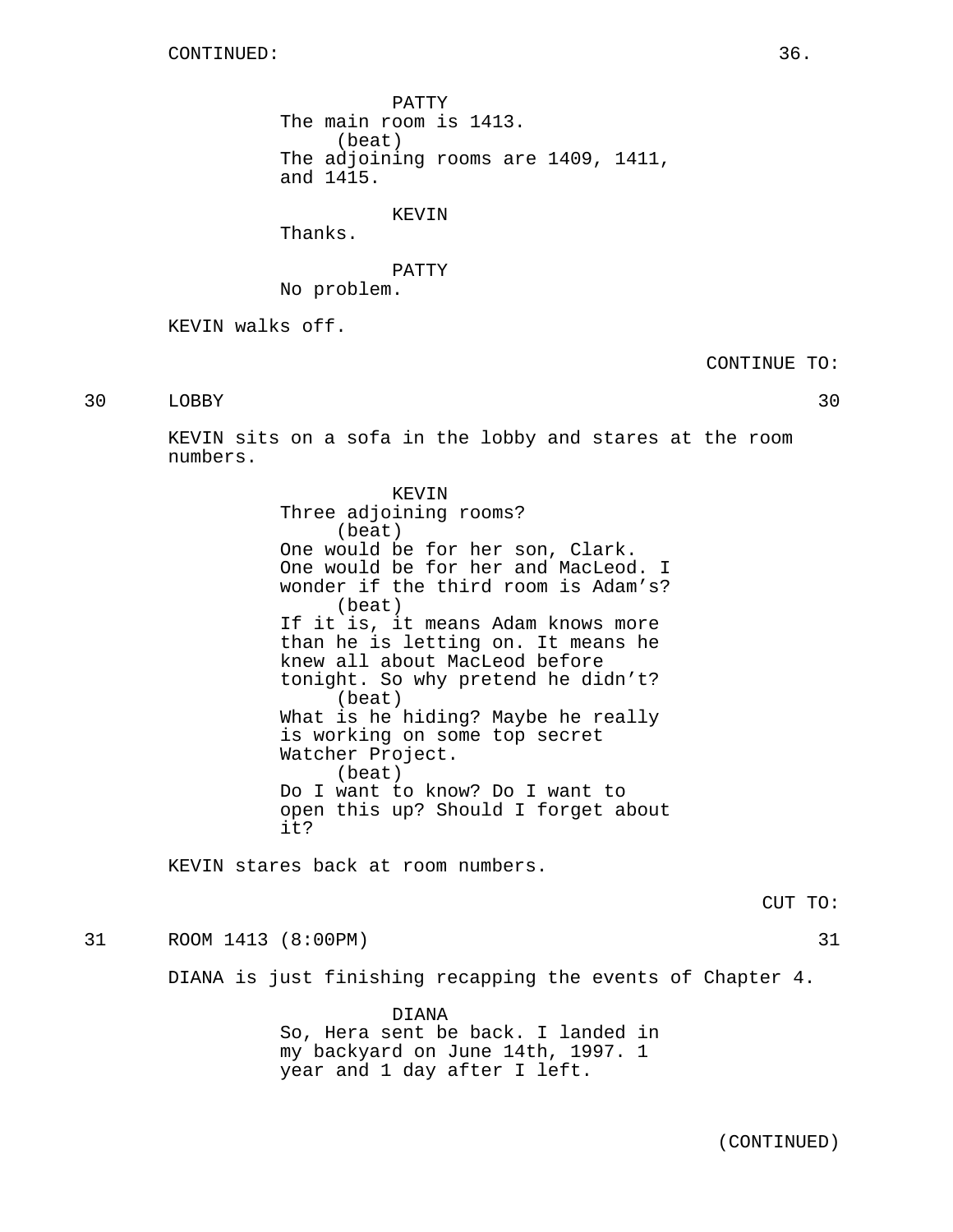CONNOR

Wow.

DIANA When I returned, I learned I was pregnant -- with Clark.

CONNOR So, Clark is Herc's son?

DIANA

Yes.

Momentary pause.

DUNCAN The next part of the story is mine.

CONNOR There's more?

DUNCAN

Yes.

DUNCAN takes a deep breath and starts his story.

FADE IN TO:

### 32 TIME FLIES 32

DUNCAN recaps the events of Chapter 5. He decides to skip the events of Chapters 6 and 7. DIANA and DUNCAN retell the relevant events of Chapters 8 and 9. CLARK recaps the events of Chapter 10. He mentions they spent time in Ancient Greece, but does not say how long or what they did. CLARK concludes with their return to the present at the end of Chapter 15.

FADE BACK TO:

### 33 TIME RESUMES (9:55PM) 33

CONNOR is trying to absorb everything they have just said. Everyone learned some things they never knew. And some people are still in the dark about certain events in the story so far.

> CONNOR And that brings us to here?

> > DIANA

Yep.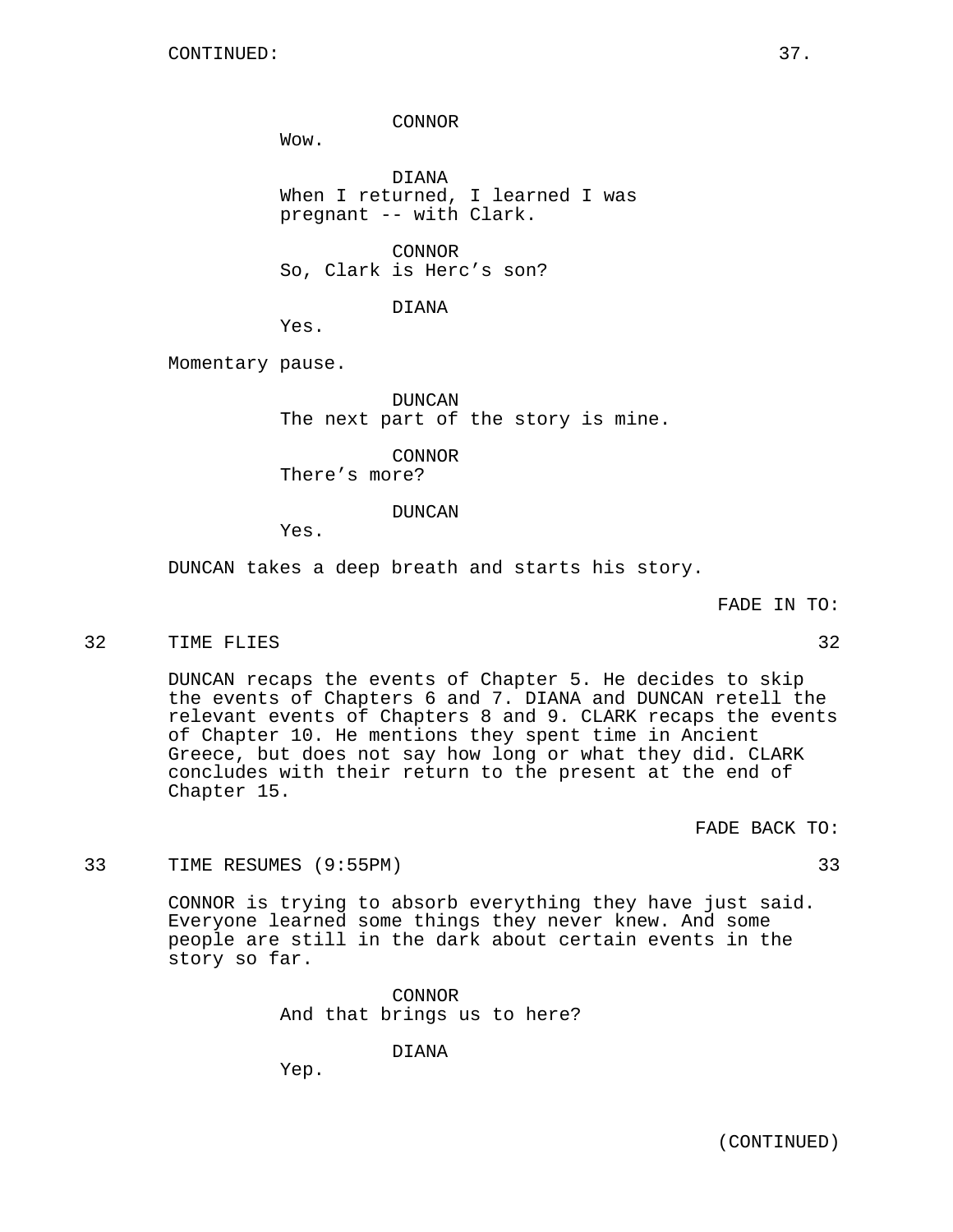CONNOR That is some story. (beat) If I believe you.

DIANA

If?

Momentary pause.

DUNCAN Connor, would we lie about something like that?

CONNOR You got to admit, it's a pretty far-fetched story. The Greek Gods... Time Travel... I...

METHOS Explain Diana then.

CONNOR

What?

METHOS If she was 25 in 1996, how old would she be today?

Momentary pause.

CONNOR This is 2017. 1996 was 21 years ago. 25 and 21 is 46.

METHOS Does she look 46?

CONNOR No. But looks can be deceiving. Do I look...

DIANA interrupts.

DIANA Ask for something.

CONNOR

What?

DIANA Ask me for something.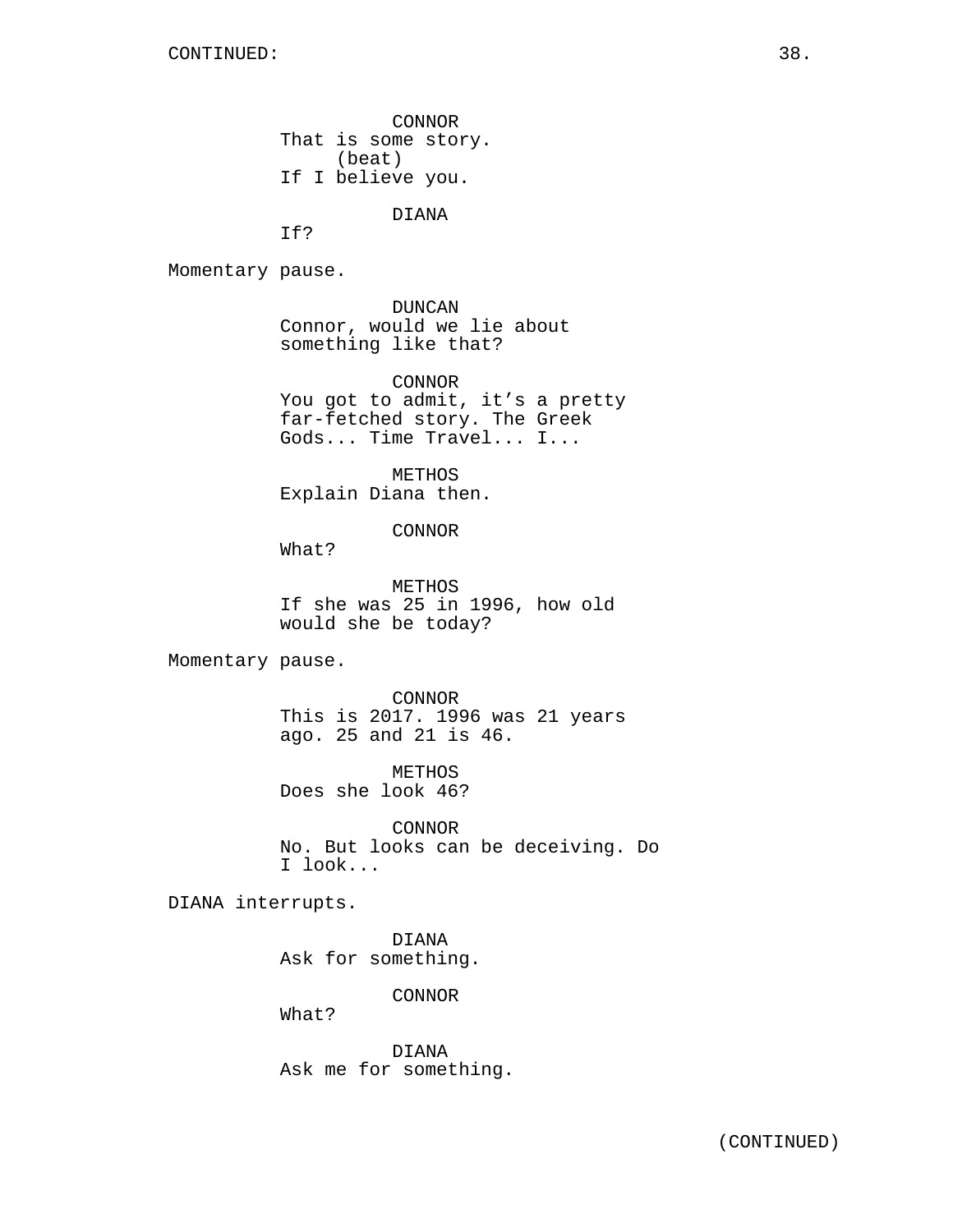CONNOR

I don't...

DIANA Ask me for something, and I will bring it here.

CONNOR

Okay.

Momentary pause. CONNOR thinks. CONNOR tries to think of something to mess them up, something that they know nothing about. After a few moments he thinks he has found the perfect answer.

> CONNOR Cleo. I wish I could see Cleo again.

DUNCAN Cleo? Who's Cleo?

CONNOR She's at my place.

DUNCAN

She?

DIANA Okay. Close your eyes and picture her.

CONNOR looks from DIANA, to DUNCAN, and then back at DIANA. He closes his eyes.

> DUNCAN Can't wait to see her.

CONNOR I bet you can't cous. But remember, she's mine.

With a mere thought, CLEO, a beautiful, blond, Italian Mare, materializes in the room. Everyone is awestruck. CLEO is definitely not the way that any of them had pictured her. Everyone thought that when CONNOR said "she", he was referring to a woman, not a horse.

DIANA

Open them.

CONNOR opens his eyes.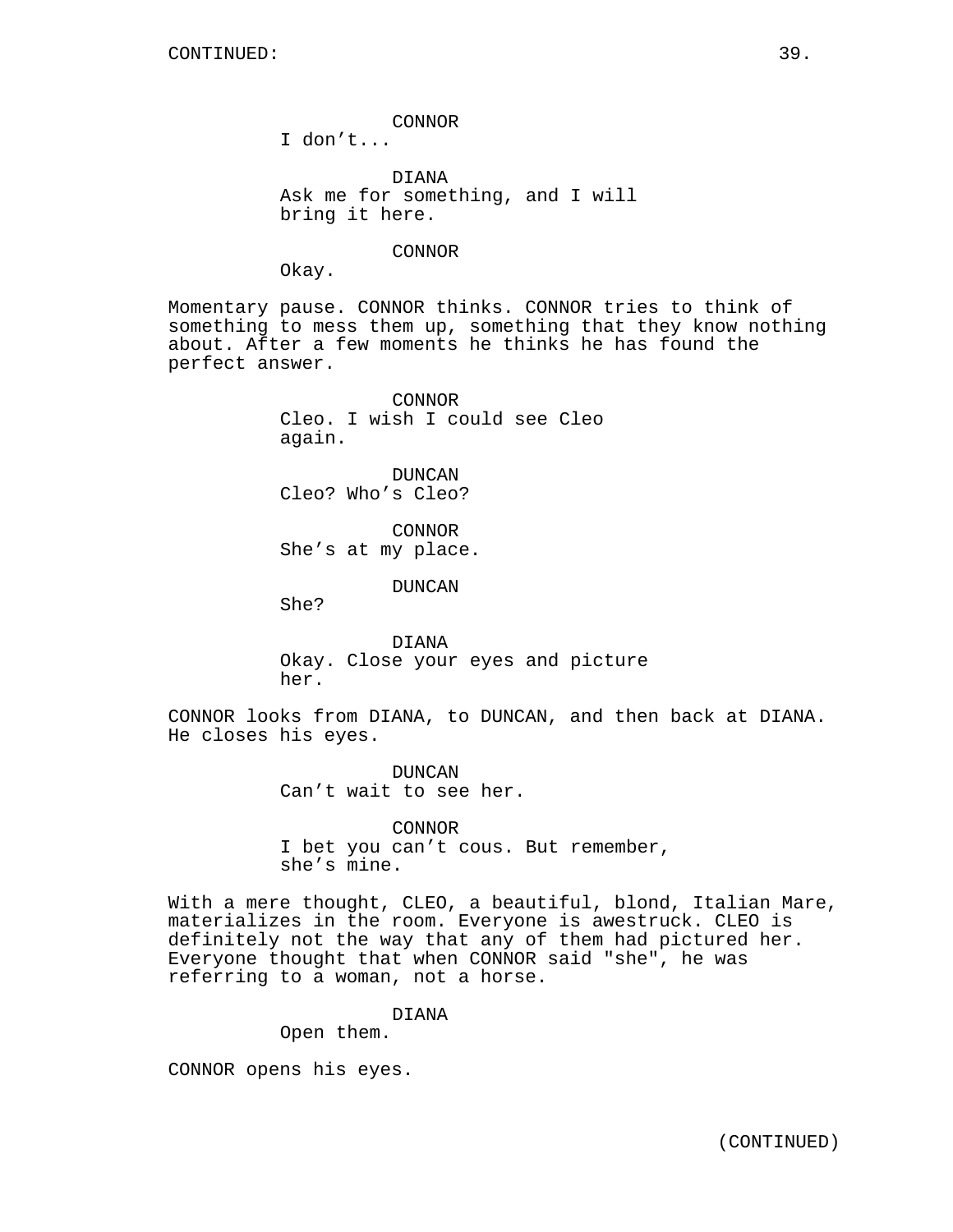DUNCAN

A horse?

**METHOS** She's beautiful!

CONNOR is stunned.

CONNOR

Cleo?

CLEO neighs.

CONNOR

Cleo!

CONNOR goes to CLEO. She neighs and nuzzles against him.

CONNOR

How'd you...

DUNCAN A horse. Of course.

CONNOR How'd you know she was a horse?

DIANA I didn't. You asked for Cleo. I brought you Cleo.

METHOS looks at CLEO.

METHOS She's beautiful.

DUNCAN That she is. A real...

DIANA knows what he is about to say and prompts him to shut-up.

DIANA

Mac?

Both CONNOR and DUNCAN look at her. DIANA looks at both of them, and realizes that they both use the nickname "Mac", and that could be a problem.

> DIANA I guess it's gonna have to be Connor and Duncan, right? I mean we can't call both of you Mac if (MORE)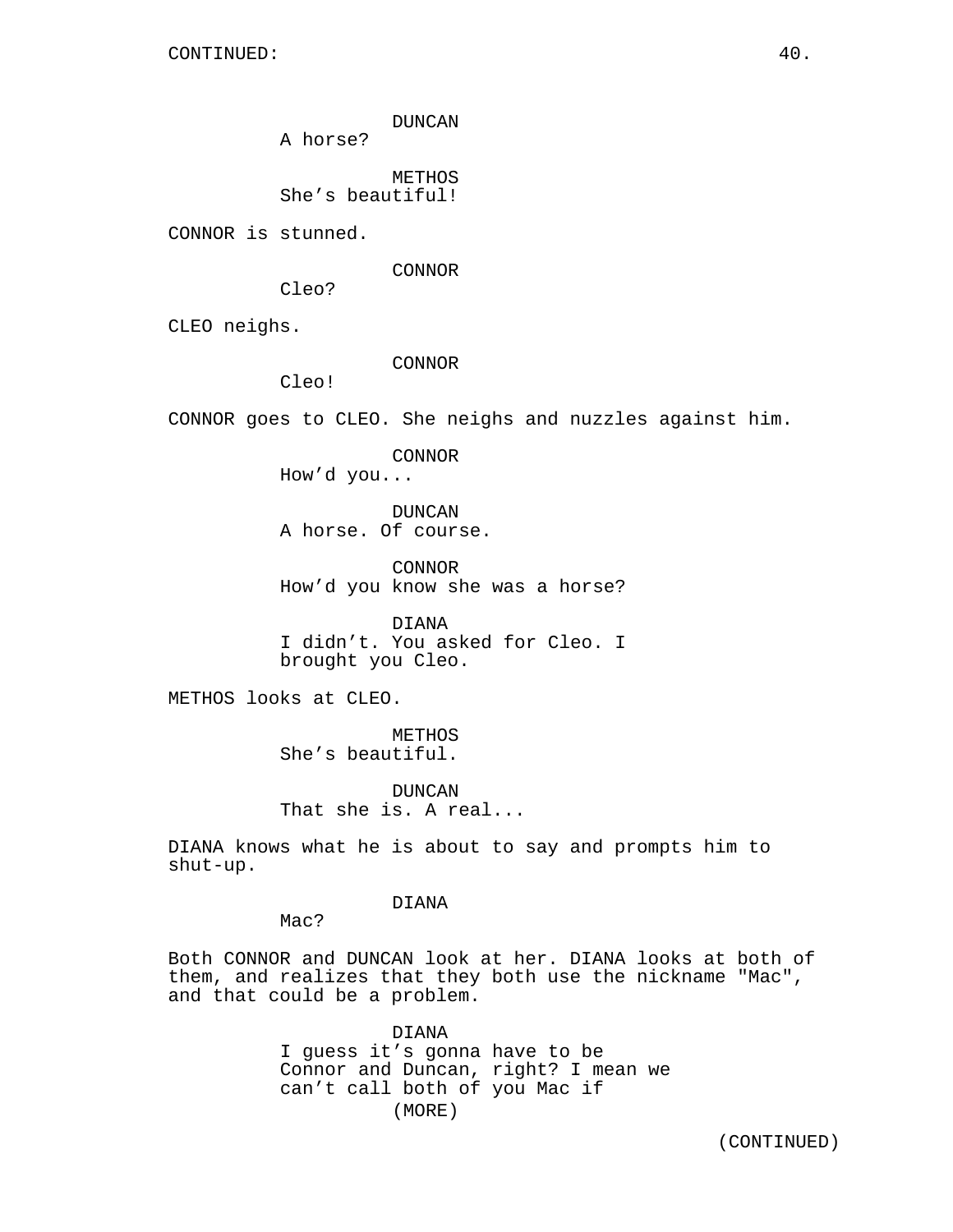DIANA (cont'd) you're in the same room because that could get confusing, right?

DUNCAN and CONNOR nod.

## DIANA

Good. Now...

CLARK Do you believe us?

CONNOR I'm not sure. Granted getting Cleo here was... magic... but that still doesn't prove that you...

CONNOR looks at CLARK.

CONNOR ...are the son of Hercules, or that...

CONNOR looks from DIANA to CLARK.

CONNOR ...both of you were turned into gods by Ares, or that...

DUNCAN looks at CONNOR.

DUNCAN Connor, we're not lying.

CONNOR I'm not saying you are. It's just that...

METHOS You find this hard to believe, right?

CONNOR

Right.

METHOS After everything you've seen over the years. You can't believe that this could be real? That Time Travel is possible?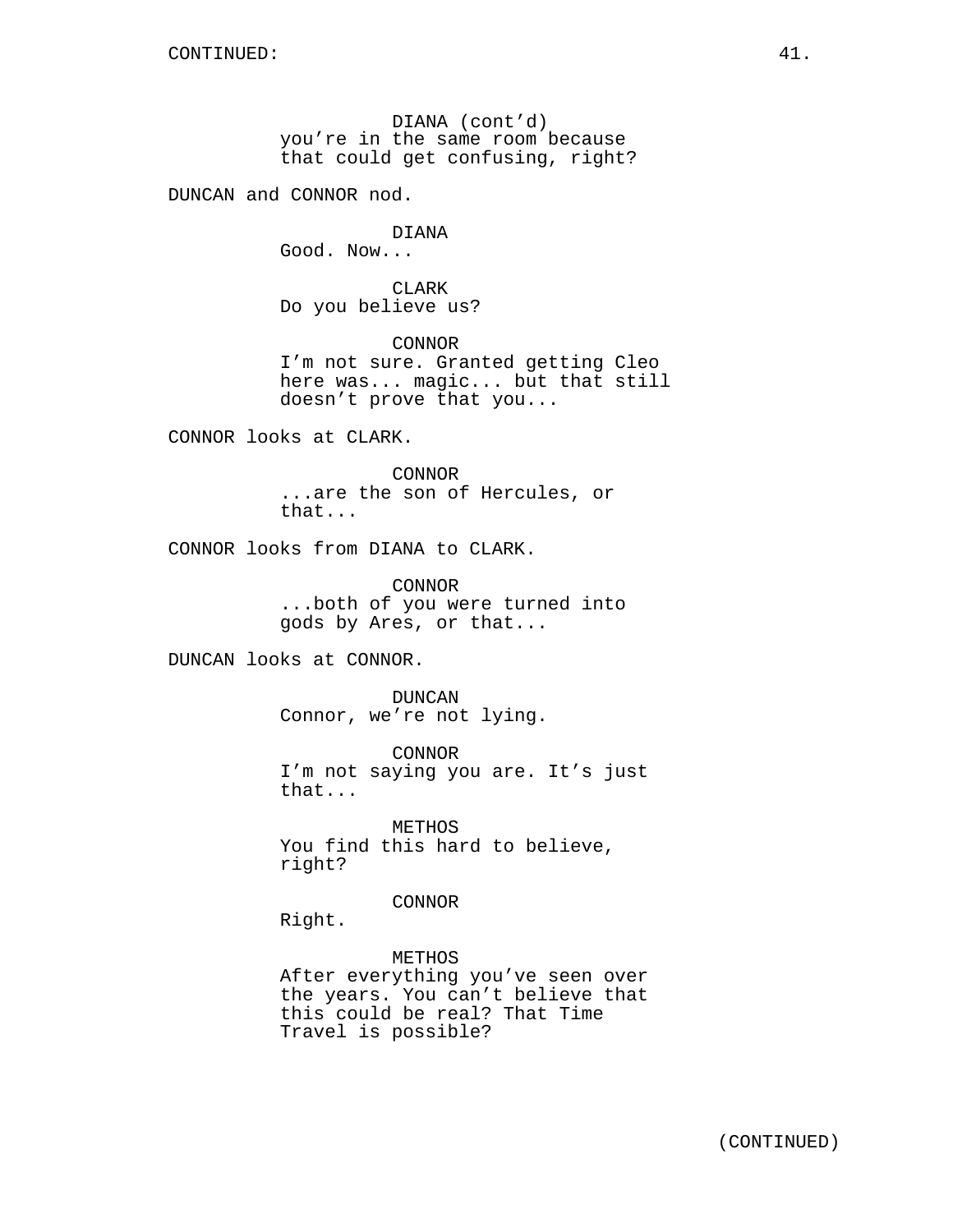#### CONNOR

I've seen a lot of miraculous stuff over the last five centuries. I've also seen a lot of stuff that we all believed to be true, torn apart over those same five centuries.

#### METHOS

Connor, I was alive then. I knew Hercules. I know Diana and Hercules were...

CONNOR

Okay. I'm not saying I don't believe you, it's just that...

CLARK You need time to absorb this. We understand.

CONNOR looks at CLEO.

CONNOR What is it girl? What's wrong?

DIANA, being able to read the horse's mind, tells CONNOR.

DIANA She's scared.

CONNOR turns to DIANA.

CONNOR

Scared?

DIANA She's in a hotel room, Connor. She wants to go back to her field, her...

CONNOR

Okay.

CONNOR looks at CLEO.

CONNOR You want to go home, girl?

CLEO neighs a "yes".

CONNOR

Okay.

CONNOR kisses CLEO's nose.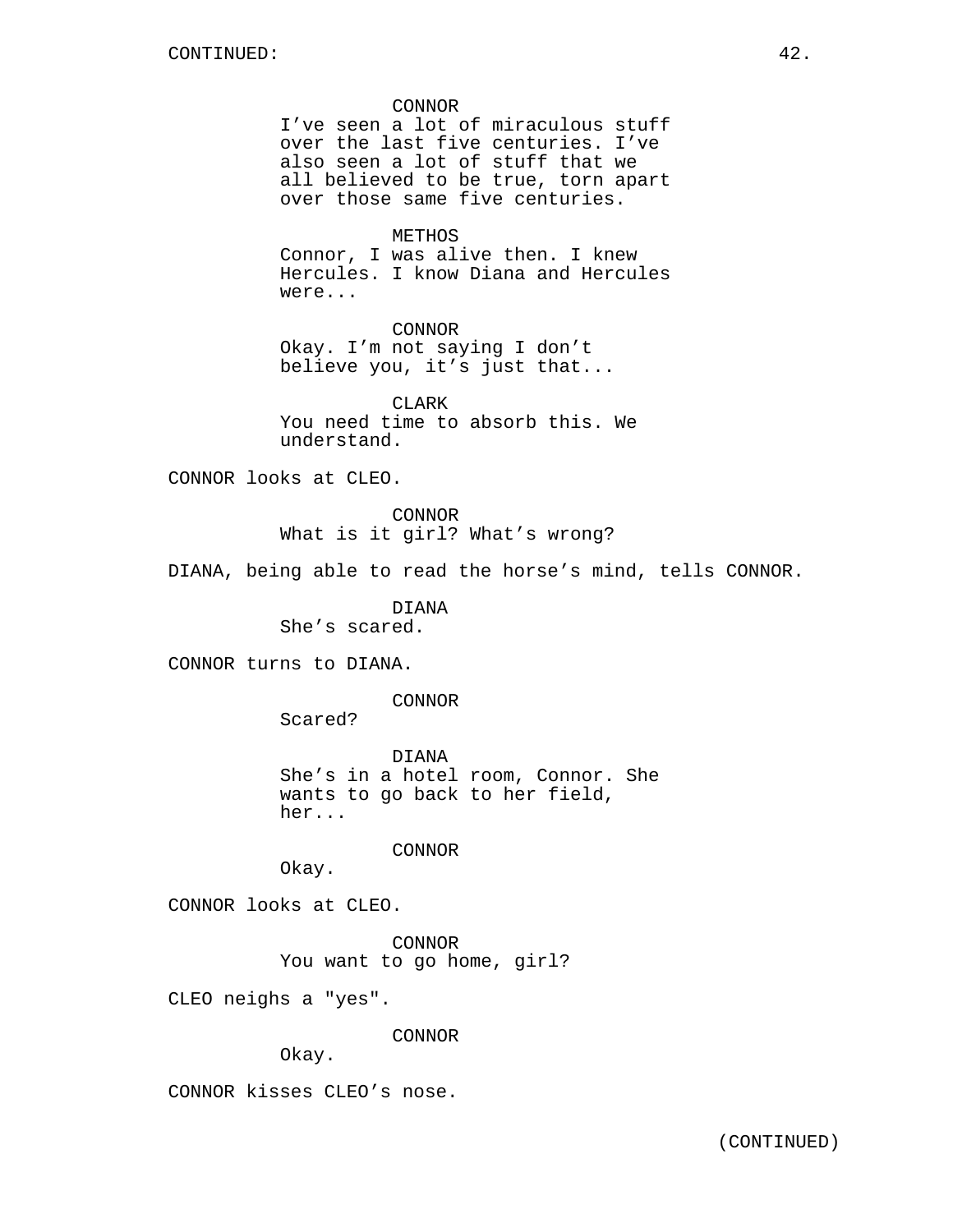CONNOR I'll see you in a few days, okay?

CLEO nods. CONNOR pats her.

CONNOR

See ya, girl.

CONNOR addresses DIANA without taking his eyes off of CLEO.

CONNOR Send her home, Diana.

CLEO vanishes. DIANA goes to CONNOR, and places a hand on his shoulder. He's still staring at the spot where CLEO was standing a moment before.

> DIANA I can send you to her, if you want?

CONNOR Thanks, but... There's someone I came for.

CONNOR heads to the door.

DUNCAN You leaving?

CONNOR turns back to them.

CONNOR Sorry, cous, but... Duty calls.

DIANA It was nice meeting you, Connor. We'll have to get together again. You can tell me all about Duncan here I bet you have a lot of interesting tales to tell.

CONNOR Yes, I do. But, that would take a few decades.

DIANA We have forever.

Everyone laughs. DUNCAN goes to CONNOR. They hug.

CONNOR Take care, cous.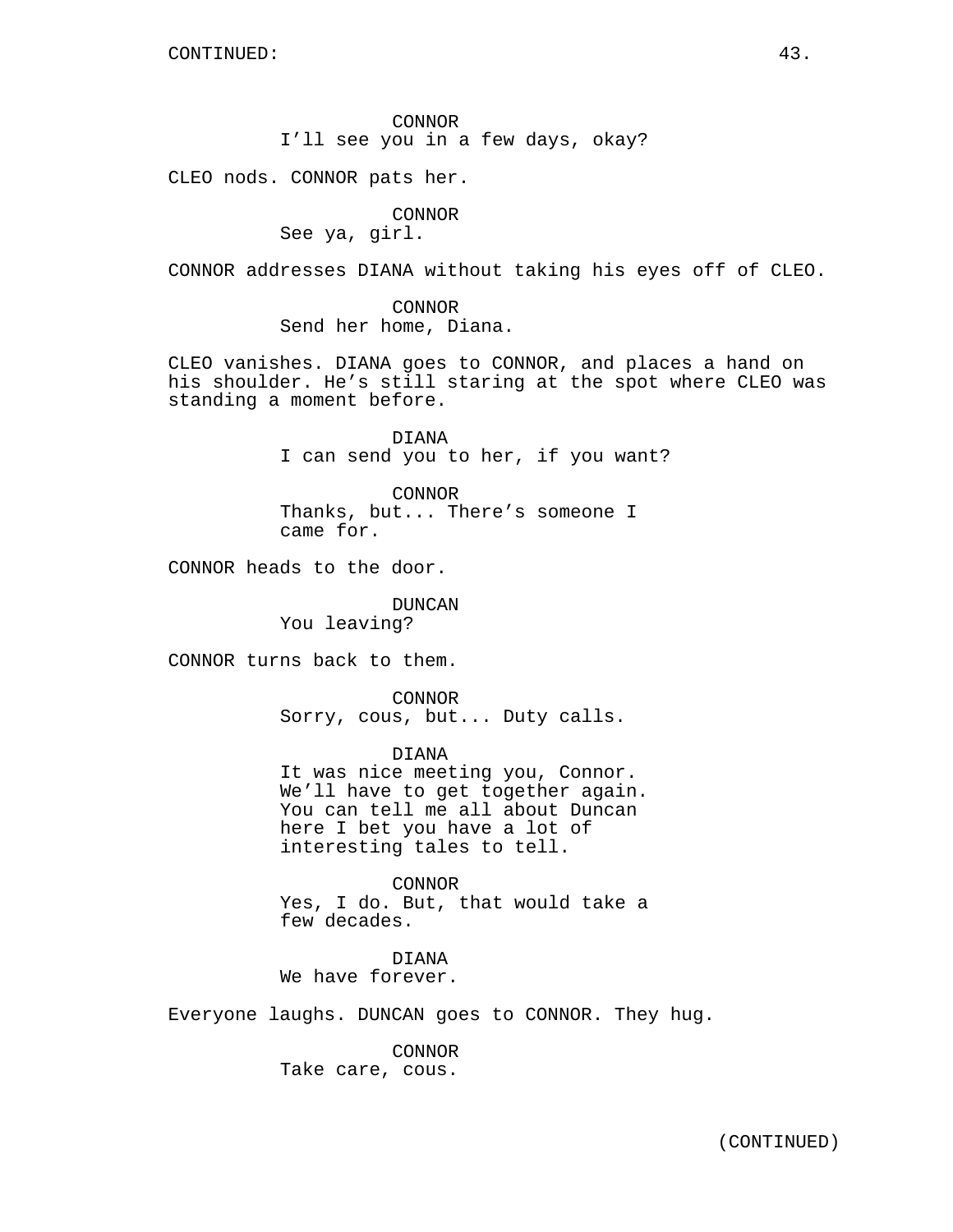DUNCAN

You too.

They break their hug.

DIANA

Bye, Connor.

CONNOR No goodbyes. O...

METHOS, DUNCAN, and CONNOR all finish the line together.

METHOS / DUNCAN / CONNOR Only 'til next time.

Everyone laughs again. CONNOR opens the door and leaves, closing the door behind him. DIANA looks at DUNCAN. CLARK recognizes the look and knows she wants to be alone. CLARK turns to METHOS.

> CLARK Methos, what do you say we go see what the New Zealand nightlife is like?

METHOS I don't know. I...

CLARK gives METHOS a "they want to be alone" look.

METHOS Sure. Why not. I want to make sure that K...

METHOS realizes that CLARK could probably make KEVIN forget everything. METHOS looks at DUNCAN and DIANA.

> METHOS See you two later. Be good.

> > DUNCAN

We will.

CLARK and METHOS head for the door. DIANA puts her arm around DUNCAN, and looks to CLARK.

DIANA

Oh, Clark?

CLARK turns to face her.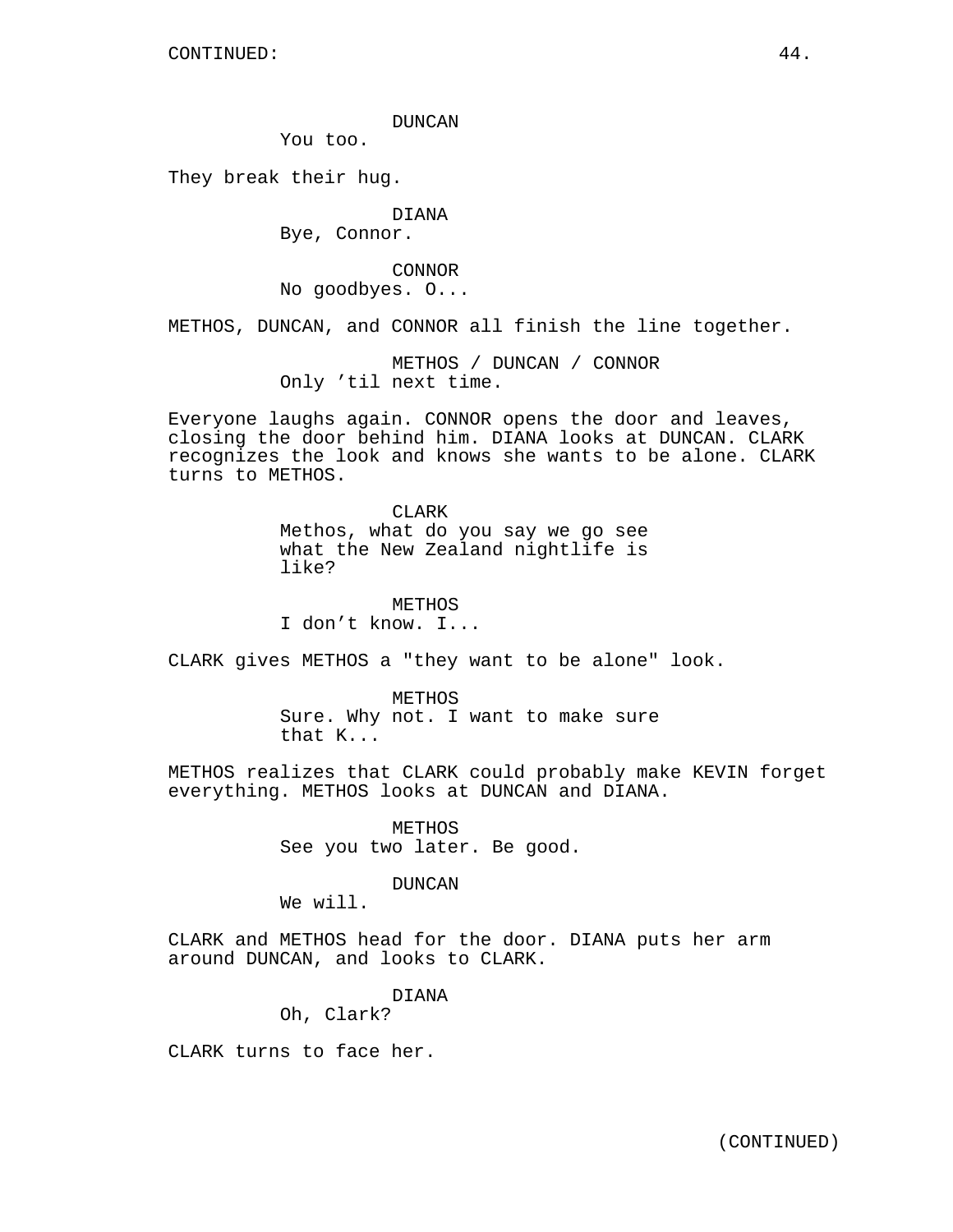DIANA Don't do anything foolish, okay?

CLARK Who me? I'm shocked, mother. Really. What do...

DIANA Clark, you know what I mean!

CLARK Yes mother.

CLARK and METHOS open the door and exit. Closing the door behind them.

> DIANA Alone at last.

> > DUNCAN

So, what do you want to do?

DIANA smiles and kisses him.

34 LOBBY (10:15PM) 34

The elevator opens and METHOS and CLARK exit.

METHOS

Clark?

CLARK

Yeah.

METHOS You can make people forget things, right?

CLARK looks at him.

CLARK

Why do you...

METHOS Would you be able to make Kevin forget tonight? Make him forget he met Duncan MacLeod?

CLARK Yeah. I could. But... CUT TO: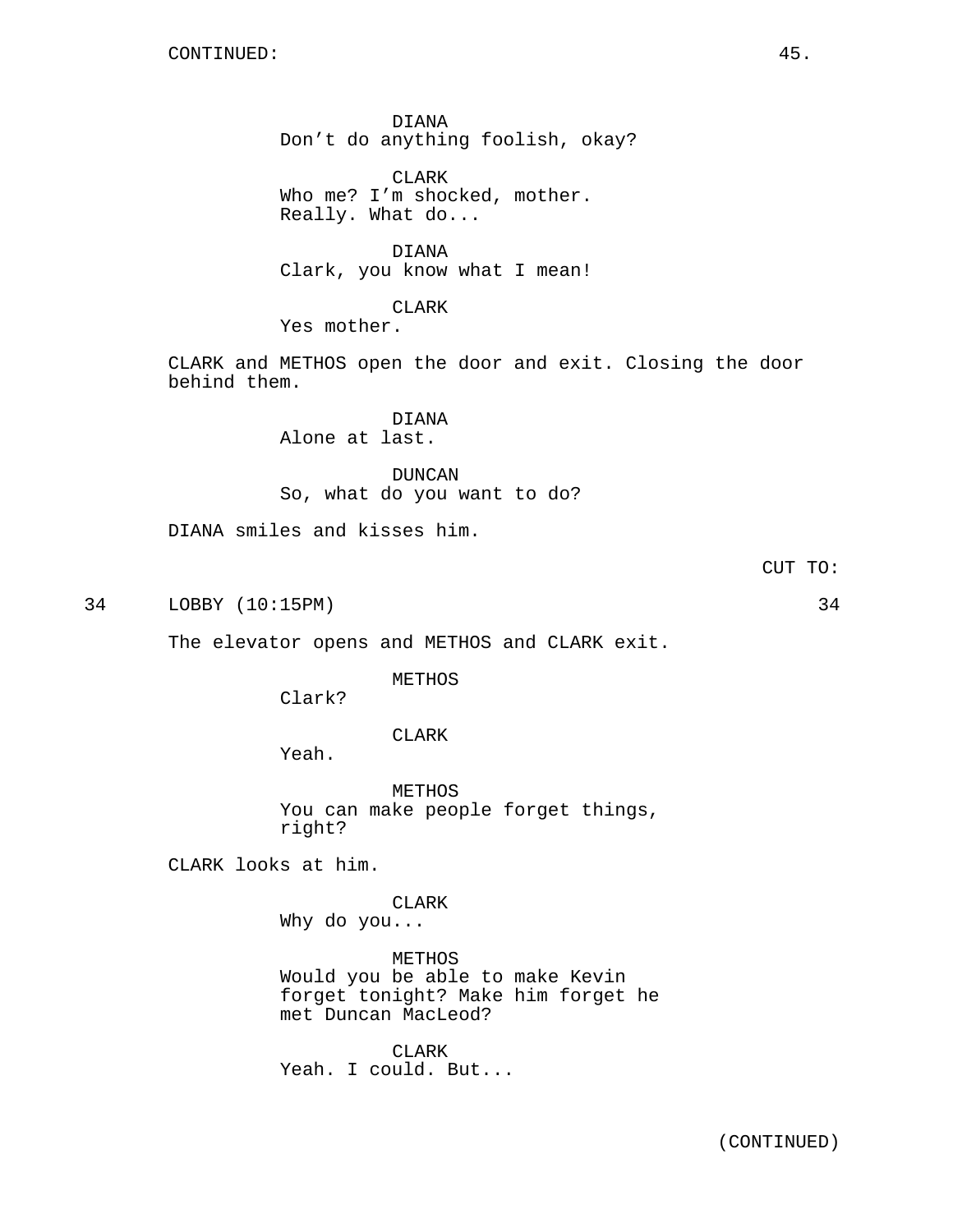METHOS

Will you?

Momentary pause.

### CLARK

I don't know, Methos. Mom might...

#### METHOS

Please, Clark. Diana doesn't realize what she's done. She could have opened a whole can of worms. She just doesn't understand the way that...

CLARK I tell you what. I'll make him partially forget.

Momentary pause.

METHOS

What?

#### CLARK

Like I said, Mom has a reason for doing what she did. I won't go screwing up her plans. I can make him forget meeting Mac, but...

#### METHOS

I suppose it's a start.

### CLARK

Good.

Momentary pause.

METHOS Now all we have to do is find him.

CLARK Finding him is the easy part. All I have to do is zone in on him.

### METHOS

What?

CLARK I don't believe it.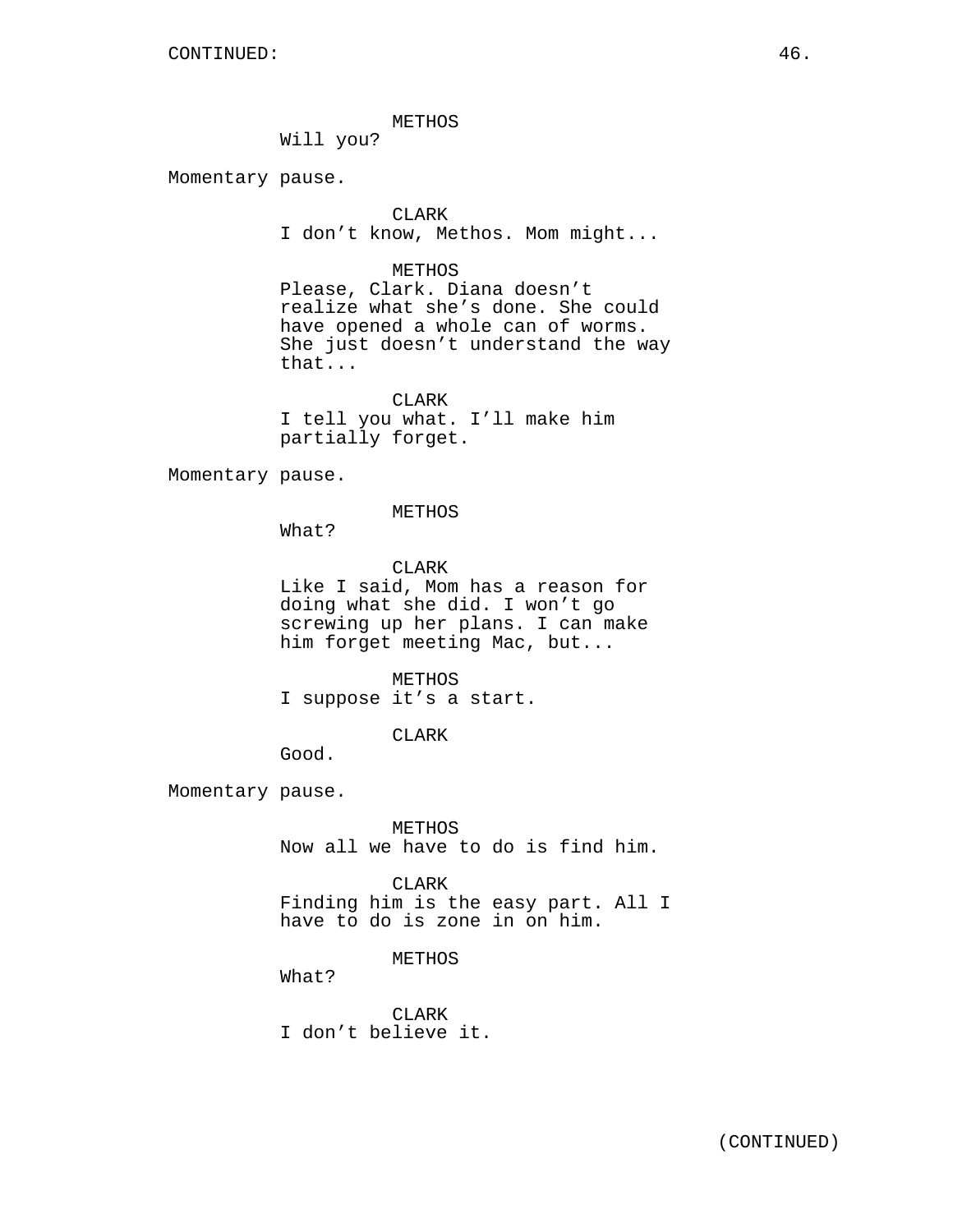METHOS What is it?

CLARK He's still here, at the hotel.

METHOS

Where?

CLARK looks to the elevator. The doors open. KEVIN exits.

CLARK

Right there.

CLARK notices that KEVIN looks distracted somehow. He decides to probe his mind.

> CLARK Oh, no. We have a problem. A big problem.

KEVIN spots them and heads over.

METHOS What sort of problem?

CLARK We have to get Kevin out of here, now.

METHOS

Why?

CLARK I'll be right back.

CLARK heads for the door.

METHOS Clark, wait. I...

KEVIN comes up behind him.

KEVIN Let him go. We need to talk.

METHOS Kevin, this is a surprise. Why are you...

KEVIN I know you've been lying to me, Adam. Or should I call you Methos?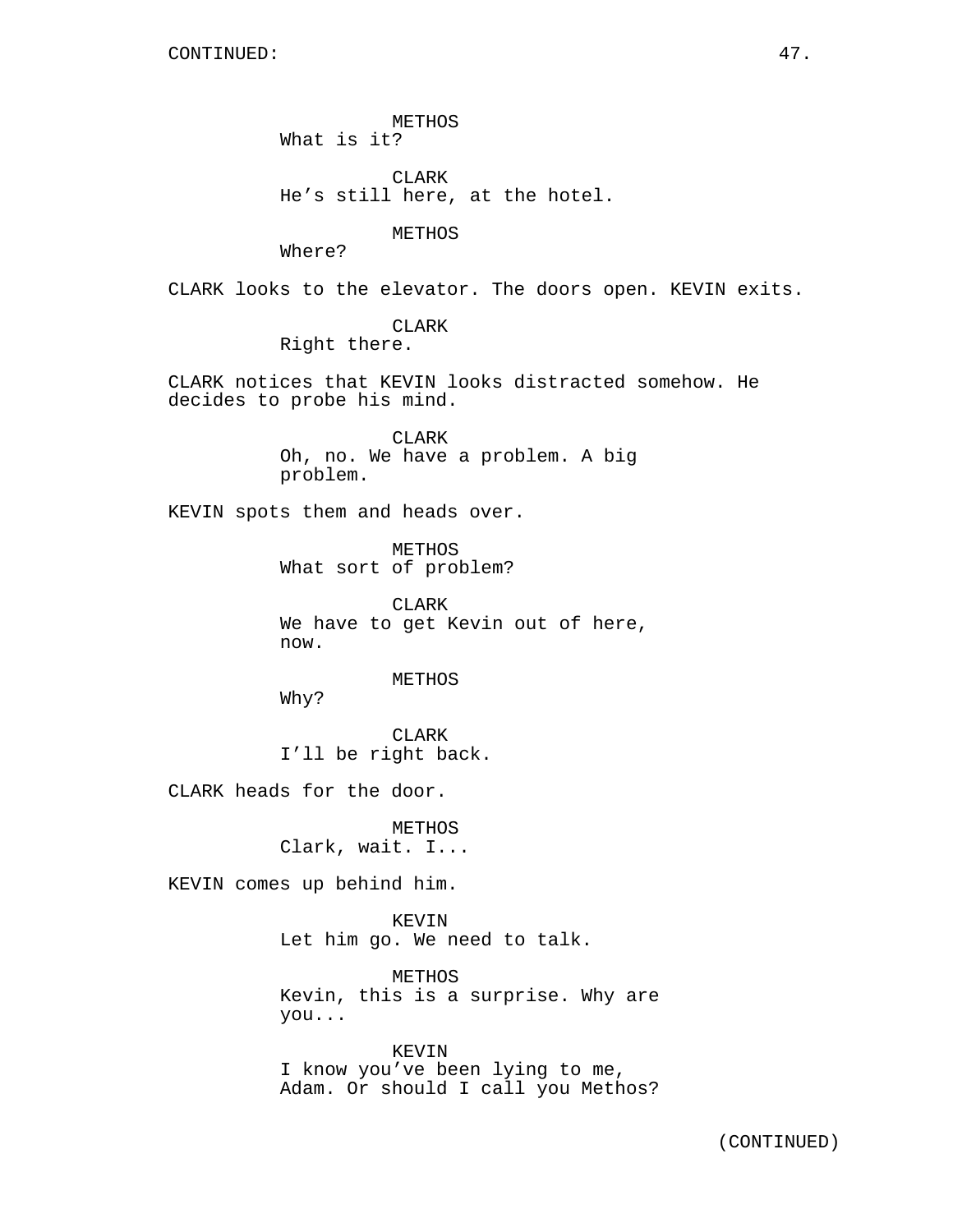METHOS looks at KEVIN.

METHOS

What?

KEVIN I know everything. I...

CLARK walks up behind KEVIN and places a hand on his shoulder. KEVIN freezes - he is immobilized. METHOS looks at him.

> METHOS What did you do?

CLARK We have to get Kevin out of here.

METHOS What did you do to him?

CLARK He is frozen. When we get him out of here, I can make him forget, and then revive him. We can come up with a story.

METHOS Okay. Where should we take him?

Momentary pause.

CLARK The dig site.

METHOS

Let's go.

CLARK

I'll send our car to the site. We can take his jeep, and then drive ours back.

METHOS and CLARK help the frozen KEVIN out of the hotel.

JUMP TO: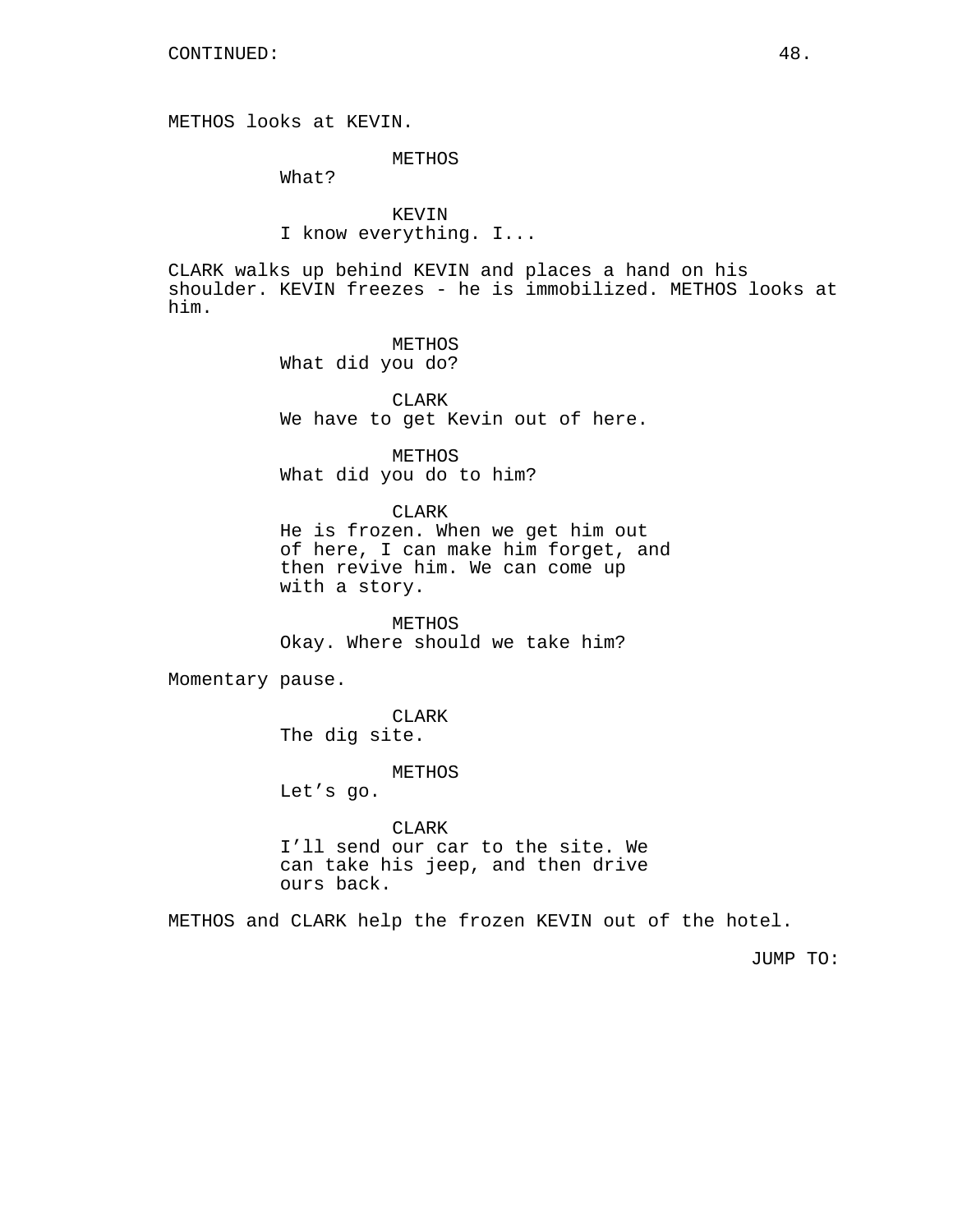KEVIN is lying on the ground. METHOS and CLARK and standing over him.

> METHOS Are you sure this will work?

### CLARK

When Kevin wakes up, he will remember meeting us this afternoon. But he won't remember anything about Mac, or the events from the hotel tonight.

METHOS I'd love to know how he found out about...

CLARK You should have asked before I wiped his memory.

METHOS Sorry, wasn't thinking. Guess we'll never know.

CLARK Shall I wake him.

# METHOS

Go for it.

CLARK snaps his fingers. KEVIN wakes up.

KEVIN What happened? Where am I?

KEVIN gets up.

METHOS You're at the site.

KEVIN Adam? Is that you?

METHOS You called and asked me to come over. When we got here, we found you unconscious.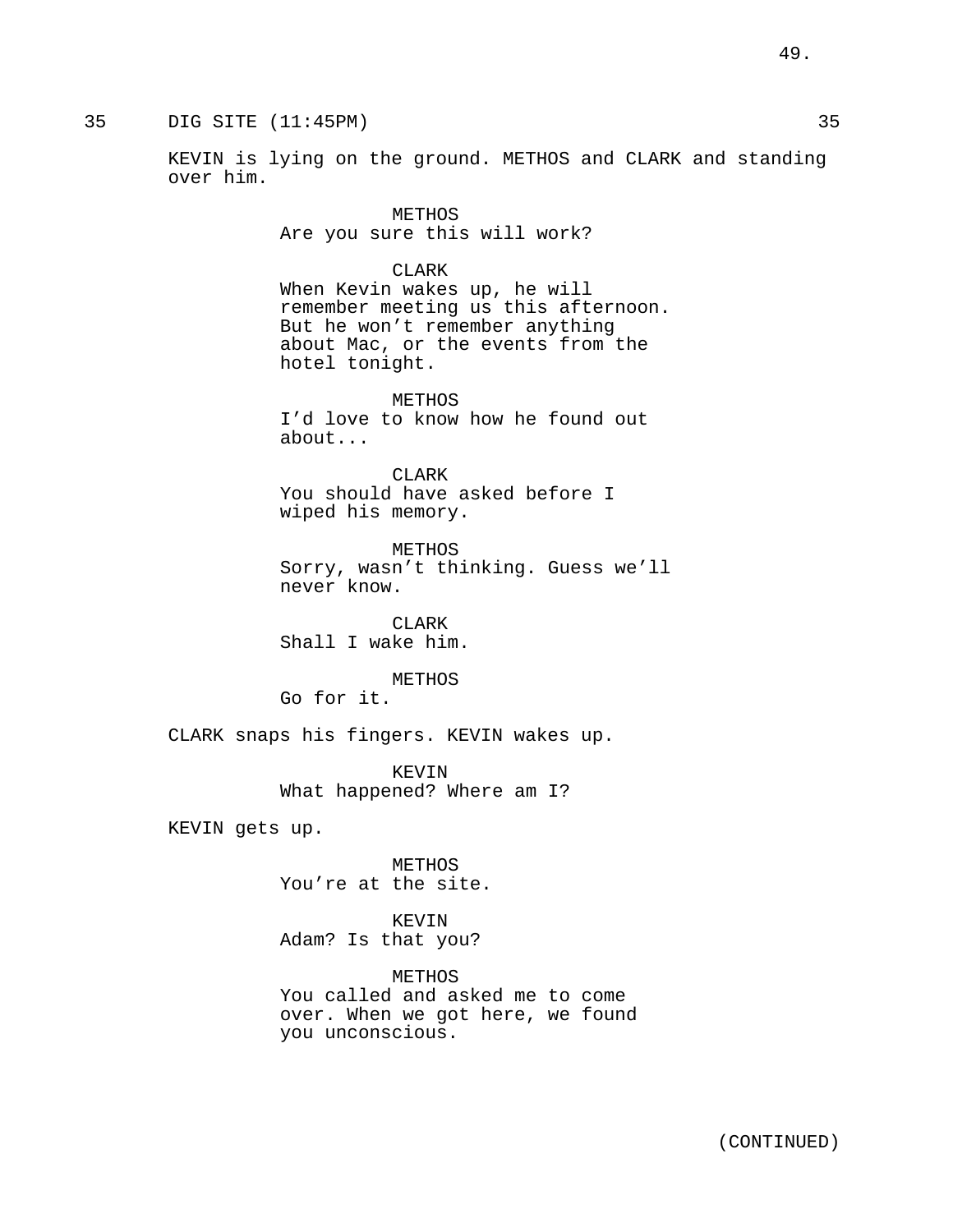KEVIN How long was I out?

METHOS You called me around 9:00 and it's almost midnight. So depending on when you blacked out, about 3 hrs.

KEVIN I wonder what happened?

METHOS We were hoping you could tell us?

KEVIN I don't remember.

METHOS What's the last thing you do remember?

KEVIN thinks.

KEVIN You guys leaving this afternoon.

METHOS Nothing after that?

KEVIN No, nothing. Sorry for making you come all the way out here.

METHOS

No problem.

METHOS knows KEVIN hates doctors, so he knows that this comment will get rejected.

> METHOS Maybe you should have someone take a look at...

KEVIN Nah. I'm okay.

METHOS

You sure?

KEVIN

Positive.